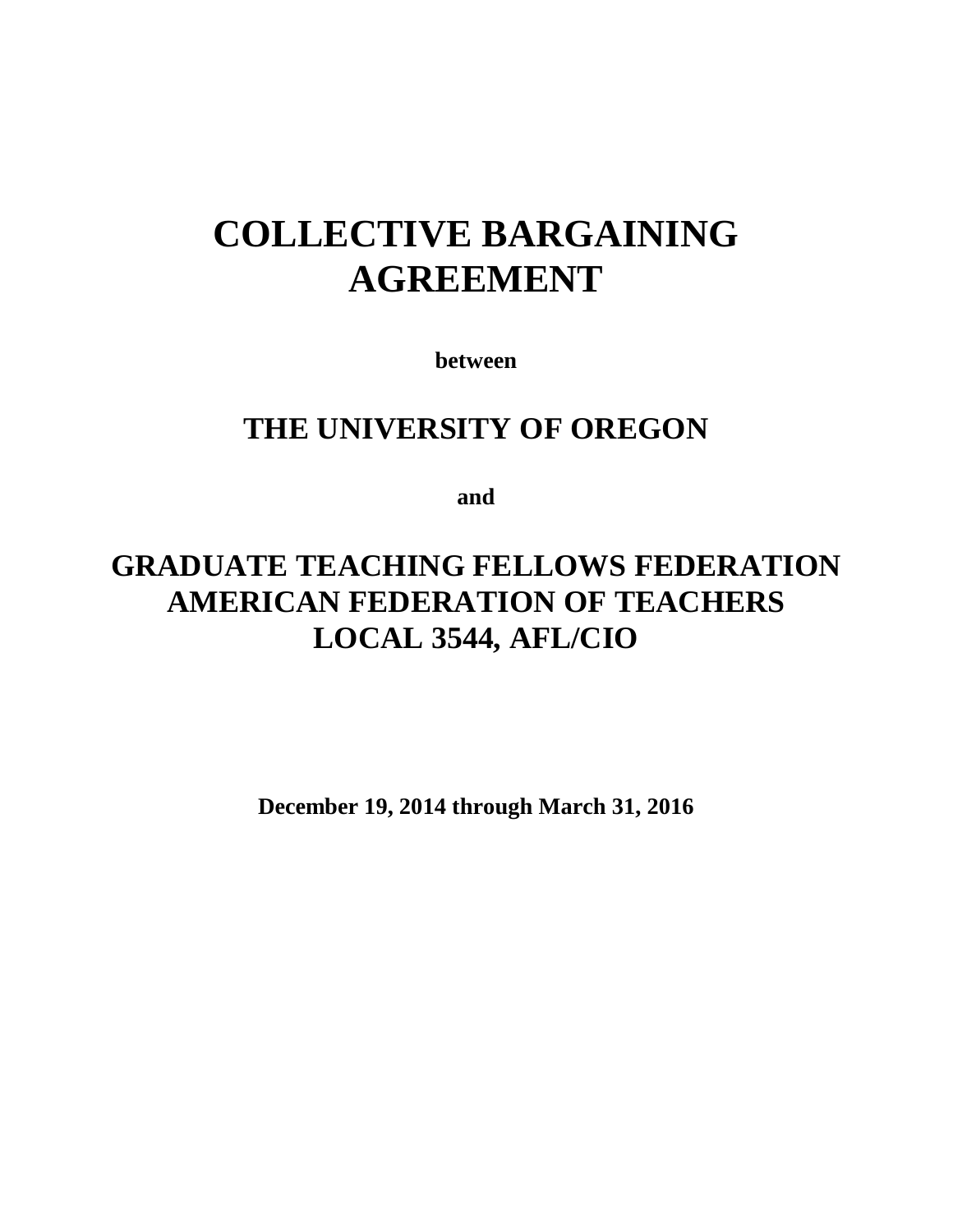## **TABLE OF CONTENTS**

| <b>ARTICLE</b><br><b>APPENDIX</b> | <b>TITLE</b>                               | <b>PAGE</b>    |
|-----------------------------------|--------------------------------------------|----------------|
|                                   | <b>PREAMBLE</b>                            | $\mathbf{1}$   |
| <b>ARTICLE 1</b>                  | DEFINITION OF BARGAINING UNIT              | 1              |
| <b>ARTICLE 2</b>                  | <b>UNION RECOGNITION</b>                   | 1              |
| <b>ARTICLE 3</b>                  | <b>UNION RIGHTS</b>                        | 1              |
| <b>ARTICLE 4</b>                  | DUES DEDUCTION/FAIR SHARE                  | 3              |
| <b>ARTICLE 5</b>                  | UNION USE OF FACILITIES                    | $\overline{4}$ |
| <b>ARTICLE 6</b>                  | RESERVED RIGHTS OF THE UNIVERSITY          | $\overline{4}$ |
| <b>ARTICLE 7</b>                  | MAINTENANCE OF RIGHTS AND BENEFITS         | 5              |
| <b>ARTICLE 8</b>                  | <b>NONDISCRIMINATION</b>                   | 5              |
| <b>ARTICLE 9</b>                  | WORK AGREEMENT/WORK ASSIGNMENT             | 5              |
| <b>ARTICLE 10</b>                 | HEALTH, SAFETY AND WORK ENVIRONMENT        | 9              |
| <b>ARTICLE 11</b>                 | PERSONNEL FILES                            | 12             |
| <b>ARTICLE 12</b>                 | <b>EVALUATIONS</b>                         | 13             |
| <b>ARTICLE 13</b>                 | <b>GRIEVANCES</b>                          | 14             |
| <b>ARTICLE 14</b>                 | <b>CONSULTATION</b>                        | 17             |
| <b>ARTICLE 15</b>                 | <b>ARBITRATION</b>                         | 17             |
| <b>ARTICLE 16</b>                 | DISCIPLINE AND DISCHARGE                   | 20             |
| <b>ARTICLE 17</b>                 | APPOINTMENT/REAPPOINTMENTS                 | 23             |
| <b>ARTICLE 18</b>                 | <b>SUMMER TERM</b>                         | 25             |
| <b>ARTICLE 19</b>                 | <b>TEACHING BEYOND SPECIFIED WORKLOADS</b> | 26             |
| <b>ARTICLE 20</b>                 | <b>LAYOFF</b>                              | 27             |
| <b>ARTICLE 21</b>                 | <b>SALARY</b>                              | 28             |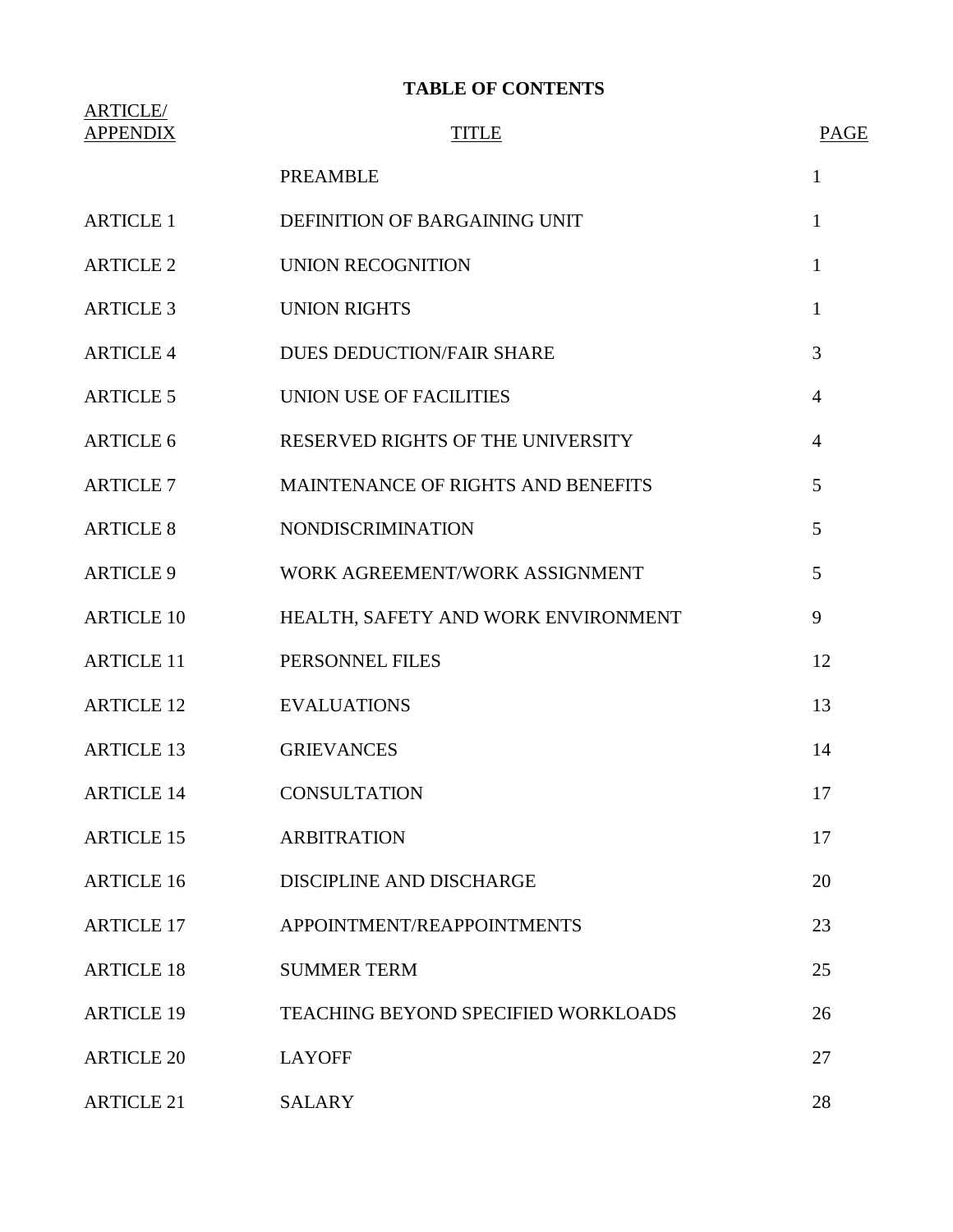| <b>ARTICLE 22</b> | <b>TUITION WAIVER</b>                                               | 31 |
|-------------------|---------------------------------------------------------------------|----|
| <b>ARTICLE 23</b> | <b>HEALTH INSURANCE</b>                                             | 32 |
| <b>ARTICLE 24</b> | <b>FAMILY ISSUES GTF POSITION</b>                                   | 34 |
| <b>ARTICLE 25</b> | COURSES AS A CONDITION OF EMPLOYMENT                                | 34 |
| <b>ARTICLE 26</b> | <b>LIBRARY PRIVILEGES</b>                                           | 34 |
| <b>ARTICLE 27</b> | JURY DUTY, ELECTION AND IMMIGRATION<br><b>PROCEEDINGS</b>           | 34 |
| <b>ARTICLE 28</b> | <b>ABSENCES</b>                                                     | 35 |
| <b>ARTICLE 29</b> | <b>TOTALITY OF AGREEMENT</b>                                        | 38 |
| <b>ARTICLE 30</b> | <b>SEVERABILITY</b>                                                 | 39 |
| <b>ARTICLE 31</b> | NEGOTIATION OF SUCCESSOR AGREEMENT                                  | 39 |
| <b>ARTICLE 32</b> | PRINTING AND DISTRIBUTION OF THE CONTRACT                           | 40 |
| <b>ARTICLE 33</b> | NOTICES AND COMMUNICATIONS                                          | 40 |
| <b>ARTICLE 34</b> | NO STRIKES, LOCKOUTS                                                | 41 |
| <b>ARTICLE 35</b> | <b>CRIMINAL RECORDS CHECKS</b>                                      | 41 |
| <b>ARTICLE 36</b> | DRUG AND ALCOHOL TESTING                                            | 42 |
| <b>ARTICLE 37</b> | <b>DEFINITIONS</b>                                                  | 43 |
| <b>ARTICLE 38</b> | <b>TERM OF AGREEMENT</b>                                            | 45 |
| <b>APPENDIX A</b> | LETTER OF AGREEMENT-DATA NETWORK<br><b>IMPROVEMENTS</b>             | 46 |
| <b>APPENDIX B</b> | LETTER OF AGREEMENT                                                 | 47 |
| <b>APPENDIX C</b> | <b>LETTER OF AGREEMENT</b>                                          | 48 |
| <b>APPENDIX D</b> | <b>LETTER OF AGREEMENT</b>                                          | 48 |
| <b>APPENDIX E</b> | LETTER OF AGREEMENT - CHILD CARE                                    | 48 |
| <b>APPENDIX F</b> | LETTER OF AGREEMENT - HEALTH<br><b>INSURANCE CONTRIBUTION RATES</b> | 48 |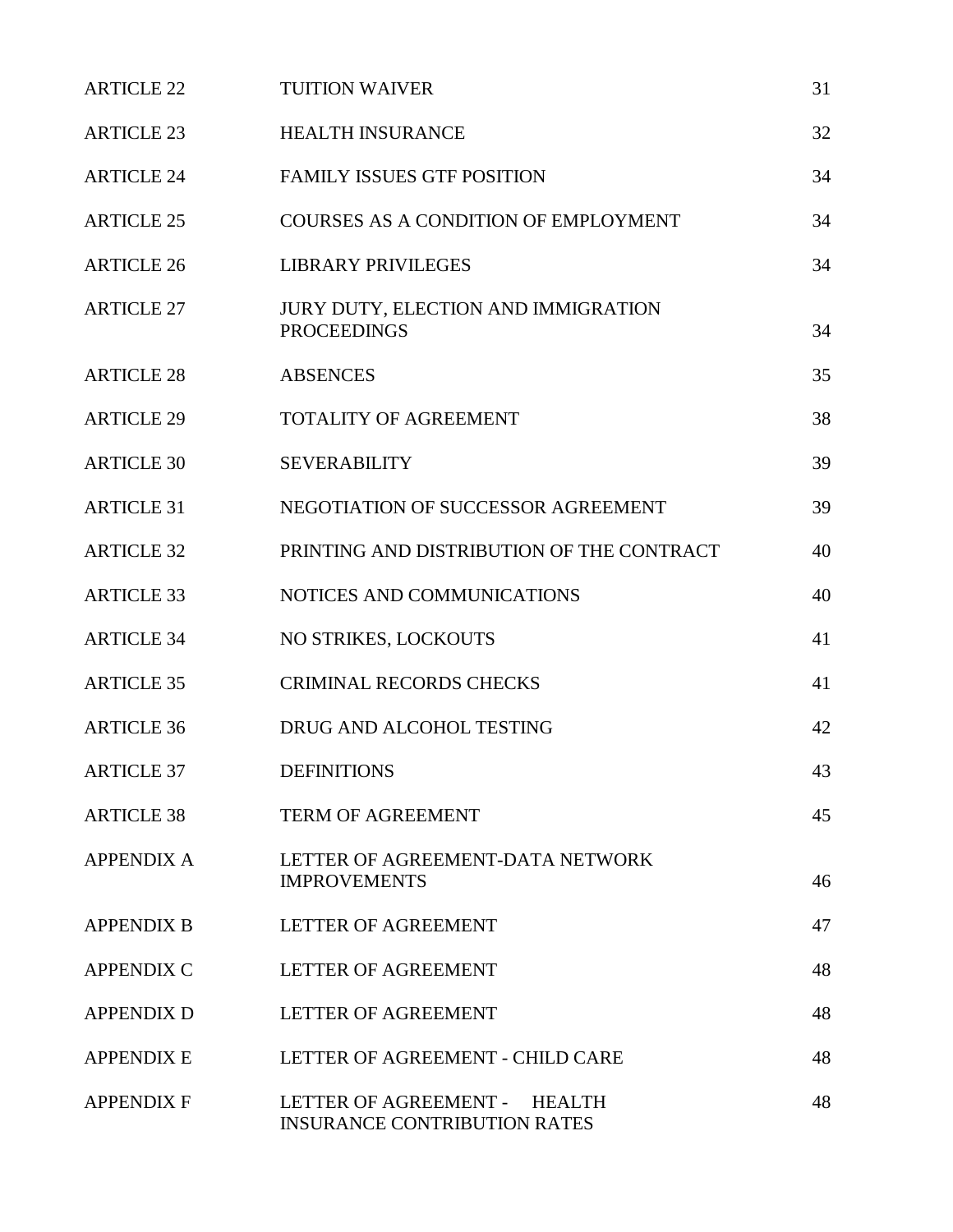| APPENDIX G | LETTER OF AGREEMENT - ONGOING SYSTEMATIC<br>MONITORING OF COURSE LOAD | 50 |
|------------|-----------------------------------------------------------------------|----|
| APPENDIX H | LETTER OF AGREEMENT - LATE PAY                                        | 50 |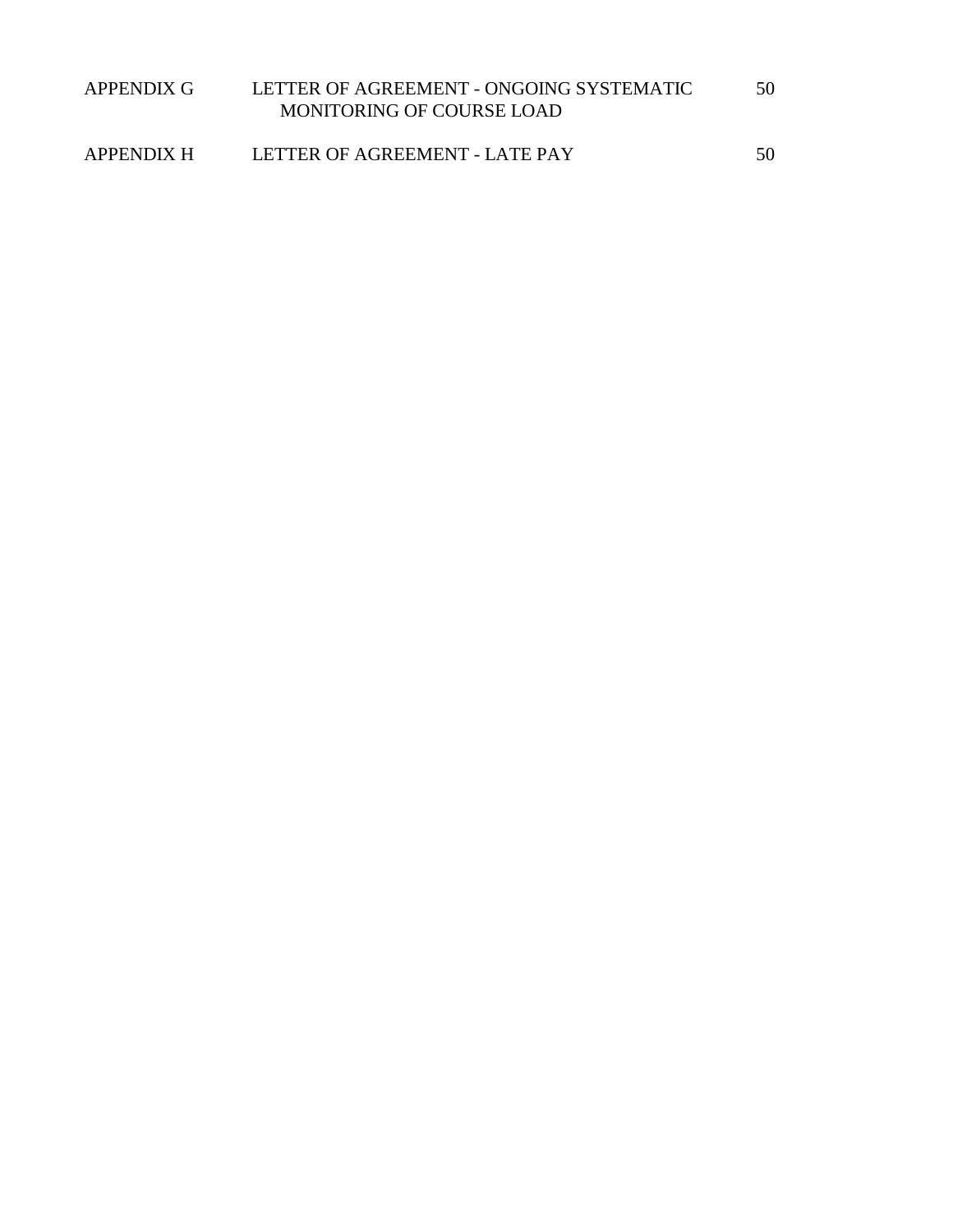#### **PREAMBLE**

This Collective Bargaining Agreement, entered into as of the 19th day of December, 2014, is between the University of Oregon (hereinafter called the "University") and the Graduate Teaching Fellows Federation, American Federation of Teachers Local #3544, AFL/CIO (hereinafter called the "Union").

#### **ARTICLE 1 DEFINITION OF BARGAINING UNIT**

**Section 1.** The bargaining unit as certified by the Employment Relations Board (ERB) consists of "All graduate students with GTF appointments (service awards) employed by the University of Oregon, excluding supervisors and confidential employees."

**Section 2.** Although nothing in this Article shall be construed to limit the right of the University or its departments to change degree requirements, the University and its departments agree not to alter graduate degree requirements for the purpose of changing the bargaining unit status (inclusion or exclusion) of any GTF. The University agrees to notify the Union sixty (60) days prior to the effective date of any change in graduate degree requirements which would affect the eligibility of GTFs' inclusion in the bargaining unit. All such requirements will be in writing.

The degree requirements in effect when a GTF entered the graduate program shall determine, except as noted below, the GTF's inclusion in or exclusion from the bargaining unit. If a GTF accepts a subsequent set of degree requirements, then the new requirements shall determine inclusion in or exclusion from the bargaining unit.

#### **ARTICLE 2 UNION RECOGNITION**

Pursuant to the certification by the ERB dated May 5, 1977, the University recognizes the sole and exclusive representative for all Graduate Teaching Fellows as defined by the certification or as may hereafter be redefined by the ERB, except those employees excluded by law.

#### **ARTICLE 3 UNION RIGHTS**

**Section 1**. The Union shall have the right to communicate at all times with its members and the members of the bargaining unit and to schedule meetings among said members without interference from University or departmental administrators, provided such actions do not interfere with the normal teaching, research, or administrative duties of GTFs.

**Section 2.** The University agrees to include in all Graduate Teaching Fellow (GTF) appointment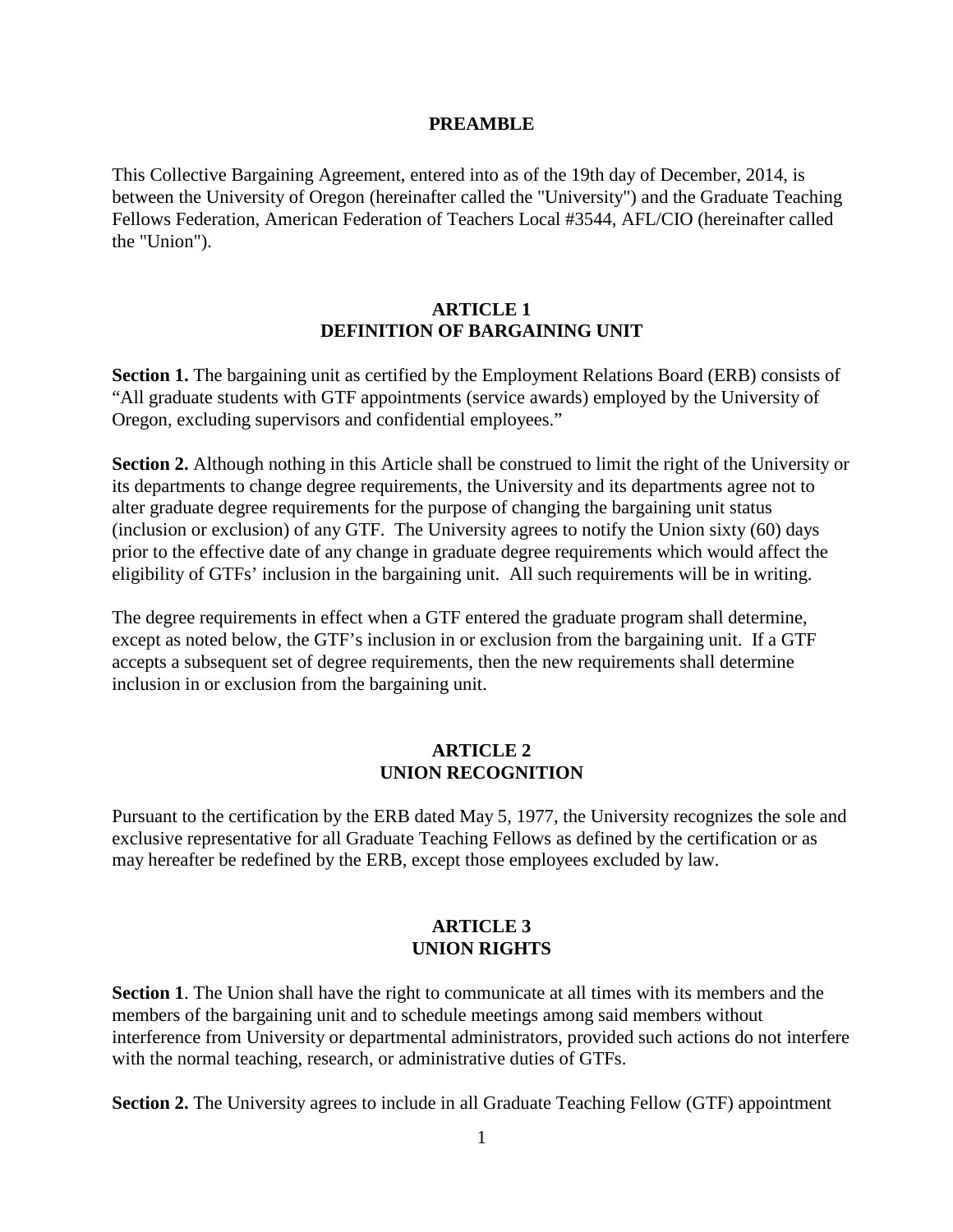letters a requirement that the GTF consent to disclosure of certain information to the Union as a condition of employment. The GTF appointment letter will also include consent to release certain information to the Union that is not a condition of employment. A model of the specific language of the consent and release that the University agrees to incorporate in GTF appointment letters is set forth in Appendix B.

The University will deliver the information to the Union in accordance with the schedule set forth in Appendix B for GTFs who have consented. Information about individual GTFs provided to the Union by the University will be used by the Union only for the internal business of the Union and, as necessary, provided to the Union's Health and Welfare Trust for insurance administration. Student identification numbers will be used by the Union only for matters related to payroll deduction and insurance administration. The Union agrees it will not disclose this information without express written authorization from individual GTFs.

**Section 3.** GTF representatives elected or otherwise designated by the Union to represent it for official functions shall be granted time off with pay, collectively not to exceed a total of twenty (20) days annually, to attend such functions. No more than three (3) GTFs in any one department shall take such leave at the same time. The GTF requesting time off shall notify the unit head in writing twenty-one (21) calendar days prior to taking such leave. In the event of an emergency and with the agreement of the unit head, a lesser period is acceptable. Leaves shall not be taken for more than five (5) consecutive days. The designated GTF representative will arrange, if necessary, for a substitute acceptable to the department, or arrange to complete assigned work at another time, whichever is appropriate, at no financial cost to the University.

**Section 4.** The GTFF will be permitted to make a presentation at the "Teaching Effectiveness" Workshop for GTFs" on behalf of the Union for the purpose of identifying the organization's representation status, organization benefits, facilities, related information, and distributing and collecting membership information. This time is not to be used for discussion of labor/management disputes. The Graduate School will provide the GTFF reasonable notice of the place, time, and agenda of this workshop.

**Section 5**. The GTFF will be permitted to make a presentation at the Department Heads' Retreat put on by the Provost's Office and at the New Faculty Orientation put on by Academic Affairs each fall. This presentation shall be for the purpose of introducing attendees to GTFF representatives, making the Union available to answer any questions attendees may have, and explaining the role the GTFF plays in representing GTFs. This time is not to be used for discussion of labor/management disputes. The Graduate School will provide the GTFF with reasonable notice of the place and time of these meetings.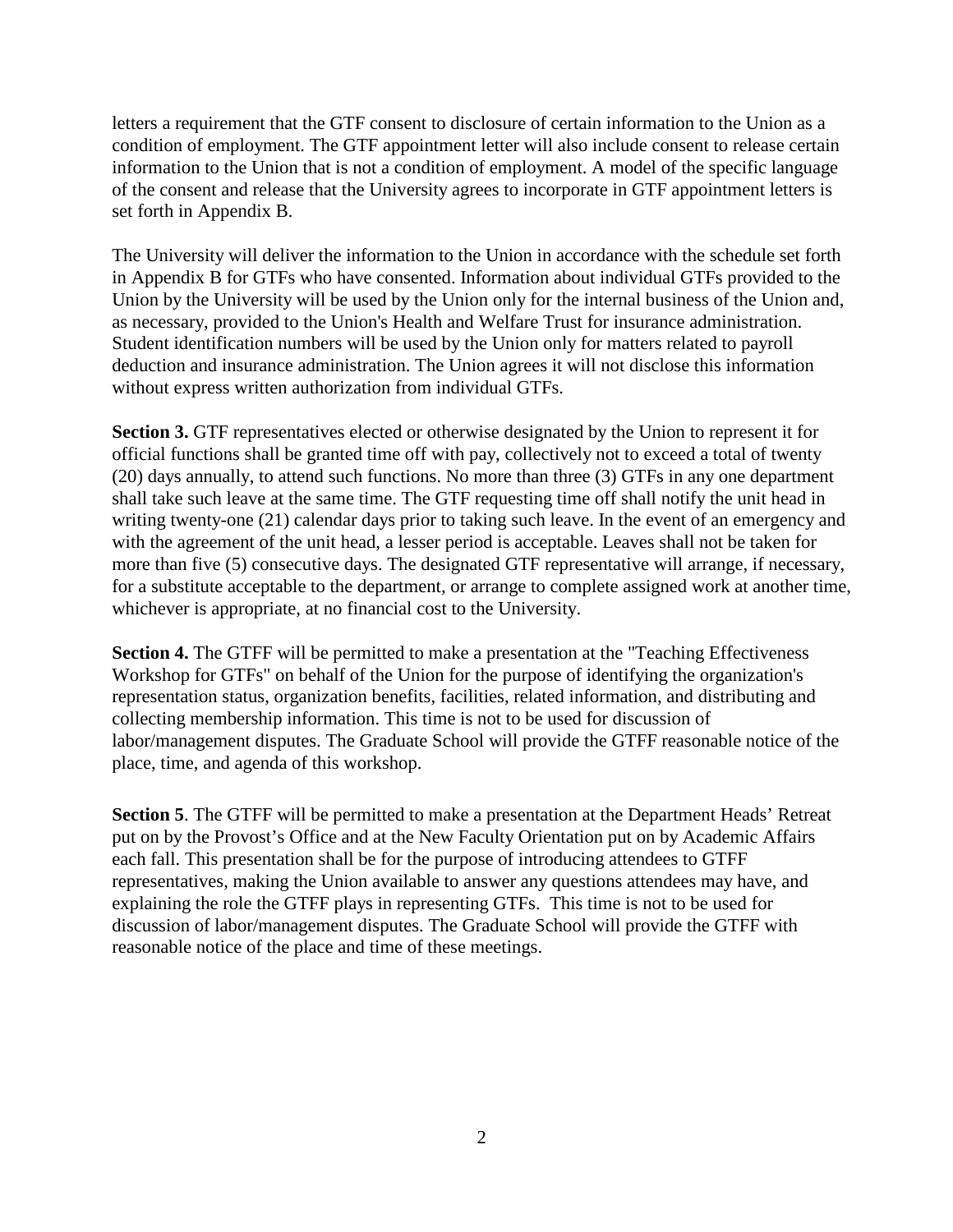## **ARTICLE 4 DUES DEDUCTION/FAIR SHARE**

**Section 1.** Upon written request on a form to be provided by the Union, members of the Union may have regular monthly dues deducted from their paychecks. The form and any changes to it will be sent to the University for review. Final versions of the form will be determined by the Union. The Union will notify the University no later than the  $15<sup>th</sup>$  of the month prior to the month in which any changes in regular monthly dues rate and or the fair share fee rate are to take effect.

**Section 2.** Changes in the membership list shall be provided to the University by the Union at the earliest possible time after the GTF indicates that a change in membership status is desired. Notification of a change in status received directly by the University from a GTF is void. The Union shall forward promptly notice of such changes to the University and shall hold harmless the University from any liability for the Union's failure to so notify. If cancellation notice is given by the member directly to the University, the University shall notify the Union promptly that such cancellation has been made.

**Section 3.** The University will, in the month following the deduction, send payment to the Union for the total amount so deducted accompanied by a listing identifying the members for whom the deductions are being paid.

**Section 4.** The University agrees to deduct monthly Fair Share fees from the paychecks of those employees who have not authorized dues deductions per Section 1. The amounts to be deducted shall be certified to the University by the Treasurer of the Union, provided that the Fair Share fees shall not exceed regular Union monthly dues.

**Section 5.** The GTFF shall maintain guidelines for Fair Share payers. These guidelines shall include information on Fair Share rebates to which Fair Share payers may be entitled. The University shall be provided with a copy of the guidelines and shall be notified immediately of any changes in the guidelines. GTFs shall be provided a copy of the guidelines immediately upon request.

**Section 6.** GTFs who are Union members and who, for any reason, temporarily discontinue their status as a GTF with the University shall, upon their return to University employment as a GTF, be reinstated as members of the GTF Union following notice provided by the Union to the University.

The University, upon written authorization from the GTF, will deduct voluntary contributions to the Union's COPE fund from the GTF's monthly paychecks. The amount to be deducted shall be that amount designated by the GTF in a voluntary written authorization. This amount is to be a continuing monthly deduction until such time as the GTF requests cancellation of the COPE deduction in writing. A GTF whose status as an employee is temporarily discontinued (excluding summer term), shall, upon return to University employment, complete a new COPE authorization form. The sum of all monies so deducted shall be remitted to the Union in the month following the deduction, together with a list of employees from whom the voluntary contributions were deducted and the amount deducted from each.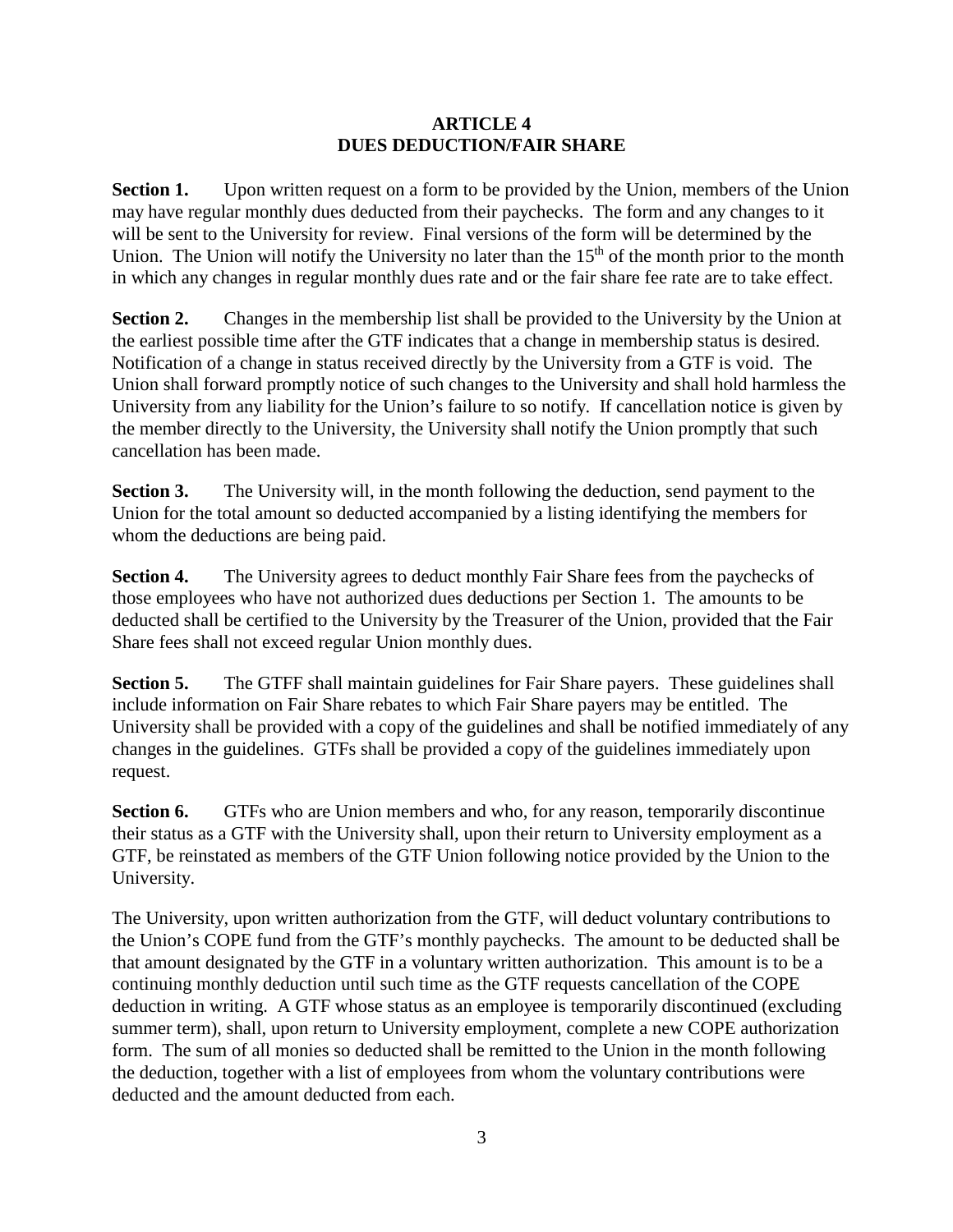**Section 7.** The Union and the University agree that the rights of non-association of any employee based on bona fide religious objections shall be protected in accordance with applicable state law.

**Section 8.** The University shall remit in the month following the deduction the aggregate deduction of Fair Share fees in-lieu-of-dues amounts, together with a listing identifying the employees for whom the deductions are made.

**Section 9.** The Union agrees to accept listings referenced in this Article in a format which is readily available to University Administration. Should the University encounter additional costs attributable to a change in structural reprogramming, that expense shall be borne equally by the University and the Union. Such changes may only be requested once during the contract period.

**Section 10.** The Union shall indemnify and hold the University harmless from all actions taken by the University in compliance with this Article.

## **ARTICLE 5 UNION USE OF FACILITIES**

**Section 1.** The Union shall have the right to use University facilities for meetings and to use other University services on the same basis as other employee organizations. Where fees are normally assessed for use of services and facilities, the Union will be required to pay such fees to the University.

**Section 2.** The University shall designate a prominent space on existing bulletin boards in each department in which GTFs are employed, for the use of the Union for posting notices and information related to Union activities. University personnel shall not be responsible for and shall refrain from posting or removing such notices from such designated space.

## **ARTICLE 6 RESERVED RIGHTS OF THE UNIVERSITY**

The University retains and reserves to itself all rights, powers, authority and responsibilities vested in it, whether exercised or not, including but not limited to the right to plan, govern and control the University and in all respects carry out its ordinary and its customary functions or management.

Without limiting the generality of the foregoing, as used herein the rights of the University include (but are not limited to) the right to: administer the University; schedule class hours and establish or modify class schedules; institute procedural changes; direct the faculty and staff, including the right to hire, transfer, and to discipline or discharge any employee for any cause defined in Article 16 (Discipline and Discharge); and determine the physical location of departments and activities.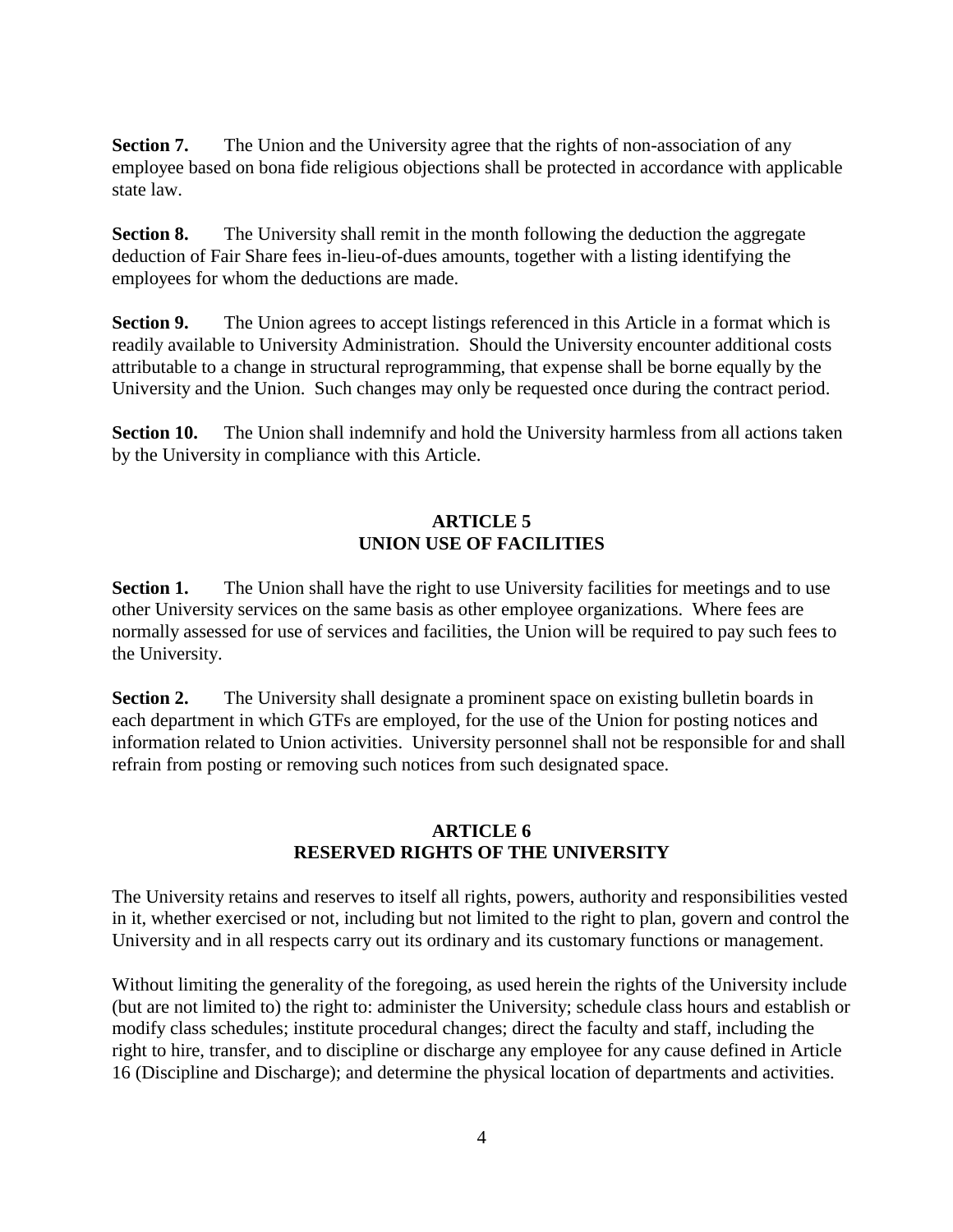Other rights include (but are not limited to) the right to: determine the financial policy, including accounting procedures and reports; determine the administrative organization of the University; determine the size and characteristics of the faculty and staff; determine the allocation and assignment of work to faculty and staff; determine the control and use of University buildings, property, materials and equipment; determine health, safety and property protective measures and procedures; determine degree programs, course offerings, degree requirements; determine admission standards and procedures; and determine academic standards, policies and procedures.

All such rights, powers, authority and responsibilities as set forth above are retained by the University subject only to those limitations imposed by this Agreement.

#### **ARTICLE 7 MAINTENANCE OF RIGHTS AND BENEFITS**

Past practices involving GTF rights and benefits, defined as terms and conditions of employment, which are in effect at the time this Agreement is signed and which are terms or conditions of employment shall be maintained in those departments or comparable employing units where such past practices have been uniformly applied over a reasonable period of time, except where such practices have been addressed or limited by this Agreement. In addition, nothing in this Article shall preclude GTF participation in departmental affairs relating to instruction in accordance with the University's governance structure.

#### **ARTICLE 8 NONDISCRIMINATION**

**Section 1.** The University affirms its dedication to the principles of equal opportunity and freedom from unlawful discrimination; as such, the University will not discriminate nor tolerate discrimination on the basis of race, color, creed, ethnicity, ancestry, religion, gender, gender identity, gender expression, sex, age, national origin, marital status, sexual orientation, disability including HIV antibody status, domestic partnership status, familial status including parental status, pregnancy, veteran status, membership or non-membership in, or activity on behalf of or in opposition to, the Union, or any other extraneous considerations, not directly and substantially related to effective performance. Unlawful discrimination includes unlawful sexual harassment.

**Section 2.** The University and the Union agree to abide by federal and state laws and regulations for affirmative action in all terms and conditions of employment.

## **ARTICLE 9 WORK AGREEMENT/WORK ASSIGNMENT**

**Section 1.** The University reserves the right to assign GTFs those duties and responsibilities that best meet the needs of the institution based upon the qualifications and abilities of the GTF.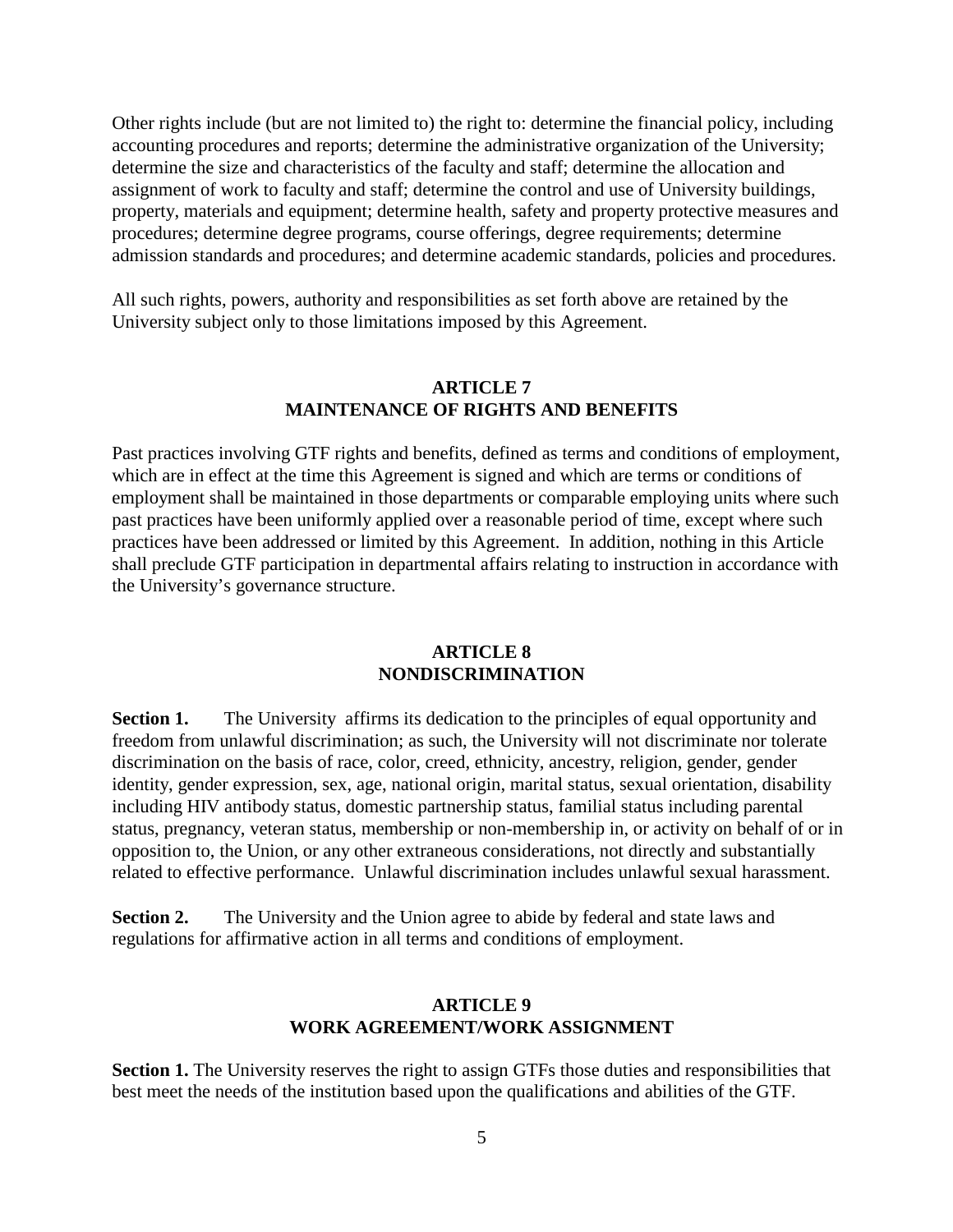Specialized courses, upper division courses, and those courses not traditionally assigned to GTFs will be assigned only after a review of the qualifications of the GTFs. GTFs will be consulted regarding the suitability of the assignment.

**Section 2.** Each hiring unit shall endeavor to apprise teaching GTFs of available course assignments at least four weeks prior to the start of classes, to afford the GTFs an opportunity to indicate their preference of assignments.

**Section 3.** Course assignments for the following academic year shall be offered to GTFs in a timely fashion to allow for adequate preparation. To facilitate adequate course preparation, each hiring unit shall apprise teaching GTFs of course assignments at least two weeks prior to the start of classes, including the provision of assigned syllabi where applicable. Shorter notice may be necessary due to circumstances including, but not limited to, changes in the courses or course sections being offered, unexpected variations in student enrollment, schedule conflicts, or changes in the availability of staff.

When unexpected variations in student enrollment occur requiring the addition or deletion of course sections, assignments may be changed after students register for classes. An effort shall be made to avoid conflicts between the GTF's course schedule and his or her GTF assignment.

If course assignments offered in writing are subsequently changed, the hours spent in preparation for the original assignment shall be credited for the purpose of determining workload. If within the year the assignment for which preparation credit was assessed is offered to the GTF, the credited time will again be included in the workload. In no instance will more than twenty (20) hours be so credited - or deducted - in any given term.

**Section 4.** A GTF has the right to a clear statement of duties that outlines the GTF's participation in the academic process. At the time of the appointment offer, each department or administrative unit shall provide the graduate student with written instructions on how to access the department or administrative unit's General Duties and Responsibilities Statement and advise GTFs of the availability of workload allocation forms for use as provided in Section 5 of this Article. A GTF may request a meeting with his/her supervisor or department head to obtain clarification of his/her duties and responsibilities. The department or employing unit will orient the new GTFs to resources utilized to fulfill the appointment at the beginning of each quarter.

**Section 5.** The University encourages GTFs and their supervisors to communicate as needed concerning the GTF's work assignment to ensure that GTFs receive appropriate guidance and supervision.

Each department or employing unit will provide a workload allocation form for voluntary use by GTFs and their supervisors. The purpose of the workload allocation form is to foster clear communication and transparency of expectations. The workload allocation form will identify the specific work duties that comprise the GTF's assignment and the anticipated amount of time the GTF will spend on each specified work duty. It may be revised by the GTF and the GTF's supervisor as needed throughout the GTF's appointment. If a supervisor and GTF use the workload allocation form, the supervisor shall be available to discuss potential revisions of the workload allocation form. If used, the GTF will be provided a copy of each completed workload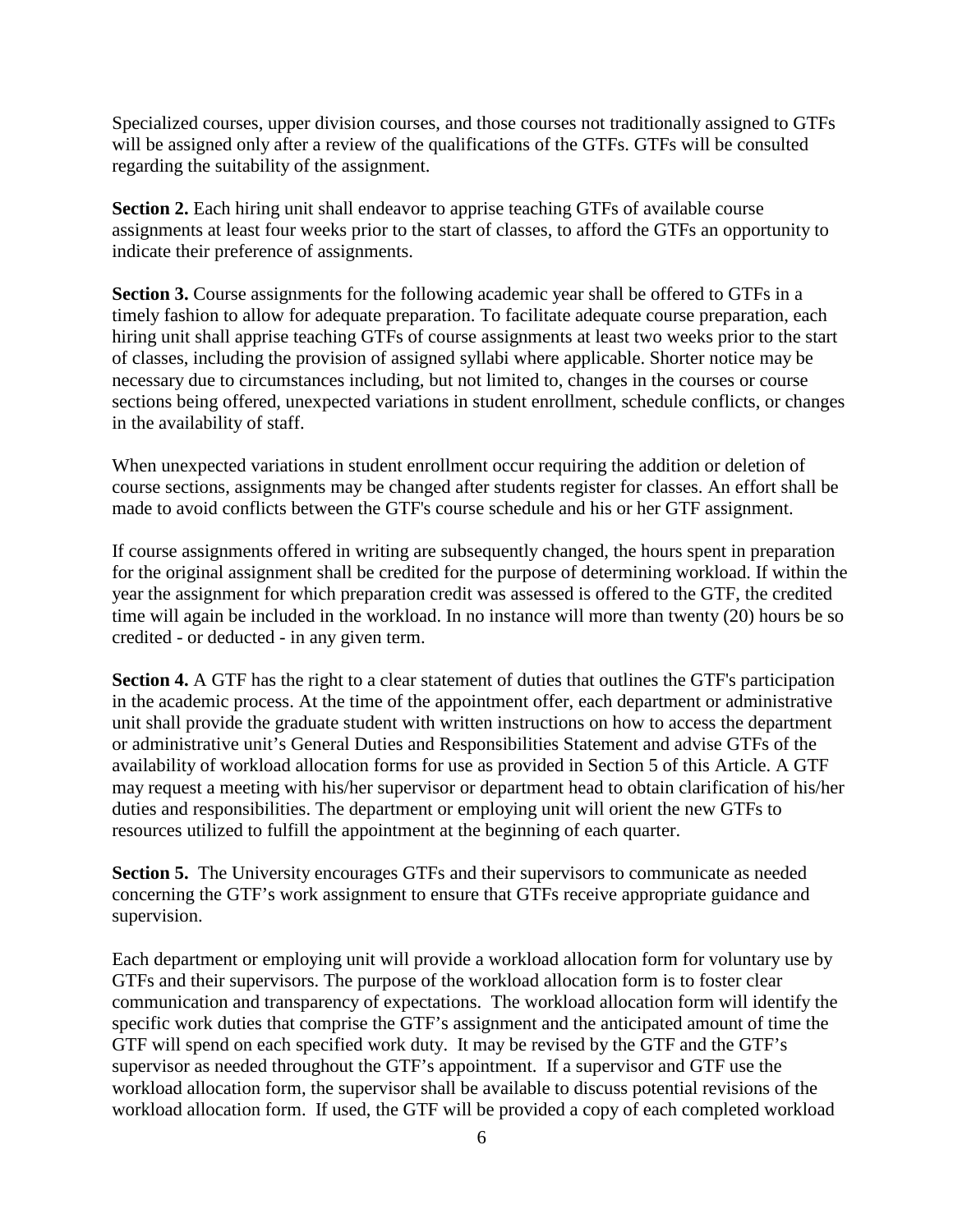allocation form and any revisions to the workload allocation form.

A variance or deviation from the allocated amount of time for each specific work duty does not constitute a violation of this Agreement and may not be grieved. However, GTFs are encouraged to notify their supervisors as soon as is practicable during the academic term if they anticipate their total work assignment will exceed their FTE. A Union representative shall be allowed to attend a meeting between the GTF and the GTF's supervisor for the purpose of reviewing the GTF's workload allocation form to determine whether the GTF's specific work duties will result in the GTF working in excess of the GTF's assigned FTE.

Within three months (one term) of the end of an assignment, the GTF has the right to make recommendations about the workload allocation for their specific work assignment(s). Recommendations may be submitted in writing or the GTF may request to meet with their supervisor or other department representative to provide the recommendations verbally.

Subject to the limitations provided for under state and federal law, including, but not limited to, the Family Education Rights and Privacy Act, all recommendations submitted in writing by a GTF or supervisor and any workload allocation form voluntarily submitted to the Employing Unit by a GTF or supervisor will be retained by the Employing Unit for no less than four years and will be made available to any GTF in the unit upon request.

Section 6. Each department or employing unit will prepare a General Duties and Responsibilities Statement (GDRS) describing the conditions under which GTF assignments are made. The GDRS shall include the following information:

- a) A general description of the job requirements.
- b) The supervisory individual who shall oversee the implementation of the GDRS.
- c) Availability of Graduate Teaching Fellowships in the department.
- d) Eligibility requirements and application process for appointments.
- e) Appointment and reappointment process.
- f) Workload and work assignment information.
- g) Health and safety information, including any training requirements, use of required personal protective equipment, accident reporting and workers compensation coverage.
- h) Requirements for satisfactory progress towards graduate degree. These criteria must be as specific as reasonably possible and must include objective measures (e.g., GPA, limits on the number of incompletes, and deadlines and/or timelines for passing qualifying exams or proposing one's thesis).
- i) Discrimination Grievance Procedures: To file an employment-related discrimination grievance, GTFs are encouraged to contact the Graduate Teaching Fellows Federation. For discrimination grievances that pertain to a GTF's role as a student, graduate students should refer to the student section of the AAEO Discrimination Grievance Procedures online (http://aaeo.uoregon.edu/booklet.html). The AAEO will encourage all GTFs attempting to file an employment-related discrimination complaint to contact the GTFF.
- j) GTF absence procedure or reference to where this procedure is documented.

The GDRS of each department or employing unit shall include health and safety information. The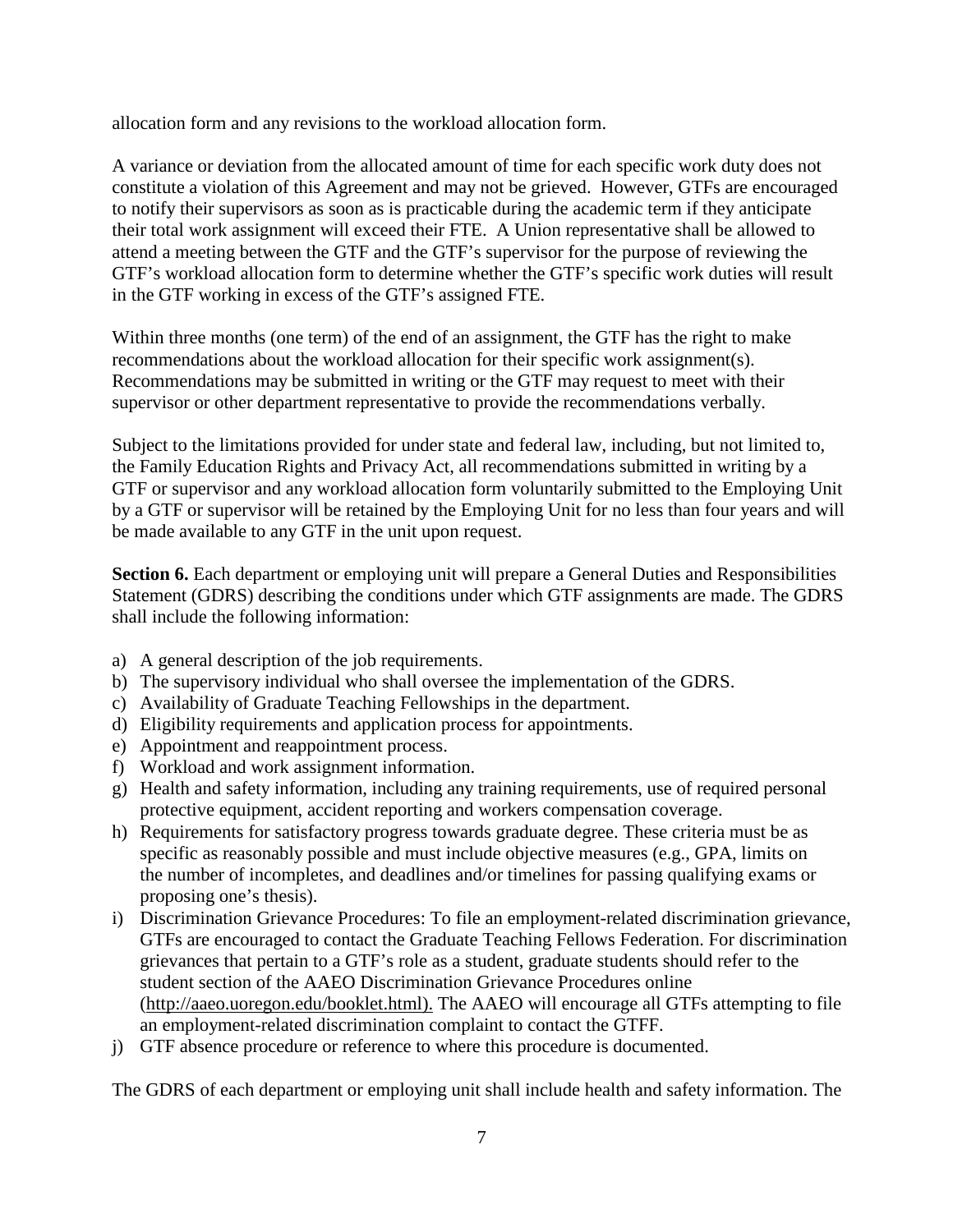format for this information will be provided to departments in the GTF appointment manual prepared by the Graduate School. Standard language regarding workers compensation coverage and accident reporting will also be provided to the departments for mandatory inclusion in the GDRS. A format for departments to use (if applicable) to provide GTFs information regarding the following will also be included in the manual:

- Use of personal protective equipment
- Required safety training and appropriate departmental record keeping
- Location of emergency procedures, evacuation plans, MSDS and first aid supplies
- Safe operation of equipment, machinery and tools
- Hazardous waste procedures
- Hazard communication
- Safe handling of radioactive materials
- Excessive exposure to VDTs
- Exposure to blood-borne pathogens

Work load and/or work assignment information shall include course attendance requirements, office hour expectations, registration duties, grading, preparation, meeting with supervisors and/or co-workers, safety training and any other duties included in the GTF work assignment for both academic year and summer term appointments.

GDRS revisions shall be submitted to the Graduate School by May 15 of each year. A copy of the revised GDRS will be forwarded to the GTFF.

**Section 7.** The Graduate School will make the GDRS available on its website in an easily accessible, electronic format by August 15 of each year. The copy of the GDRS contained on the Graduate School website shall be considered the master copy, and any electronic or non-electronic distribution of the GDRS must be made from this copy. The Graduate School should maintain and allow access to copies of out-of-date GDRSs. At the time of hire, GTFs shall be provided with instructions on how to access the department's GDRS. A GTF may request a meeting with his/her supervisor or department head to obtain clarification of his/her duties and responsibilities. The department or employing unit will orient the new GTFs to resources utilized to fulfill the appointment at the beginning of each quarter.

**Section 8.** In accordance with Article 31, the GTFF will be responsible for distribution of the current collective bargaining agreement to GTFs.

**Section 9.** GTFs who will be required to be at work during periods of academic recess, except during registration period, shall be given no less than thirty-five (35) calendar days' written notice. GTFs required to work at special events, conferences, attend retreats, assist in language fairs or perform other similar non-routine activities shall be given fifteen (15) calendar days written notice. When such activities require travel, GTFs are eligible for reimbursement and per diem in accordance with prevailing rates. In the event of an emergency, and with the mutual agreement of the GTF and the unit head, a lesser notice period can be arranged. If timely notice is not given and the GTF refuses to work during these activities, disciplinary sanctions will not be imposed. When possible, departments and programs will hold meetings at which GTF attendance is required during regular workday hours rather than at night or on weekends.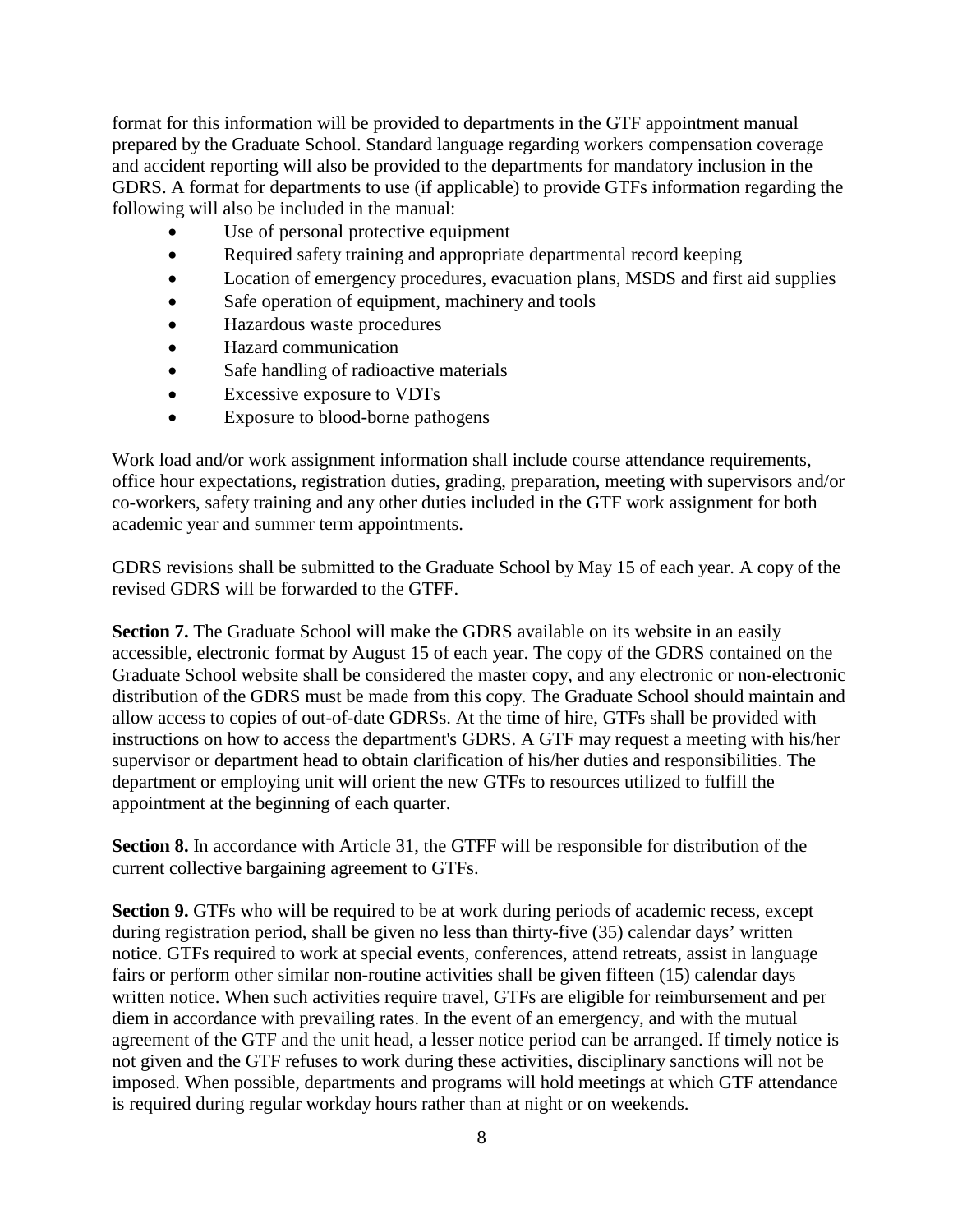**Section 10.** In recognition of the variable or flexible schedules associated with many research projects, GTFs with 12-month or 9-month research appointments shall have the right to take up to 10 days of leave of leave which may be contiguous during their appointment year, provided the procedures outlined in this section are followed. Such leave shall not reduce or otherwise interfere with the GTFs' obligation to fulfill the hours required of their assigned FTE. This provision does not apply to time off for academic employee holidays, research schedule permitting, unless these holidays fall within the period of 10 day contiguous days for which leave is being requested.

Leave dates and duration will be decided by mutual agreement between the GTF and the supervisor as the research schedule permits. To assure adequate consideration, a request for such a leave must be made in writing, either electronically or in hard copy, to the supervisor at least two weeks in advance of the beginning of the leave. If mutual agreement cannot be reached, the GTF shall have the right to time off during the last 10 days of their appointment contract, provided the GTF submits a signed document to the employing unit attesting that all FTE requirements have been fulfilled. This document must be submitted two weeks prior to the expiration of the appointment.

This section does not preclude the customary informal arrangements between the research GTF and supervisor to accommodate other absences, as long as the GTF fully meets the duties and responsibilities associated with the assigned FTE for the position.

#### **ARTICLE 10 HEALTH, SAFETY AND WORK ENVIRONMENT**

#### **Section 1**. Facilities and Services

The University shall provide each GTF with access to facilities and services conducive to carrying out his/her assignment (i.e., teaching, research, or administration) in a professional atmosphere, including reasonable office or desk space; reasonably secure storage space for books, papers, and supplies; and reasonable access to a telephone and computer. Each GTF shall also have reasonable access to private facilities for conferring with students and faculty and for other jobrelated purposes. GTFs shall be provided desk copies of, or electronic access to, all texts required for their assignment. GTFs have the same responsibility as other academic and administrative employees to maintain a safe, healthy, clean work environment. This responsibility may not conflict with or exceed GTF work assignment/workload (see Article 21).

Departments shall develop policies and procedures regarding condition of workspace and access to private meeting space, telephones, computers, internet access, office supplies, photocopies, printouts and all other materials required for the GTFs' work assignments. These policies and procedures shall be documented and made available to GTFs by incorporating them into departmental GTF manuals or graduate student handbooks, by posting the information online, or by creating a document specifically for that purpose. Listed below are practices and standards designed to ensure a safe and appropriate working environment and to serve as reference for specific departmental policies and practices. Departmental policies and procedures shall address at least the categories listed below. Standard working hours for the purpose of this article are defined as Monday through Friday, 8 a.m. - 12 p.m. and 1 p.m. - 5 p.m.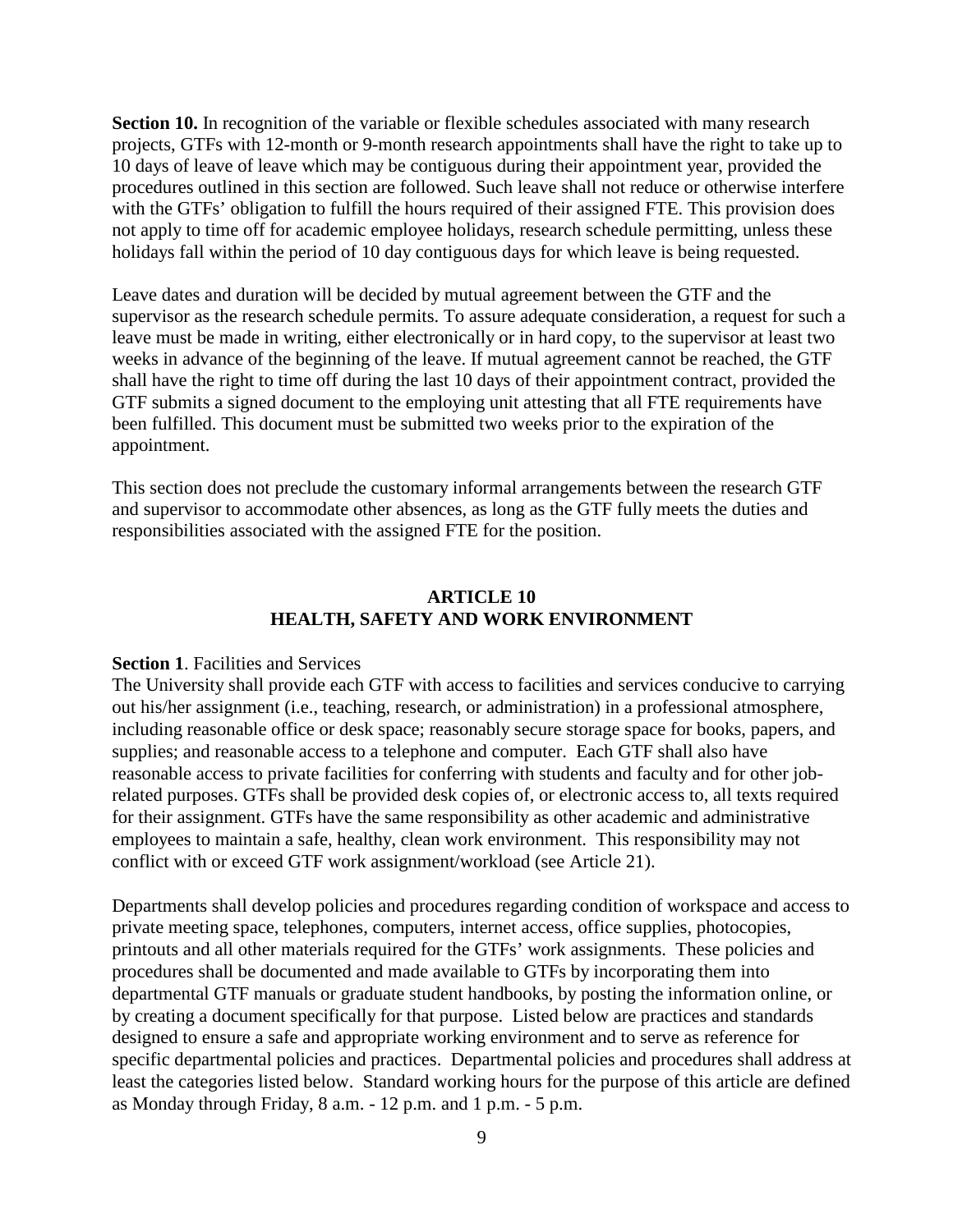## a.) Workspace

- i. Working locks on doors
- ii. Properly and securely installed partitions and shelving
- iii. Safe and appropriate furnishings

iv. Provided with the same custodial services on the same schedule as other similar spaces in the department or building/facility.

- b.) Private Meeting Space
	- i. Access to space suitable for private meetings for GTFs with teaching assignments either as instructor of record or as lab/discussion leader
- c.) Access to Telephones and Computers
	- i. Easy and reasonable access to telephones necessary to carry out work assignments
	- ii. Easy and reasonable access, at least during standard working hours, to computers equipped with software typically provided other departmental staff and as it relates to GTF assignments
	- iii. Easy and reasonable access to internet necessary to carry out work assignments.
- d.) Access to Office Supplies, Photocopies and Printouts
	- i. GTFs working under the direction of an instructor of record (as teaching assistants, lab leaders, or discussion section leaders), administrative GTFs, and research GTFs shall have access to supplies necessary to accomplish the tasks associated with their assignments as directed by their supervisors. These shall be available at no personal cost to the GTFs and does not preclude limitations placed upon the supervisors or instructors of record.
	- ii. GTFs working as instructors of record shall have limits on quantity and out-ofpocket costs for necessary supplies that are substantially similar to other instructional staff with comparable instructional assignments in the department. Access to these supplies shall be available at least during departmental standard working hours.
- e.) GTF Assistance
	- i. Departments with GTFs who work as instructors of record shall specify how GTF assistance for the instructor-of record GTFs shall be apportioned.
- f.) Kitchen Facilities
	- i. Access to the same or similar facilities as other faculty and staff in the department.
	- ii. When no kitchen facilities exist, GTFs and/or the union have a right to request kitchen facilities.

#### **Section 2.** Health and Safety

The University acknowledges an obligation to provide a safe, clean and healthy environment for its employees on the University of Oregon campus and in University-owned or controlled facilities,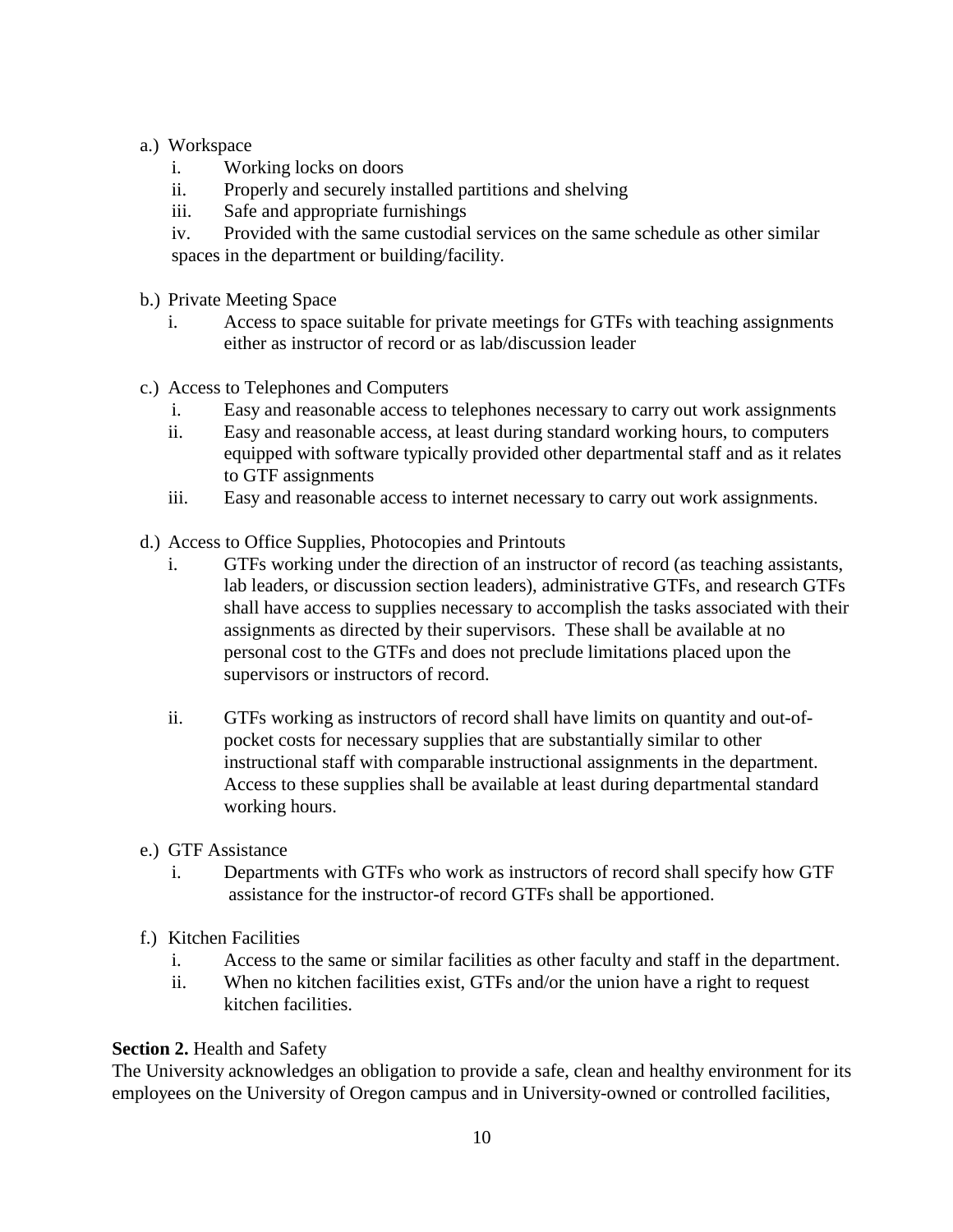and agrees to do so in accordance with any and all applicable local, State and Federal laws pertaining to occupational safety and health. GTFs may refuse to work in unsafe spaces, whether or not the space is owned or controlled by the University.

a) Training: The University shall see that GTFs are properly instructed and supervised in the safe operation of any machinery, tools, equipment, process, or practice which they are authorized to use or apply during the course and scope of their employment. GTF's will attend all required training on workplace health and safety provided by the University and this training will be provided at the employee's regular rate of pay.

b) Equipment: It is the responsibility of the University to provide, at no cost to the GTF, all necessary personal protective equipment (PPE) and training in the proper use of any issued PPE.

c) The University shall provide for and maintain in safe working condition all tools and equipment required for the execution of GTF duties.

d) If, after reporting to the supervisor that a specific task or assignment may jeopardize personal health or safety, correction is not made, that employee may refuse to perform such activity without penalty until the appropriate health or safety officer has reviewed the situation and made a finding. The University shall notify the GTFF of each determination that is made.

e) When OR-OSHA provides notice that it plans to inspect University facilities where GTFs work, the Union shall be notified as soon as possible if possible. A Union official, upon request, shall be allowed to accompany the inspector if possible.

f) The Union shall be afforded representation on the University Safety Advisory Committee.

g) Once the time and location of assignments have been established, a GTF who has security concerns about these aspects of his or her assignment will have until one week prior to the start of classes to submit a petition to the hiring unit stating his/her reason for requesting a reassignment. The hiring unit will prescribe a remedy and/or make an effort to reassign the GTF. If the hiring unit is unable to reassign the GTF or prescribe a remedy acceptable to the GTF, he/she may either accept the original assignment or resign his/her appointment for the term.

A GTF who has resigned his/her appointment following the process outlined here shall be put on a departmental priority reappointment list until the end of the academic year or until another appointment of equal duration is made, whichever comes first. GTFs on the priority reappointment list shall receive first consideration by the department for other suitable appointments before employing new GTFs.

A GTF on the priority list who declines a subsequent appointment offer that is substantially similar to the position which he/she resigned and for which he/she is qualified shall be taken off the priority reappointment list for that term. However, if the GTF does not accept the subsequent appointment offer based on the security concern identified in the above-mentioned petition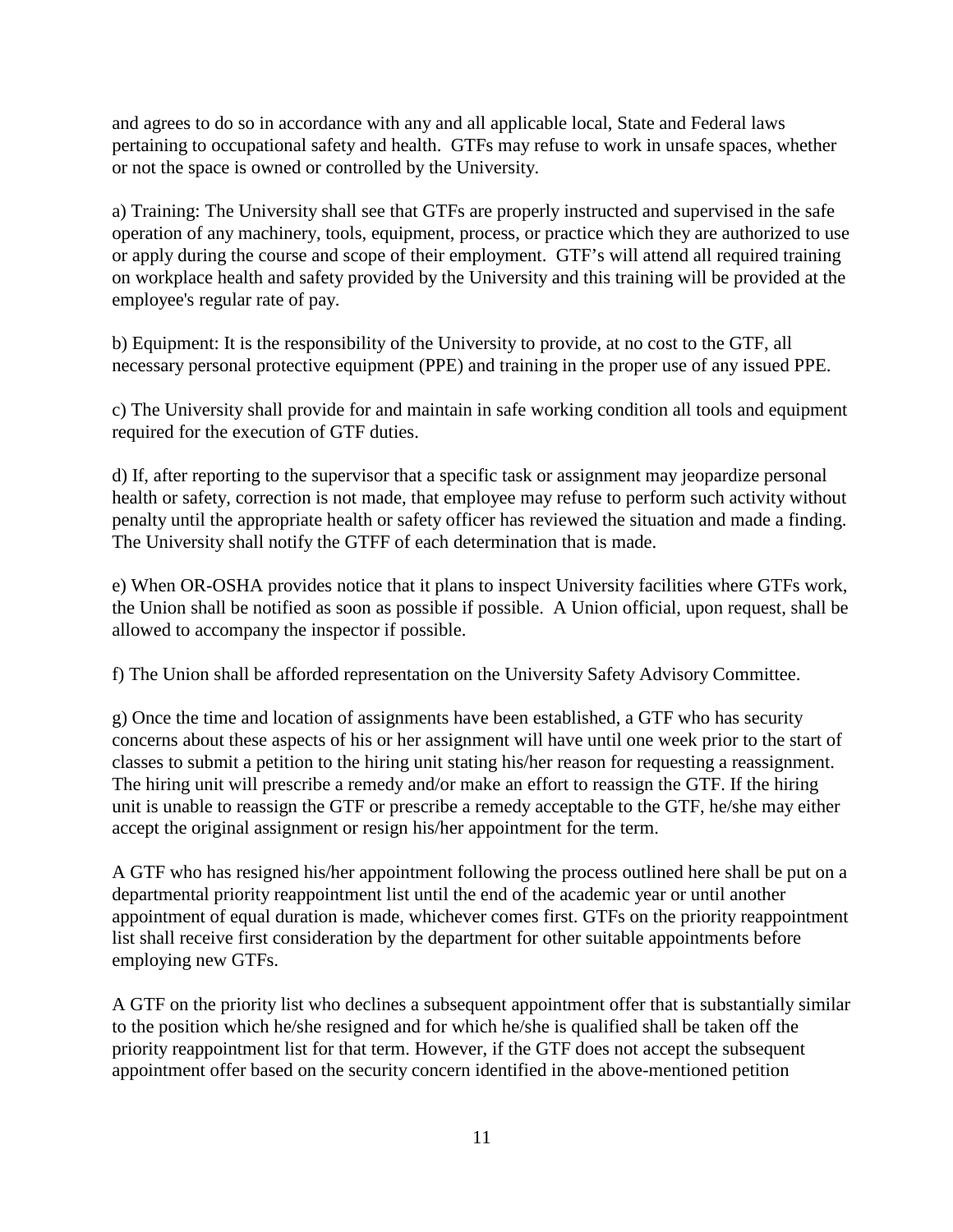process, he/she may remain on the priority list by stating in writing that the same security concern still applies.

**Section 3**. The Union may provide to the University a list in priority order of those facilities and services it believes do not meet the requirements of Section 1 and Section 2 of this Article. Within forty-five (45) days of presentation of the list, the University shall advise the Union of its evaluation of the list and the University's plan to remedy those items which it believes to be deficient.

**Section 4**. Suppression of electronic publication by the University of information about a GTF shall be by active permission of the GTF.

**Section 5.** In the event office or work space is temporarily made unavailable for use by the University, the department shall arrange alternate workspace for immediate use or make an appropriate adjustment to work duties.

## **ARTICLE 11 PERSONNEL FILES**

**Section 1.** At the request of a GTF, the University shall provide reasonable opportunity for the GTF to inspect, at the GTF's place of employment, the GTF's personnel file(s). Normally, such accommodation shall take place within the same day and under such conditions as are necessary to insure its integrity and safekeeping. Upon request and the payment of fees not to exceed the actual cost of reproduction, the University shall furnish a copy of the requested materials. GTFs shall have the right to review upon request material relating to their performance as employees, as well as performance as students as such material relates to employment. Material excluded from this review shall include confidential letters of recommendation for which the GTF has signed a waiver of the right of access.

**Section 2.** A GTF may choose to be accompanied by a representative of the Union and/or counsel when reviewing material permitted under Section 1 of this article.

**Section 3.** All evaluative or disciplinary material relating to a GTF's employment or performance as a student placed in a file shall be signed by the author and dated or date stamped when received. This requirement does not apply to personnel action forms and other similar material routinely placed in files for record keeping purposes. Copies of all documents pertaining to employment related performance and evaluation of a GTF shall be kept in one file maintained in the GTF's department or administrative unit. This does not preclude the keeping of additional files in other University of Oregon offices as needed for record keeping purposes.

**Section 4.** No evaluative or disciplinary information reflecting unfavorably upon a GTF shall be placed in the personnel file without the signature of the GTF. The GTF shall be required to sign such information and may request the following disclaimer: "GTF signature confirms only that the supervisor has discussed and given a copy to the GTF and does not indicate agreement or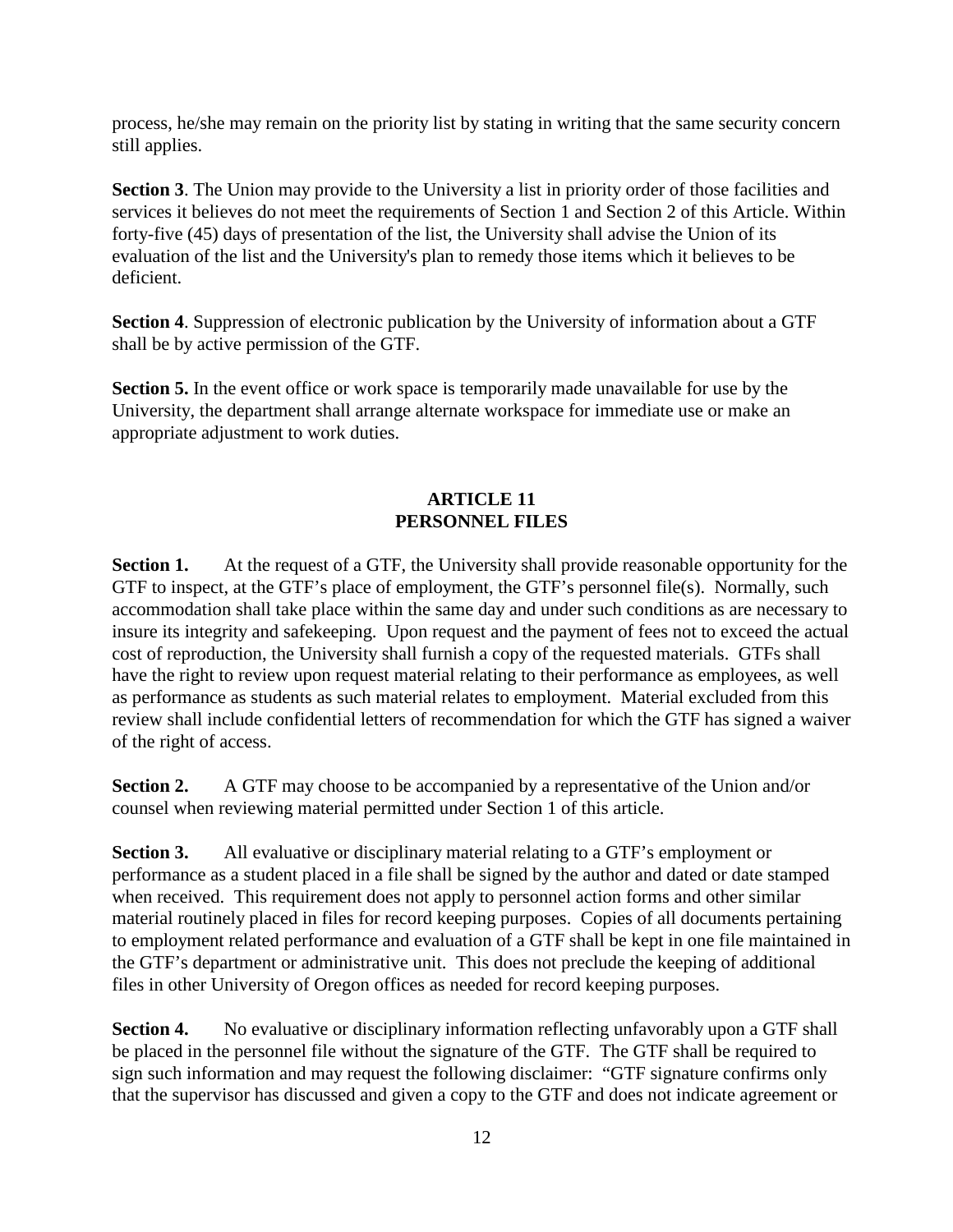disagreement." A GTF has the right to have placed in the file a written response or rebuttal to material in the file and have the response attached to the material to which it refers.

**Section 5.** A GTF has the right to have placed in the file any material or information which may reasonably be expected to be of assistance in the evaluation process.

**Section 6.** No reference to a grievance shall be placed in a departmental personnel file nor shall reference to a grievance be considered in evaluation of a GTF.

**Section 7.** No written disciplinary or evaluative material relating to the GTF as a University employee shall be included in materials transmitted to the Career Center, unless requested by the GTF.

## **ARTICLE 12 EVALUATIONS**

**Section 1.** Departments and employing units may evaluate GTFs as employees as often as the department deems advisable. The establishment of performance criteria is the responsibility of the department or employing unit, but consultation with GTFs concerning such criteria is not precluded.

**Section 2.** GTFs job performance shall be evaluated by established University and departmental procedures. A general description of evaluation processes shall be kept on file in the employing unit or department office and shall be made available to GTFs upon request. GTFs shall be notified no later than two workdays prior to the first evaluative observation per term. Notification of evaluative observations in a term is optional. When prior notice is not required, the GTF will be told either at the beginning of or immediately following the class that an observation or evaluation is to be or has been made. When a faculty member has the responsibility for evaluating a GTF, the GTF shall have the opportunity to submit to the department additional questions appropriate to the evaluation of the GTF's teaching performance. The department shall administer these questions concurrent with the regular department student evaluation.

**Section 3.** In those teaching situations where the University does not require student evaluation, the department may on its own initiative, and shall at the request of the GTF no more than once per term, administer a student evaluation. The evaluation shall be administered in a way that preserves student anonymity.

**Section 4.** In addition to any evaluations as permitted by Section 1 of this Article, the person to whom a GTF is assigned shall observe and provide a critique of the classroom performance no more than once per term at the request of the GTF.

**Section 5.** All evaluations of job performance shall be placed in the GTF's personnel file, but only after having been discussed with the GTF by the supervisor. GTFs must sign the evaluation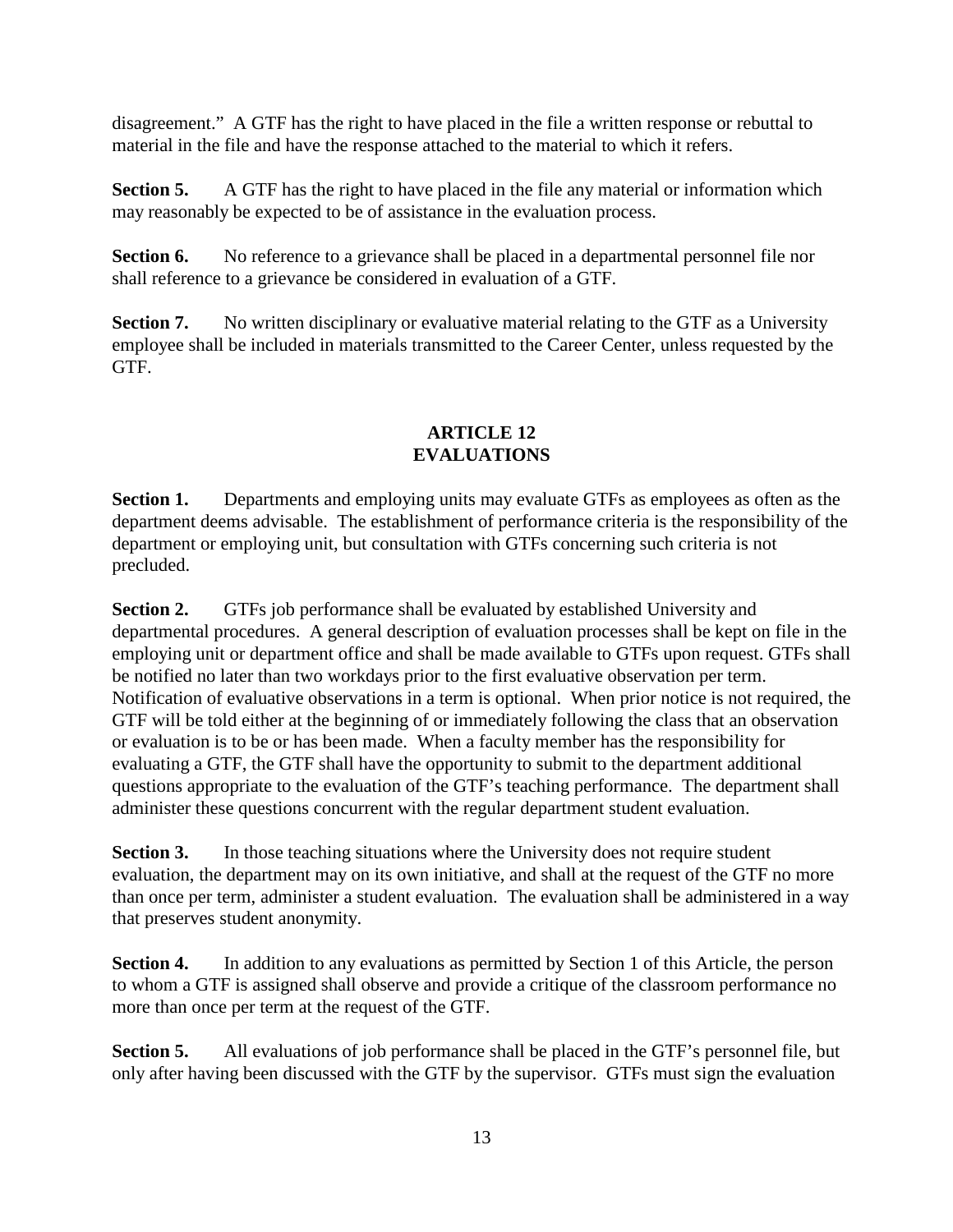stating that they have read the evaluation. A GTF may attach a rebuttal for inclusion in the file. Student evaluations are to be included in the GTF personnel file at the GTF's request.

**Section 6.** The results of student evaluations of GTFs shall be made available to GTFs in the same manner as the results are made available to the faculty in the same department. Supervisor evaluations, as well as other measures of teaching effectiveness, shall provide the basis for a GTF's evaluation.

**Section 7.** Deficiencies noted in an evaluation of a GTF shall include specific recommendations for improvement and a time frame in which the GTF is expected to remedy such deficiencies to the satisfaction of the supervisor.

#### **ARTICLE 13 GRIEVANCES**

**Section 1.** Intent

The objective of the University and the Union is to secure, at the lowest possible step of the grievance procedure, a fair and equitable resolution of grievances. The orderly processes herein set forth shall be the sole method used for resolution of grievances as that term is herein defined.

#### **Section 2.** Definitions

a) "Grievance" means an allegation that there has been a violation, including but not limited to misinterpretation or improper application, of the terms of this Agreement.

b) "Grievant" means one or more members of the bargaining unit, or for purposes of Section 6 of the Union or the University.

c) "Working day" means a day when classes or examinations are scheduled in accordance with the official academic quarter calendar of the University.

#### **Section 3.** General Provisions

a) Grievants may consult with Union representatives at any time relative to a grievance, provided such consultation does not interfere with the scheduled working hours of the parties involved. A grievant may have a union representative present at any step of the procedure.

b) The Union and University may agree to modify the time limits in any step of the grievance procedure. At formal steps, agreements to modify time limits shall be in writing. Requests for extensions of time will not be unreasonably denied.

c) Failure at any step of this procedure to communicate the decision on the grievance within the time limit, including any extension thereof, shall permit the grievant to proceed to the next step. Failure at any step of this procedure to appeal to the next step within the time limit, including any extension thereof, shall be deemed to be acceptance of the decision.

d) A grievant has the right at any step to self-representation or to appoint the Union as a representative. If the Union does not represent the grievant, the resolution of the grievance shall not be inconsistent with the terms of this Agreement.

e) All facts relevant to a grievance or complaint shall be presented by the parties with the objective expressed in Section 1 of this Article.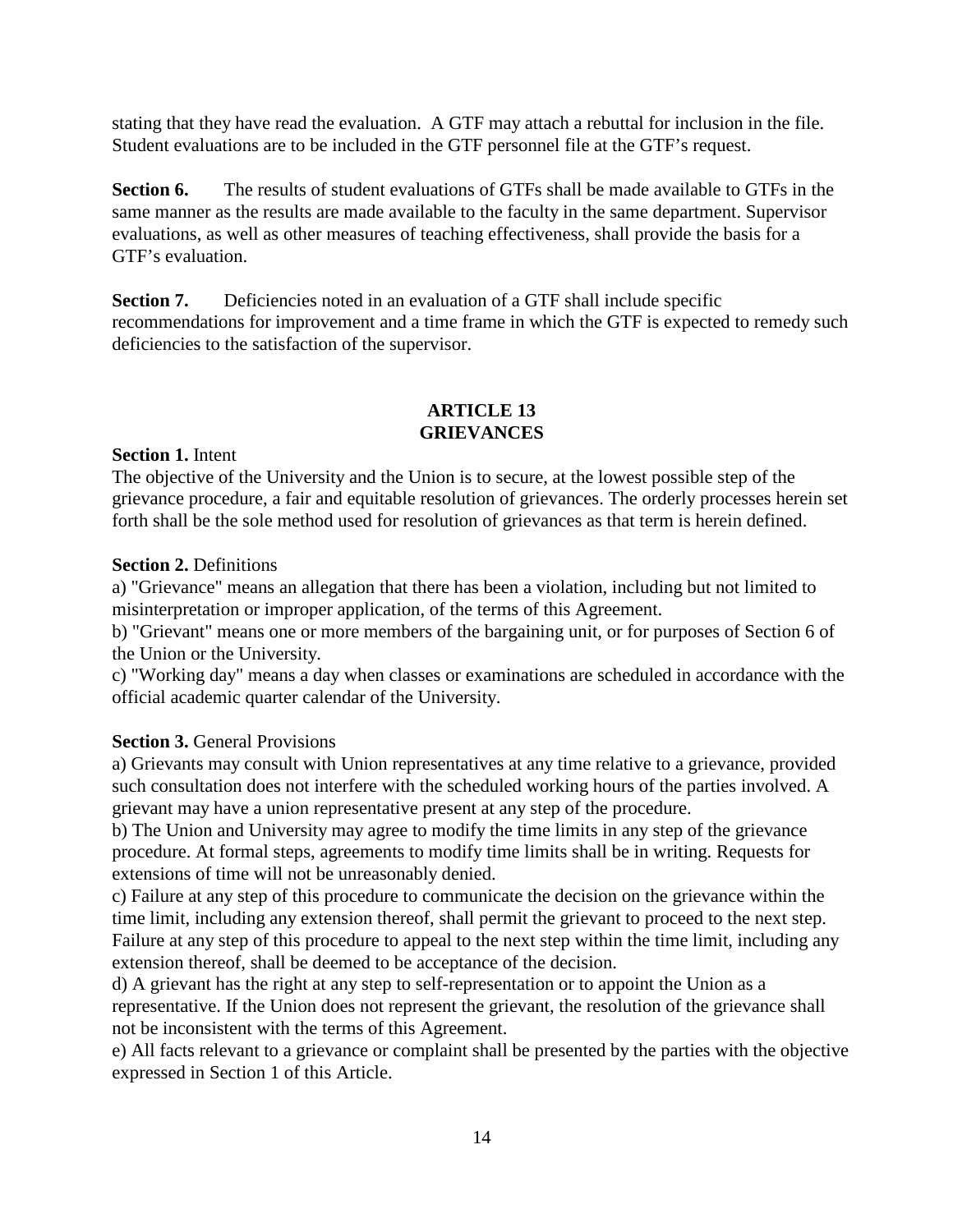#### **Section 4.** Presentation of Grievance

- a) The grievant must present the grievance not later than forty-five (45) working days following the earliest date on which the grievant had or could have been reasonably expected to have had knowledge of the act, event, or the commencement of the condition which is the basis of the grievance.
- b) Grievances alleging discriminatory harassment (including sexual harassment), as defined by published university policy on prohibited discrimination, discriminatory harassment, and sexual harassment must be filed within 365 days of the earliest date that the grievant had or could have been reasonably expected to have had knowledge of the act, event, or the commencement of the condition which is the basis of the grievance.
- c) Written grievances (at Step 2 and above) will include at least:

1. A statement containing the approximate date and the nature of the grievance and the names of identifiable persons directly involved and/or responsible for the act or omission alleged to be the cause of the grievance.

2. The provision(s) of this agreement which the grievant believes to have been violated, misinterpreted or improperly applied.

3. All relevant facts supporting the allegation.

- 4. The relief sought.
- 5. The name of the person representing the grievant.

6. The date and signature of the member(s) of the bargaining unit included in the grievance or an officer of the Union if the Union is the grievant.

7. For purposes of Section 6 a specific provision of this Agreement alleged to have been violated shall be identified.

**Section 5.** Processing of Grievances

Step 1. (Informal)

a) Except for grievances filed under Section 6, where appropriate, GTFs may present grievances orally to the person to whom the GTF is assigned.

b) That person will report the decision orally to the GTF within five (5) working days of its presentation.

c) Any settlement, withdrawal or other disposition of a grievance through this informal step shall not constitute any precedent in the disposition of similar grievances.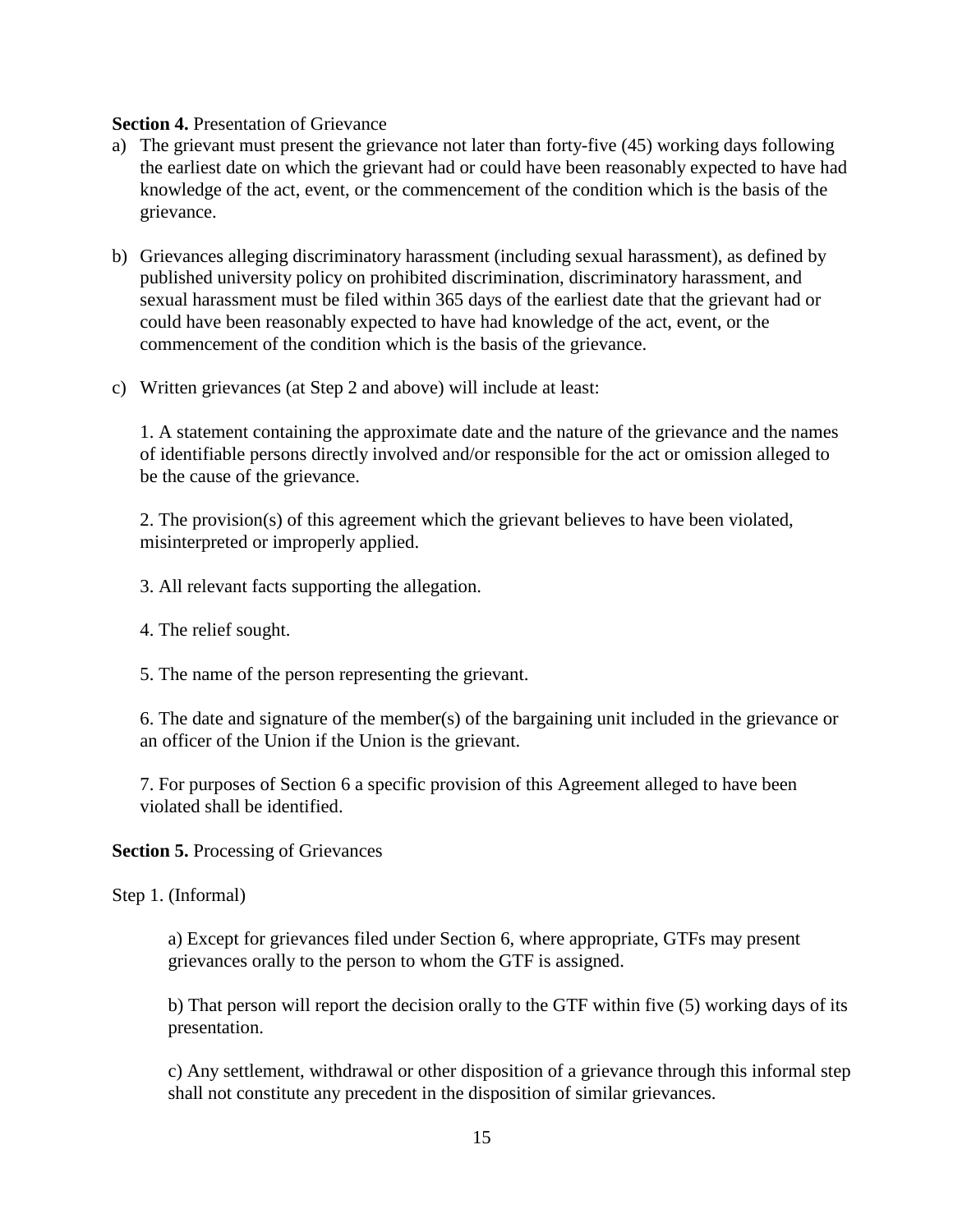#### Step 2. (Formal)

a) If the grievant is not satisfied with the decision at Step 1 (or if Step 1 was not used), the grievant or a representative may present the grievance to the head of the operating unit (department, institute, school, etc.) within ten (10) working days of the decision at Step 1 if applicable.

b) The grievance shall be in writing as provided in Section 4b) above. The Graduate School and the Employee Relations Manager shall be provided with copies.

c) If the grievance is not presented by a Union representative, the unit head shall send a copy of the grievance to the Union forthwith. If Step 1 is omitted, the grievance must be filed at this step within the time limits provided in Section 4a) above.

d) The unit head shall arrange a meeting between the unit head or designee(s) and the grievant or representative(s) within ten (10) working days of receipt of the written grievance. The grievant is encouraged, but not required to attend.

e) If the grievant elects not to be represented by the Union, notice of the meeting shall be given to the Union and a Union representative shall be entitled to be present at the meeting.

f) The unit head will send a decision in writing to the grievant with a copy to the Union within fifteen (15) working days of the presentation of the grievance.

#### Step 3. (President or Designee)

a) In the event that the grievant is not satisfied with the decision at Step 2, the grievant may present the written grievance to the President of the University of Oregon or designee within ten (10) working days of the decision at Step 2.

b) The President or designee(s), other than persons involved at Step 1 or Step 2, or the Graduate School Dean, will convene and conduct a grievance hearing in which the grievant and/or representative(s) shall participate. If a grievant is not represented by the Union, notice of the meeting to hear the grievance shall be given to the Union and a Union representative shall be entitled to be present.

c) The President or designee(s) shall send a decision in writing to the grievant with a copy to the Union within twenty (20) working days of the presentation of the written grievance to the President.

d) Any designee of the President shall have relevant experience with legal agreements related to employment contracts or dispute resolution related to employment contracts.

#### **Section 6.** Union or University as Grievant

If the Union or the University is the grievant, the grievance shall be filed at Step 3. Within five (5)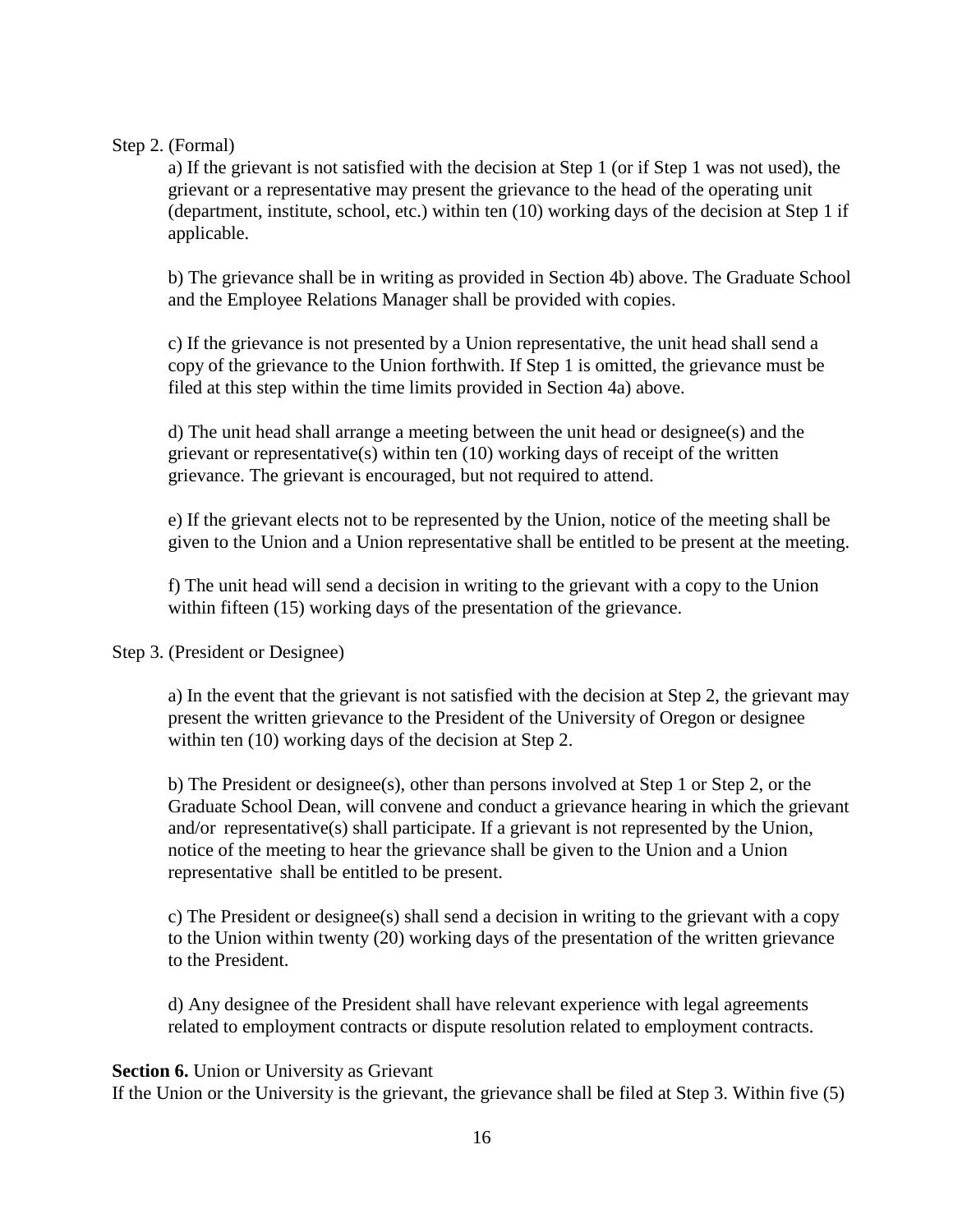working days of filing a Step 3 grievance under Section 6, a representative for the Union and the Graduate School agree to meet to discuss the grievance. The party filing the grievance will initiate the meeting. Both parties agree that informal discussions to resolve the grievance can continue during the Step 3 process.

#### **ARTICLE 14 CONSULTATION**

**Section 1.** The Union and the designee of the President of the University agree to meet at the request of either party to discuss matters pertinent to the implementation or administration of the Agreement, or other mutually agreeable matters. The meetings shall be held within ten (10) days of receipt of a written request for a meeting. The request shall contain an agenda of items to be discussed. The parties understand and agree that such meetings shall not constitute or be used for the purpose of negotiations, but shall be for the purpose of discussing collective bargaining issues or any other issues that are of concern to the parties.

**Section 2.** Any resolution by the parties under this Article shall be reduced to writing and signed by the parties within ten (10) calendar days of the meeting.

## **ARTICLE 15 ARBITRATION**

#### **Section 1.** Arbitration of Grievances

If the grievance brought under Article 13 (Grievances) is not resolved at Step 3 of that procedure or as a result of consultation under Section 6, Article 13, the complaining party (the Union or University) may submit the matter to arbitration. Notice of intent to arbitrate must be filed with the President of the University or designee or the Union within twenty (20) working days of receipt of the Step 3 decision or the last consultation as appropriate (Article 13, Section 6).

**Section 2.** Selection of the Arbitrator

Within five (5) working days of receipt of the notice of intent to arbitrate, the parties shall meet to attempt to agree upon an arbitrator. If the parties are unable to agree upon an arbitrator within five (5) working days of the meeting, the party initiating arbitration shall request the Employment Relations Board to submit a list of five arbitrators, none of whom shall be an employee of the University, the Union or the American Federation of Teachers, unless both parties have agreed to the contrary.

Each party shall alternately strike one name from the list of five; the remaining person shall be selected as the arbitrator. The party initiating arbitration shall strike the first name.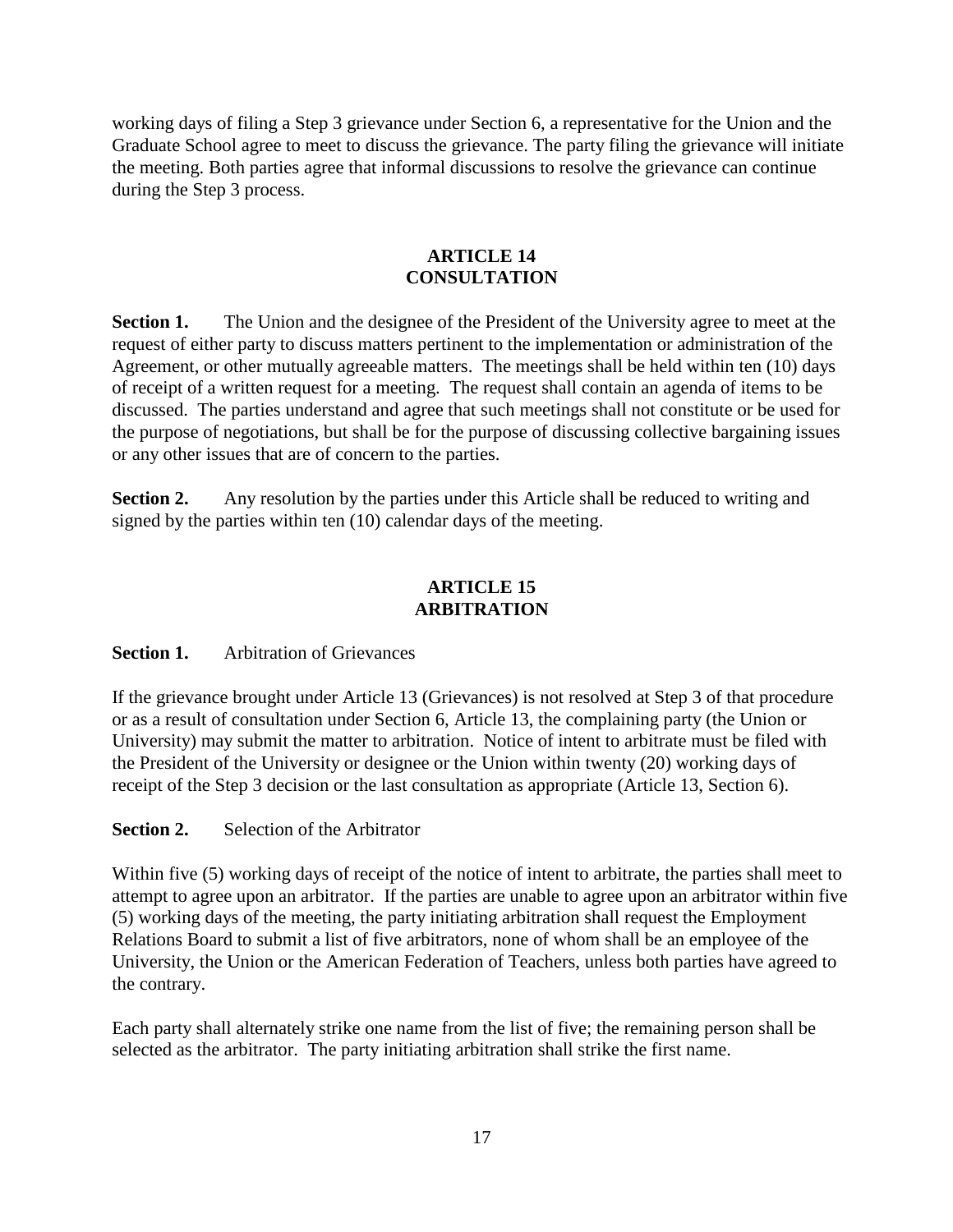If the arbitrator selected cannot hold the hearing or render a decision within the time limits provided herein and the parties do not agree to an extension of time, the selection procedure shall be repeated as provided herein unless the parties agree to employ an arbitrator on the original list.

## **Section 3.** Submission Agreement

As soon as practicable after the notice of intent to arbitrate has been filed, the parties shall meet to draft a submission agreement. They shall attempt to agree on the precise issue to be submitted to arbitration, stipulation of facts, joint exhibits and any other matter designed to expedite the arbitration process.

If the parties are unable to agree on the precise issue to be submitted, each party shall submit its own version of the issue and the arbitrator shall decide the precise issue to be arbitrated; and such decision shall be made prior to determining arbitrability.

## **Section 4.** Conduct of the Hearing

The arbitrator shall hold the hearing in Eugene, Oregon unless otherwise agreed by the parties. The hearing shall commence within fifteen (15) working days of the arbitrator's acceptance of the case, unless both parties agree to an extension of time.

If the arbitrator or either party requests that post-hearing briefs be submitted, the arbitrator shall establish a date for the submission of such briefs and the hearing will be deemed to have been closed as of such date.

## **Section 5.** Arbitrability

In any proceeding under this Article for which there is a submission agreement, the first matter to be decided is the arbitrator's jurisdiction to act. In the absence of a submission agreement, the arbitrator shall first decide the issue to be arbitrated as provided in Section 3 of this Article; then the arbitrator's jurisdiction shall be decided. If arbitrability is in dispute between the parties, the arbitrator shall hear the parties on the question before announcing the decision on arbitrability.

Upon concluding that the arbitrator has no power to act, the arbitrator shall not hear the matter nor make any decision or recommendation regarding the merits of the matter.

## **Section 6.** Authority of the Arbitrator

The arbitrator shall not add to, subtract from, modify or alter the terms or provisions of this Agreement. The arbitrator shall refrain from issuing any statement or opinion or conclusions not essential to the determination of the issue submitted.

The arbitrator shall have no authority to hear or decide issues or grievances which relate to allegations of discrimination on the basis prohibited by state or federal law, regulation or rule, except that concerning union activity.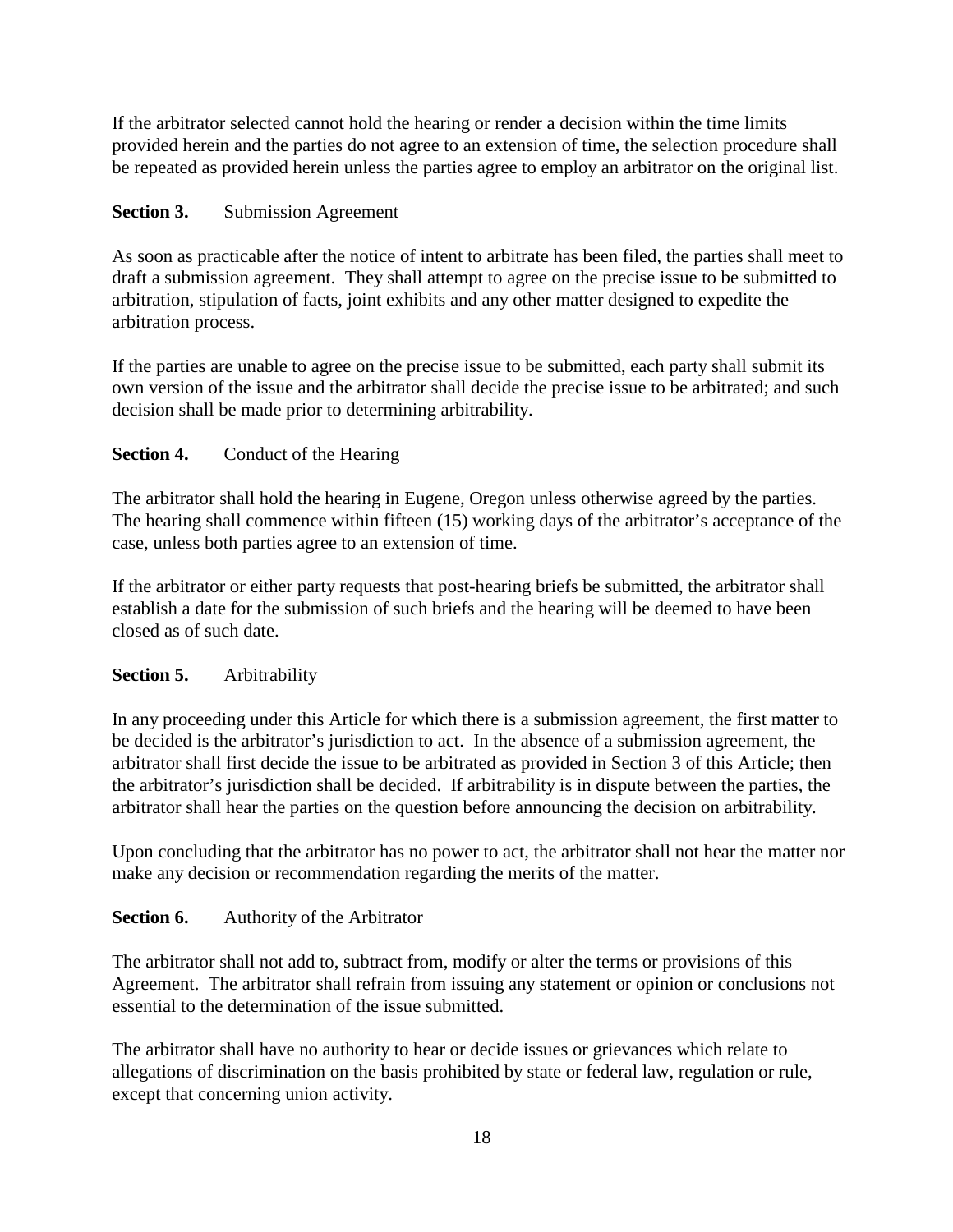The arbitrator shall have no authority to hear or decide any issue or grievance relating to any academic decision or judgment concerning the member as a student. The arbitrator may, however, hear the arguments that an academic decision was arbitrary and capricious, discriminatory (except as excluded in this Agreement), or based on false information, or otherwise contrary to the terms of this Agreement. Upon such finding, the arbitrator shall direct the University to reconsider the matter in accordance with its graduate student academic grievance procedure and the arbitrator shall maintain jurisdiction over the case until the University's review is completed.

If discharge of a GTF results from the academic decision that satisfactory progress toward a degree is not being maintained, as provided in Article 16 (Discipline and Discharge), Section 4, the arbitrator may hear an appeal of a grievance that the GTF was not afforded review of the academic decision to which entitled under current graduate student academic grievance procedures. Upon such finding, the arbitrator shall instruct the University to reconsider the matter in accordance with relevant procedures and shall maintain jurisdiction over the case until the University's review is completed. If the review results in a determination that satisfactory progress has been made, the arbitrator may order reinstatement and/or restitution subject to the limitations in this Article.

The arbitrator shall have no authority to reinstate as a GTF a person who is no longer a student, or who is not qualified to retain an appointment as a GTF for academic reasons. The arbitrator's award may include back pay, but the time period and amount thereof shall not exceed the amount and time of the unfulfilled appointment. The arbitrator shall have no authority either to award reinstatement of an appointment for a period beyond the expiration date or to exceed the terms and conditions of the original appointment.

The arbitrator shall have no authority to make a decision which is contrary to the academic policies and academic regulations of the University.

The arbitrator shall have no authority to make any decision limiting or interfering in any way with the powers, duties and responsibilities of the University which have not been limited by this Agreement.

## **Section 7.** Arbitrator's Decision

The arbitrator derives authority wholly and exclusively from this Agreement. The decision of the arbitrator shall be final and binding upon the parties as to the issues submitted, provided that either party may appeal the decision on the basis of repugnance to law, jurisdiction or that the arbitrator exceeded authority granted by this Agreement.

The decision of the arbitrator shall be issued within thirty (30) calendar days of the close of the hearing unless the parties have agreed to additional time.

The decision of the arbitrator shall be in writing and shall set forth findings of fact, reasoning and conclusions on the issues submitted.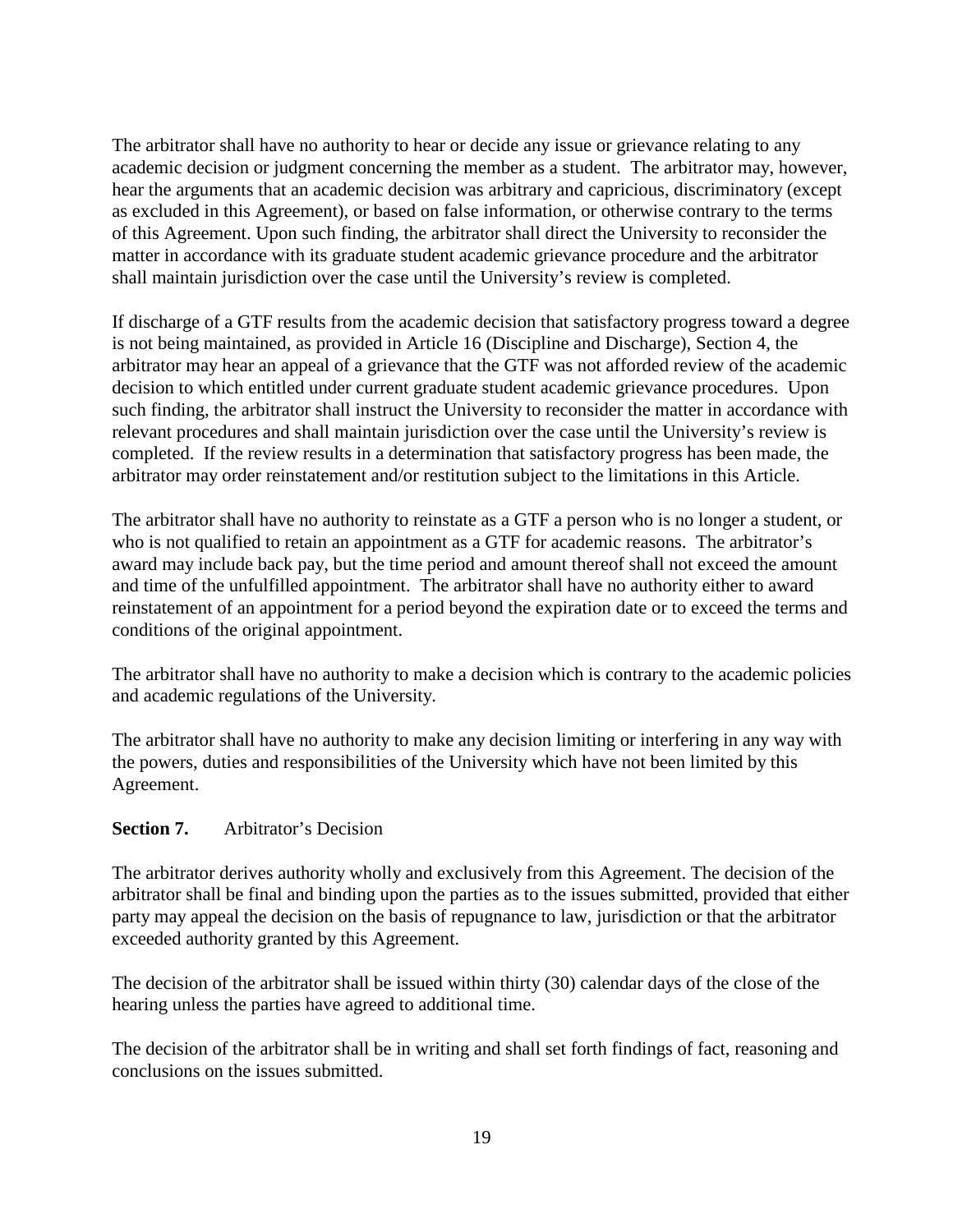#### **Section 8.** Costs

All fees and expenses of the arbitrator shall be paid by the party not prevailing in the matter.

Each party shall bear the cost of preparing and presenting its own case. Expenses of witnesses, if any, shall be borne by the party calling the witness. The costs of any transcripts of the hearing required by the arbitrator shall be divided equally between the parties and each party will be furnished a copy thereof. If either party wishes a transcript of the hearing, it may have one made at its own expense, but shall provide the arbitrator and the other party a copy at no charge.

#### **Section 9.** Miscellaneous Provisions

Except as modified by the provisions of this Agreement, arbitration proceedings shall be conducted in accordance with the rules of the Oregon Employment Relations Board.

The compensation of any GTF called as a witness and/or one GTF serving as the Union representative in an arbitration hearing shall not be reduced for the period of time required to give testimony at the hearing, or in the case of the Union representative, to represent the Union at the hearing.

The burden of proof in all matters except discipline and discharge shall be upon the grievant; or if the issue is brought under Article 13 (Grievances), Section 6, the burden of proof shall be upon the complaining party.

#### **ARTICLE 16 DISCIPLINE AND DISCHARGE**

**Section 1.** For purposes of this Agreement, discipline will include written warning or reprimand, reduction in duties, limitation of GTF employment-based access to University owned or controlled property or discharge. The term "discharge" shall be limited to mean the termination of an appointment prior to the ending date of the appointment.

**Section 2.** Recognizing the value of such actions, both the University and the Union encourage the use of informal discussions between employee and supervisor in an effort to resolve employee performance problems. Such interactions shall not be considered disciplinary or used as a factor in future hiring decisions unless accompanied or followed by a written statement, which shall be included in the employee's personnel file consistent with the terms of this agreement.

**Section 3.** No GTF shall be disciplined or discharged except for just and sufficient cause. Disciplinary sanctions shall be imposed in accordance with the principles of progressive discipline where the application of such principles is appropriate. Some conduct warrants a substantial sanction or discharge on the first occurrence. A history of discipline, whether identical in nature or not, may have a cumulative effect, resulting in a more severe sanction. Neither the type of conduct nor the severity of the discipline alters the requirement of just and sufficient cause or the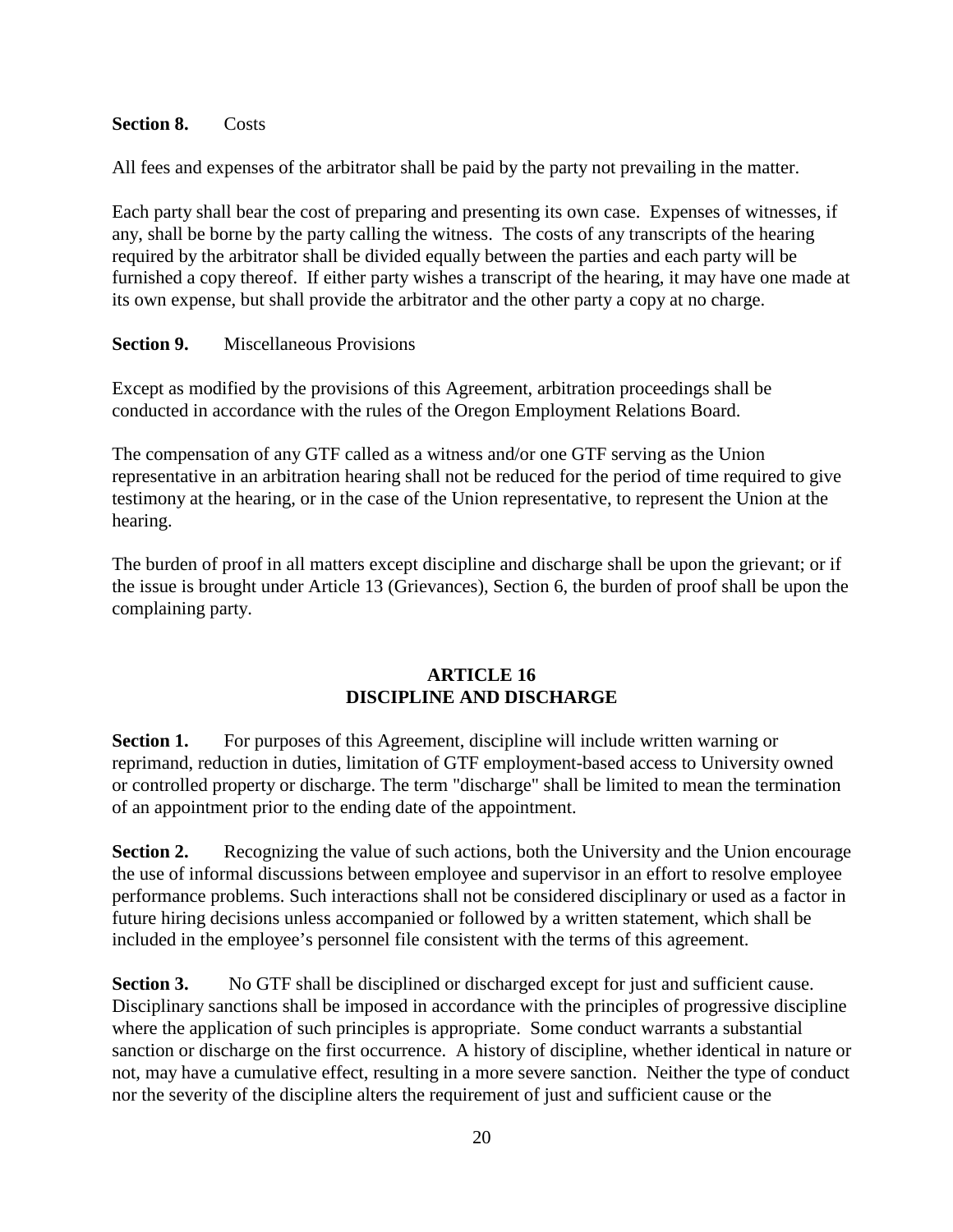availability of the grievance procedures in this Agreement. Nothing in this section shall constitute a change from standard interpretations of "just cause" and "progressive discipline."

**Section 4.** A GTF is responsible to the department or unit and/or the supervisor in matters regarding employment performance. Should a GTF be disciplined or sanctioned in accordance with Section 1, the department/unit must:

a) Meet with the GTF to discuss the exact matter considered unacceptable;

b) Express to the GTF that a warning or reprimand is being given pursuant to this Article and that such may be placed in the employee's personnel file;

c) Provide the GTF with a written summary of the discussion within five (5) working days of the discussion. The written summary of such shall include specific guidelines for remediation of behavior/performance.

d) Comply with the provisions of Article 11 in placing any reference to the meeting in the employee's personnel file.

**Section 5.** If the unsatisfactory performance is not corrected, or if it recurs within the term(s) of appointment, discharge or reduction of duties may be recommended by the supervisor in writing.

a) Before a discharge or reduction of duties may take effect**,** within five (5) working days of its recommendation, the department chairperson (or equivalent level of supervision in the unit) shall review the complaint and the recommended disciplinary action.

b) In the event that the supervising professor is also a chairperson, the matter will be reviewed by the Dean of the College or designee.

c) The reviewer shall conduct a thorough and fair investigation to determine if established University or departmental policies have been violated.

d) Should the reviewer agree with the supervising professor, the disciplinary action may take place.

e) The disciplinary action should be applied even-handedly, fairly and appropriately.

f) All documents generated in compliance with Article 16, Section 5, should be placed in the employee's personnel file in accordance with Article 11.

Section 6. If reduction in duties or discharge is imposed, the GTF who disagrees with the sanction may seek redress through the grievance procedure provided in this Agreement. Action by the University under this article is not stayed by the filing of a grievance or by arbitration, except by mutual agreement. A grievance concerning discharge or reduction in duties may be held at Step 3 of the Grievance Procedure. If reduction in duties or discharge is imposed at the end of an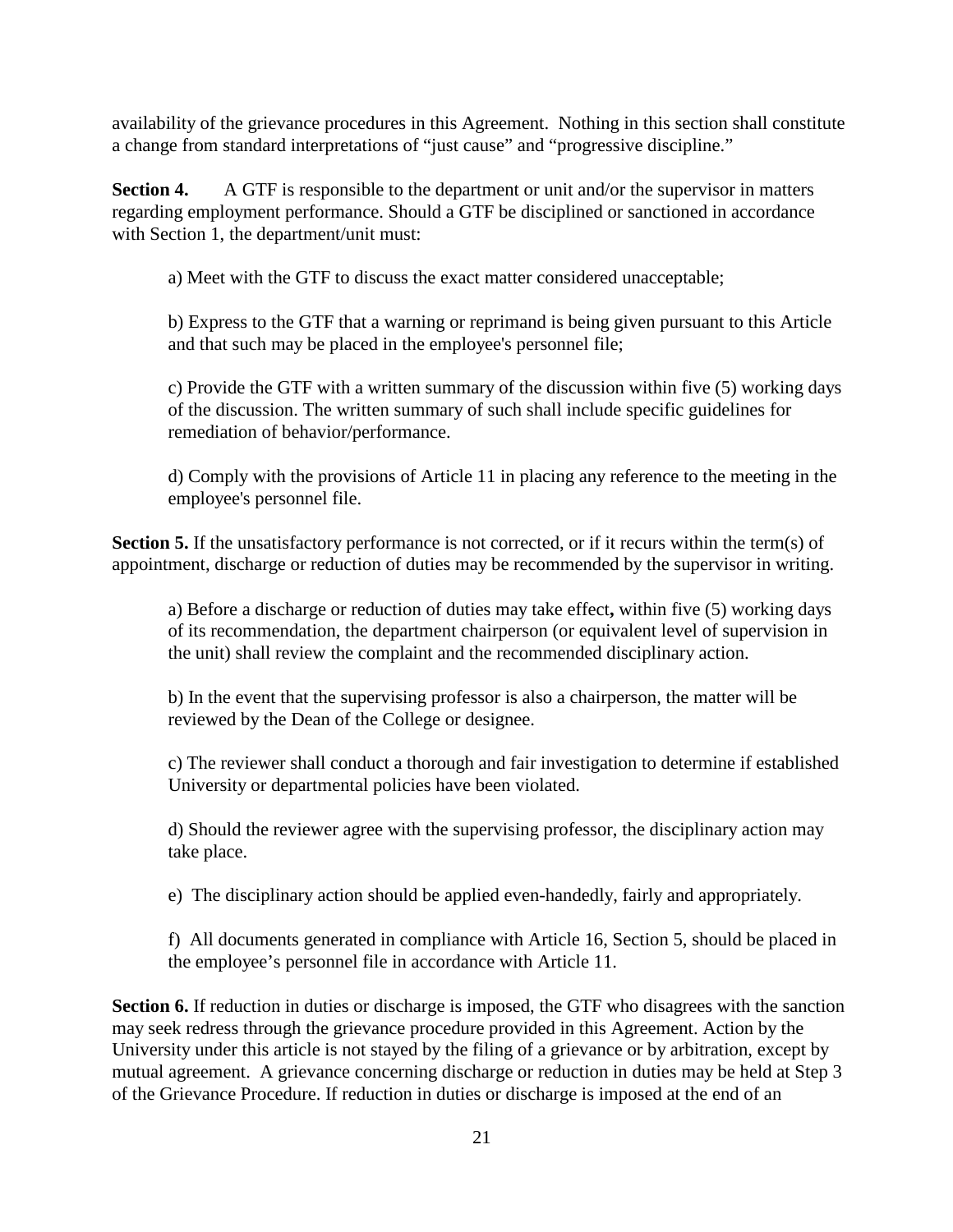appointment period, it may be applied retroactively with respect to that proportion of the total appointment obligation which has not been fulfilled.

**Section 7.** If a GTF is absent without notifying his/her supervisor for ten (10) consecutive working days during any academic term, the GTF may be considered to have abandoned his or her position and voluntarily resigned from University employment retroactive to the first day of the absence. Before terminating the GTFs' employment, the University shall attempt to contact the GTF by phone, by his or her University email address, by his or her campus mailbox (if one exists), by his or her personal email address if this address is on file in Banner or has been recently used by the supervisor to correspond with the GTF, and by letter mailed to the last address on file in Banner, and shall provide the GTF with at least five (5) working days to respond. The University's attempt to contact the GTF may occur within the 10-day absence, or after. The University will provide the Union with notice of termination of the GTF under this provision at least three (3) working days before termination is processed. Nothing in this article shall prohibit the University from reinstating a GTF to his or her position.

**Section 8.** Notwithstanding other sections of this Article, nothing shall limit the right of the University to discharge a GTF for less than satisfactory progress toward a degree. If a GTF is discharged on the basis of less than satisfactory progress toward the degree, the department/unit must inform the student of this in writing, citing the criteria for satisfactory academic progress that have not been met. This communication should be documented and placed in the student's file in accordance with the provisions of Article 11. Graduate students may grieve departmental decisions related to satisfactory progress through the graduate student academic grievances procedure.

**Section 9.** Each academic department shall have written criteria defining satisfactory progress filed with the contract administrator. These criteria must be as specific as reasonably possible and must include objective measures (e.g., GPA, limits on the number of incompletes, and deadlines and/or timelines for passing qualifying exams or proposing one's thesis).

a) Revisions of the criteria shall be filed with the contract administrator within fifteen (15) working days of their enactment and will be forwarded to the Union within thirty (30) days of their receipt by the contract administrator.

b) When no revisions are received by the contract administrator, the existing criteria are assumed to be current and in force.

c) GTFs appointed in their own academic departments are to receive the criteria with their letters of appointment. Subsequent changes in criteria will be distributed to all currently employed GTFs.

d) GTFs appointed in academic departments other than their own or non-academic units are subject to the satisfactory progress criteria of their own departments and should obtain them from their departments, where they will be made available. A department shall not discharge a GTF or unilaterally reduce a GTF's FTE during the period of an appointment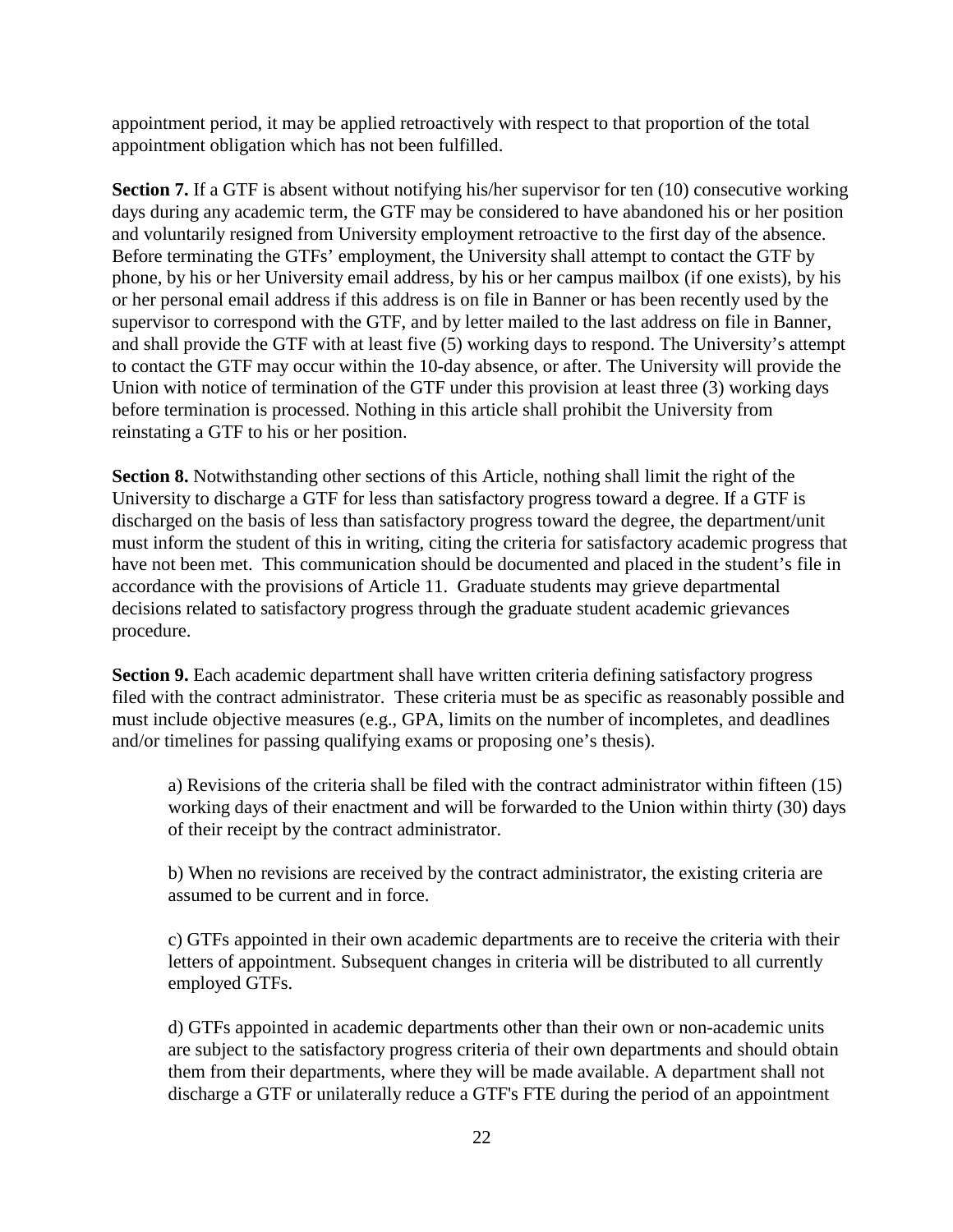for failure to maintain satisfactory progress toward a degree if such status is related to thesis or dissertation requirements without having given the GTF a written warning and a reasonable time, generally not to exceed one academic quarter, to re-establish satisfactory progress.

**Section 10.** Notices of disciplinary action and reprimands are part of the supervisor's copy of the GTF personnel file and, as such, are to be retained in accordance with the University's personnel records retention schedule. If the University's personnel records retention schedule permits, the record of a written warning or reprimand shall be removed from the GTF's personnel file upon the awarding of the graduate degree, or as soon thereafter as permitted by law. Materials so removed shall not be used with respect to later disciplinary actions, decisions concerning reappointment or any other decisions which would adversely affect the GTF concerned.

**Section 11.** A GTF may have a Union representative present, to represent or accompany the GTF, in any discussion or meeting regarding discipline or discharge of the GTF.

## **ARTICLE 17 APPOINTMENT/REAPPOINTMENTS**

**Section 1.** The University appoints GTFs after consultation with departments, schools, and colleges, who make recommendations from among a pool of eligible candidates within their unit. Graduate students have the right to apply for GTF positions in all departments or employing units. There can be no limits on the number of GTF positions for which a graduate student may apply.

Each department and employing unit which appoints GTFs shall have a standing committee, made up of at least three members, to evaluate GTF applications. The standing committee shall rank applicants and shall base rankings and appointments and reappointments on written criteria for selection. These criteria should address issues such as:

- a) who is eligible for appointment and how applicants are ranked (e.g., in-department vs. outof-department students, Master's vs. Doctoral students, initial year vs. continuing students, etc.);
- b) what weight is given to previous experience in teaching (in the department or in other departments or institutions);
- c) if continuing appointments are possible, what evaluative factors are used (e.g., if previous GTF performance is deemed relevant, how is it to have been evaluated; are academic records as student being used, etc.).

The above are meant to be exemplary rather than mandatory. The intent is that candidates shall be given clear information concerning the framework in which their applications are being considered.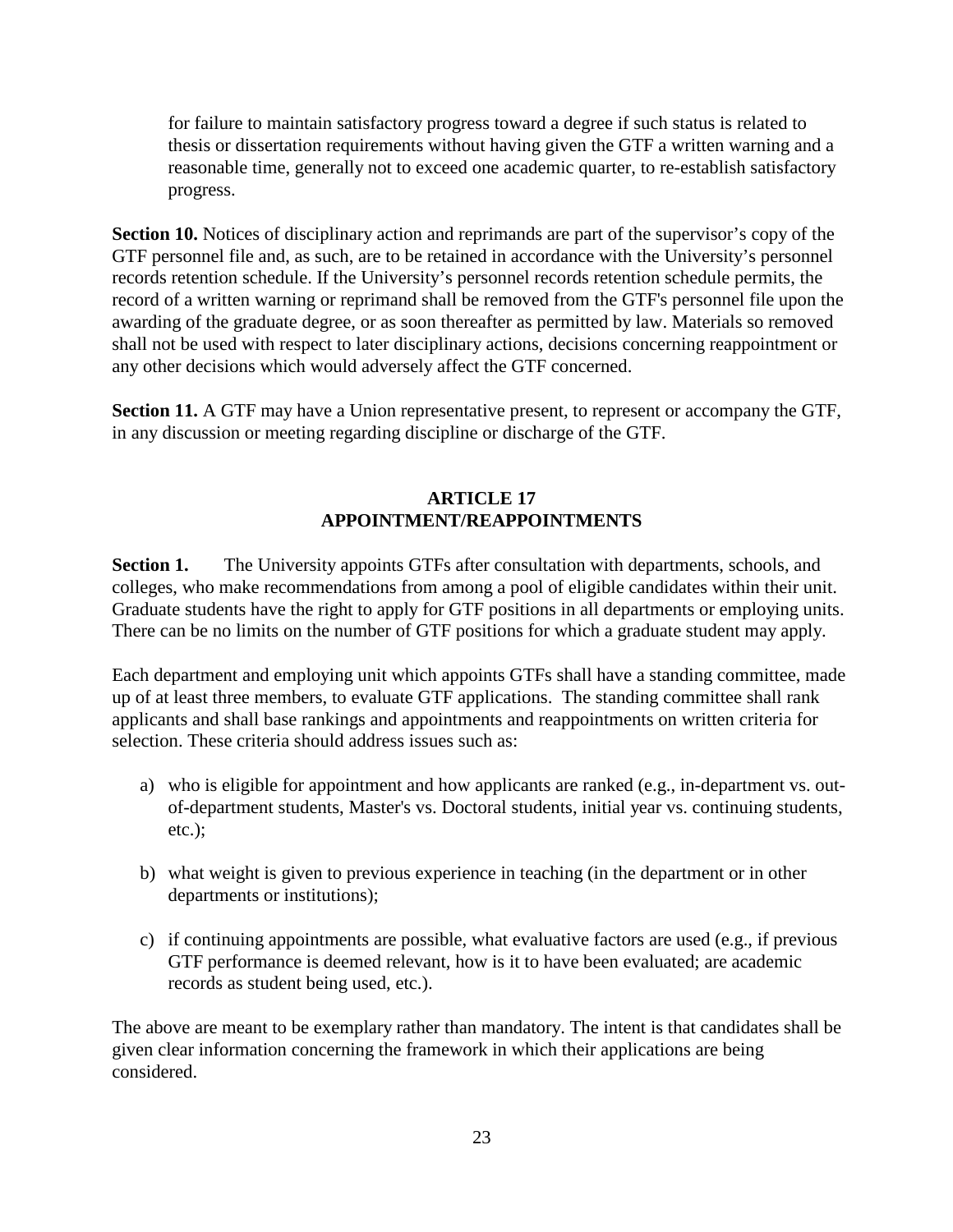When making a GTF hiring decision, an employing unit may not select a particular candidate on the basis that costs associated with that candidate's benefits (e.g., tuition, insurance) will cost the unit less than those of other candidates.

Each department and employing unit must maintain GTF search records (including applicant rankings) in accordance with the University's personnel records retention schedule. In the event of a grievance related to hiring procedures, this information, redacted in accordance with the *Family Educational Rights and Privacy Act* (FERPA), will be made available to the University and the Union.

Appointment decisions shall be made by the standing committee of the department and shall not be made for arbitrary or capricious reasons. In choosing among candidates, strong consideration may be given to the student's potential in the proposed academic program. Because of this, in academic departments, priority may be given to candidates enrolled in that department's program(s).

While appointment or reappointment criteria may include the recommendation of the person who will act as the GTF's supervisor, the committee must give substantial consideration to the other appointment or reappointment criteria.

If a department or employing unit does not offer a reappointment on the basis of less than satisfactory academic progress toward the degree, the department/unit must inform the student of this in writing, citing the criteria for satisfactory academic progress that have not been met. Graduate students may grieve departmental decisions related to satisfactory progress through the University's graduate student academic grievances procedure.

As described in Article 9, each potential GTF shall receive the written appointment or reappointment criteria at the time of application.

The University will send a notice to each candidate for a graduate teaching fellowship of its hiring decision within five (5) working days after the decision has been made. Unsuccessful candidates who wish to obtain additional information regarding the hiring decision shall have the right to make an appointment with the department head or graduate program director.

The University will offer graduate teaching fellowships to graduate students by sending letters of appointment stating the terms of the appointment, including the duration, monthly rate, percent of FTE and level.

At the time of the appointment offer, each department or administrative unit shall provide the graduate student with written instructions on how to access the department or administrative unit's General Duties and Responsibilities Statement.

Hiring units and GTFs shall both endeavor to complete and sign letters of appointment and other necessary hiring paperwork in a timely manner.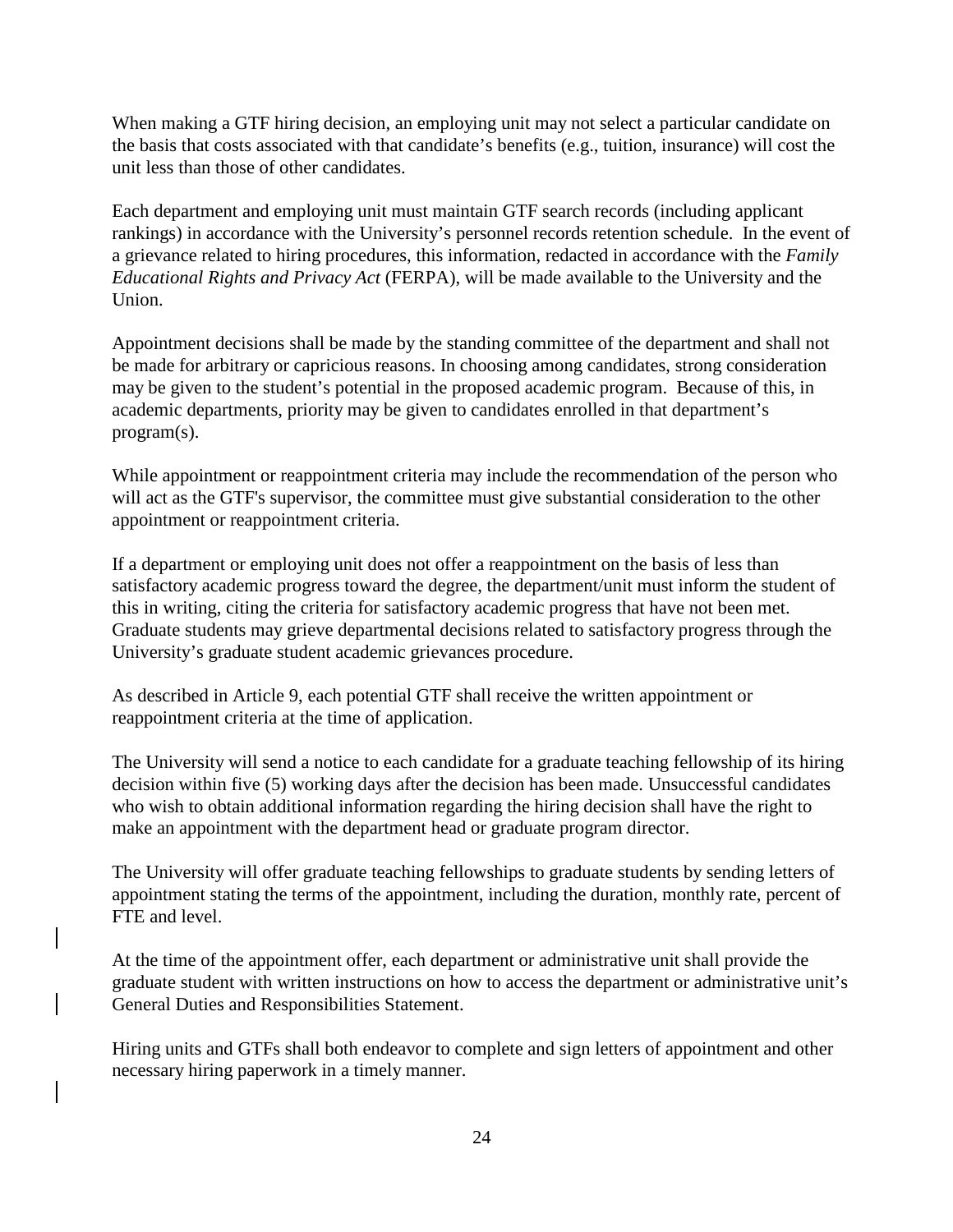The University agrees to post all GTF job openings for positions in non-academic or administrative units and out-of-department positions with the Graduate Teaching Fellows Federation office, and on the websites of the Graduate School and Human Resources.

**Section 2.** No appointment shall create any automatic right, interest or expectation in any other appointment beyond its specific terms. GTFs will be employed year-to-year rather than term-toterm whenever feasible. GTFs cannot be employed term-to-term in order to determine whether they are adequately qualified for a GTF position. Employing units are encouraged to appoint full academic year (fall, winter, spring) appointments whenever feasible. Each department and employing unit in which there is a possibility that GTFs will be reappointed shall include reappointment criteria in their written criteria for appointment (see Section 1).

**Section 3.** Once an appointment of a GTF has been accepted it may not be rescinded or reduced except for good cause shown. The duration of a GTF appointment is limited to a maximum period established by policies published in the GDRS governing GTF reappointments in the department or school, contingent on satisfactory academic progress, the availability of funds and positions, and providing that the definition of the position does not substantially change. Nothing in this section shall preclude the University or employing unit from pursuing discipline or discharge of a GTF as outline in Article 16.

**Section 4.** Departments and programs will give priority to GTF appointments. All graduate students employed by the University at .2FTE or above for research, teaching (e.g., grading, lab assistant, discussion leader) or administrative duties will be awarded a Graduate Teaching Fellowship, except in emergency situations that cannot be accommodated by an increase in the FTE of current GTFs and/or the creation of new GTF position. This section also applies to the hiring of undergraduate students or other non-salaried hourly workers to positions appropriate for GTFs. Nothing in this article is intended to limit appropriate educational opportunities for undergraduates.

#### **ARTICLE 18 SUMMER TERM**

**Section 1.** Graduate students who do not require academic credit to satisfy program or degree requirements, or who find that needed or required courses are not offered in summer term, may be appointed to summer term GTFs. Those who receive such summer GTF appointments are exempt from the graduate credit enrollment requirement of Article 21.

**Section 2.** The workload or FTE for summer term appointments will be specified in the summer section GDRS (see Article 9, Section 4). During the summer term, GTFs may be appointed on overload at an FTE level that exceeds .49 with the approval of the Dean of the Graduate School. The University will endeavor to make equivalent appointments throughout the University for comparable summer assignments. This agreement establishes minimum pay levels, but not the maximum pay levels that Departments or employing units may pay GTFs during the summer term.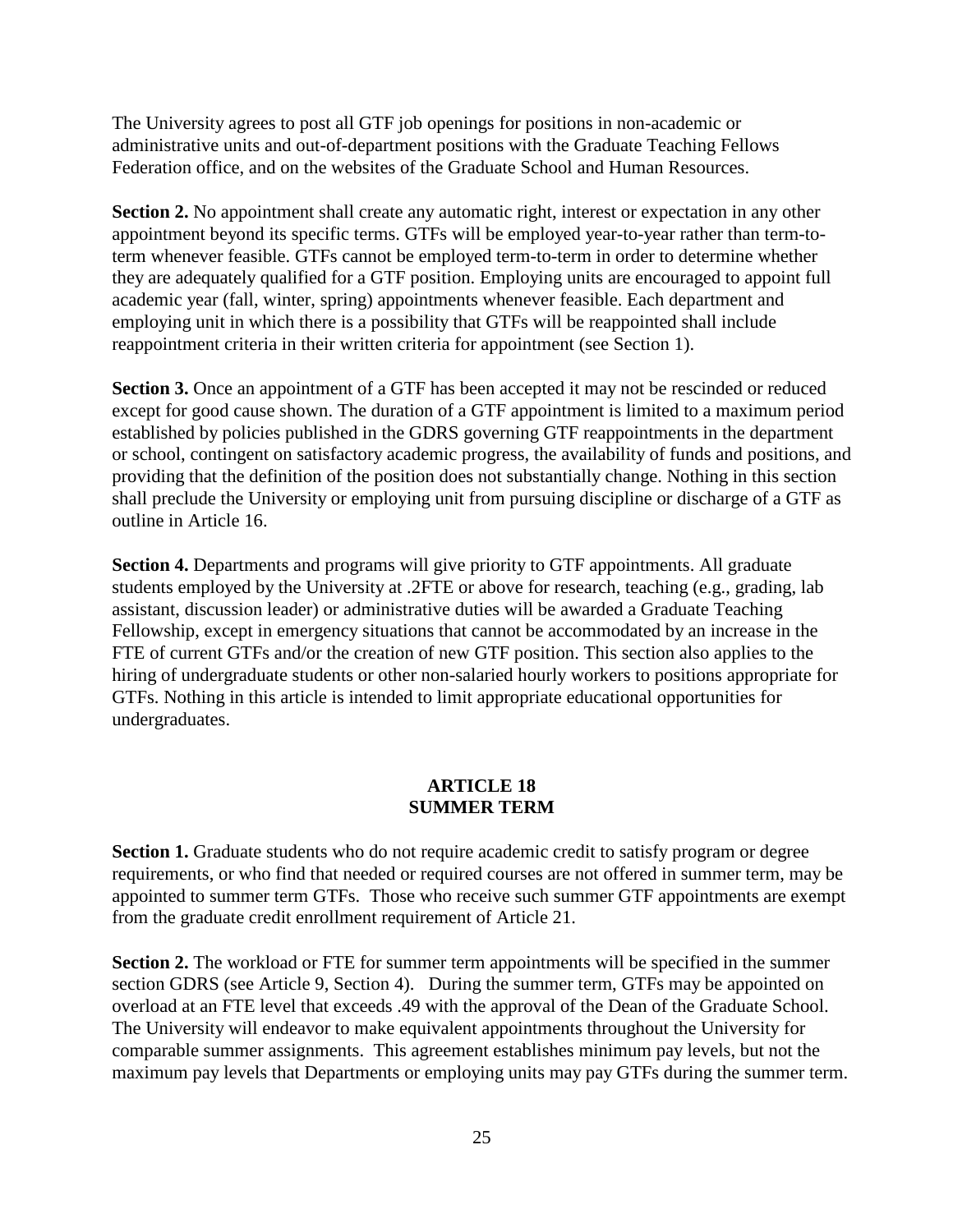**Section 3.** During the summer term GTFs shall be compensated in the same manner as they are during the three other terms (see Article 21, Section 1).

**Section 4.** Summer Tuition Waiver: Instructional fee waivers will apply to the summer term for all classes that will be used to meet requirements for the degree except those with irregular fees

- a) for fiscal year appointments (i.e., one appointment for July 1-June 30);
- b) for appointments in any two quarters of the preceding academic year; and
- c) for summer term GTFs.

**Section 5.** Each May, the contract administrator will send a notice to all current GTFs and a notice to all GTF hiring units outlining the major provisions of this article and reminding notice recipients that GTFs may not be disallowed from summer enrollment.

## **ARTICLE 19 TEACHING BEYOND SPECIFIED WORKLOAD**

**Section 1**. A department may offer a limited number of GTFs, as determined by the department, the opportunity to teach more than one course (with the same or different titles) beyond the workloads specified in the department's GDRS during one term of an academic year appointment. GTFs who accept this responsibility in one term will not be required to-work in one of the two remaining terms based on agreement with the department.

**Section 2.** A department may ask returning GTFs with a regular contract for the full academic year to volunteer to teach an additional course or section(s). No GTFs will be required to do so who have not volunteered.

**Section 3.** First-year GTFs are not eligible for participation in this program.

**Section 4**. GTFs may be assigned to teach multiple sections of a single course or to teach two different courses if at least one of the courses is one that they have taught in the past.

**Section 5**. In the event that more eligible GTFs volunteer than the department has sections to staff, the head of the department (in consultation with the faculty) will select the GTFs using the following criteria:

- a) Successful teaching in the course to be assigned, according to student and staff evaluations on record.
- b) Academic progress requirements faced by the GTF during the term off (with priority given to students with scheduled dissertation defenses, deadlines for submission of the prospectus, or qualifying exams).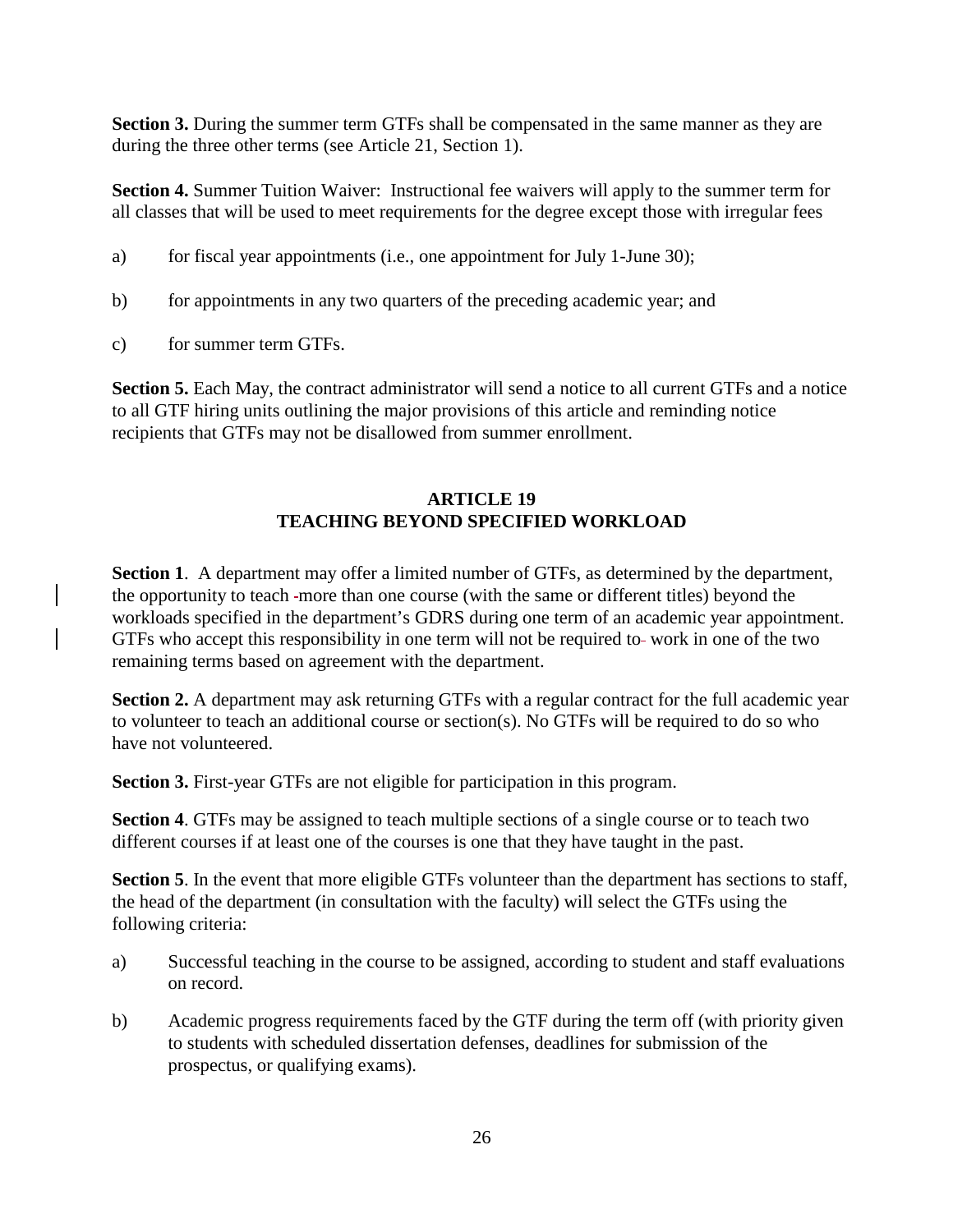**Section 6.** The department will determine which term is the "off" term according to the needs of the curriculum and the academic needs of the graduate student. Once the "off" term is determined and the GTF agrees, the department will not change the assignment except at the request of the GTF and only then if scheduling permits. GTFs participating in this program will receive a tuition waiver during their "off" term.

**Section 7.** It is understood that the GTFs assigned to teach on this plan will be on a pay distribution plan that provides eight (8) equal monthly payments based on their individual salary level for the months of October through and including May of the applicable academic year. They will also receive one-half of their monthly salary rate for the months of September and June. GTFs participating in this program will be paid- on the basis of all work performed at the FTE associated with the total number of courses or sections they teach during the full academic year. GTFs who successfully complete this program will also be eligible for a "summer sandwich" and they will otherwise suffer no economic disadvantage under the current collective bargaining agreement.

**Section 8.** Participants in this program must be enrolled during the "off" term and in accordance with the requirements of the Graduate School for GTFs.

**Section 9.** This article does not establish precedent nor does it in any way impact the current practices regarding teaching assignments for GTFs not participating in this program.

## **ARTICLE 20 LAYOFF**

**Section 1.** Layoff is defined as a separation from university service during the period of a GTF appointment due to a reduction in force or a reduction in a department for financial or academic reasons. Layoff shall not reflect discredit on a GTF.

**Section 2.** Order of layoff will be based on reasonable criteria. Layoff shall be implemented by providing the GTF with as much written notice of separation as possible, but no less than thirty (30) days before the effective date of the layoff, stating the reasons for layoff. Affected GTFs shall be compensated for preparation time actually performed up to 20 hours, and for any actual work performed in addition to preparation time.

**Section 3.** GTFs will not be laid off due to inadequate course enrollment.

**Section 4.** A GTF who is laid off shall be put on a departmental priority reappointment list until the end of that academic year or until another appointment of equal duration is made, whichever comes first. The department shall, upon request, provide the Union with its priority reappointment list. It is agreed that GTFs on said list shall receive first consideration by the department for other suitable appointment before employing new GTFs for the duration of the original appointment.

In the event of layoff related to the elimination or partial elimination of departments or programs, GTFs shall be notified in accordance with Section 2 and their names placed on a priority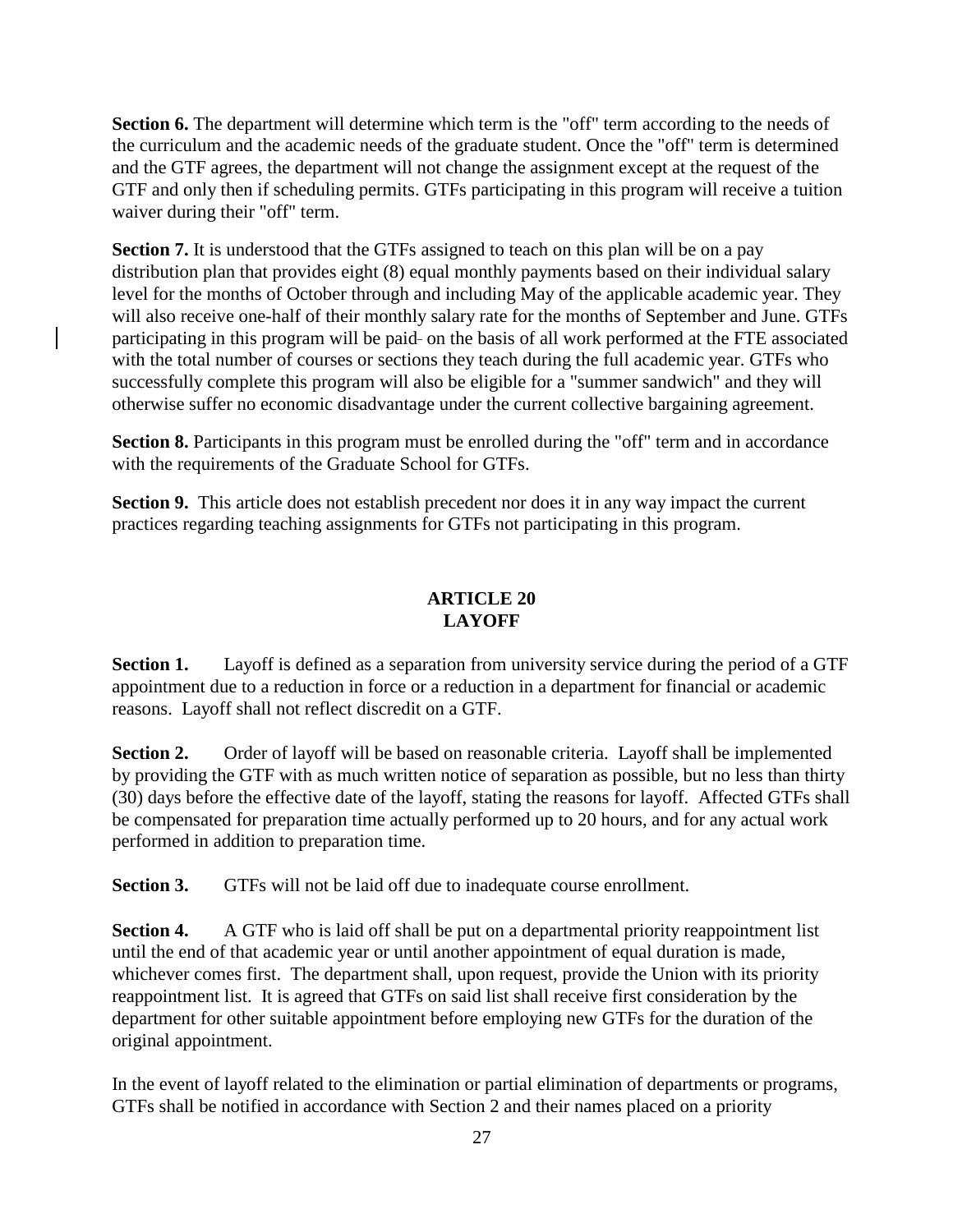reappointment list held by the contract administrator. GTFs on said list shall receive first consideration for suitable appointments in departments or programs of a cognate field and for nonacademic appointments for the duration of the original appointment.

**Section 5.** If layoff occurs after established appointment start date for the quarter (see Article 21, Section 5, "Appointment by Quarter") or start date of the appointment in the case of summer appointments, affected GTFs shall continue to have a tuition waiver, per Article 22 (Tuition Waiver), for the term in which the layoff occurs.

**Section 6.** A laid-off GTF on the priority list who declines a subsequent appointment offer by the University that is substantially similar to the position from which he/she has been laid off and for which he/she is qualified, shall be taken off the priority reappointment list for that term and will no longer receive the tuition waiver.

## **ARTICLE 21 SALARY**

**Section 1.** At a .50 FTE appointment, a GTF will be assigned employment responsibilities that do not exceed a maximum of 219 hours for the quarter, or with the mutual consent of the GTF and the employing department, program or administrative unit, 656 hours per 9-month academic year.

Workloads for GTFs shall be prorated on the percentage basis of FTE. For example, a GTF appointed at .20 FTE (the minimum quarter appointment) shall be assigned employment responsibilities that do not exceed a maximum of 88 hours of work per quarter, and proportionately for appointments at other FTEs as follows:

|            | <b>HOURS PER</b> |
|------------|------------------|
| <b>FTE</b> | <b>QUARTER</b>   |
| 0.20       | 88               |
| 0.30       | 131              |
| 0.40       | 175              |
| 0.50       | 219              |

**Section 1a.** During the academic year, minimum FTE assignments of GTFs who have sole responsibility for teaching a course and/or are listed as the instructor of record shall be based on the academic credit value of the course for which the GTFs are responsible. (Sole responsibility is understood to mean sole responsibility for preparation for and teaching of classes assigned to them). Minimum FTE appointments shall be:

> 3 credit classes - minimum .40 FTE appointment 4 or 5 credit classes - minimum .49 FTE appointment

For four- or eight-week courses during the summer session, minimum FTE appointments of GTFs with the same responsibilities described above shall be: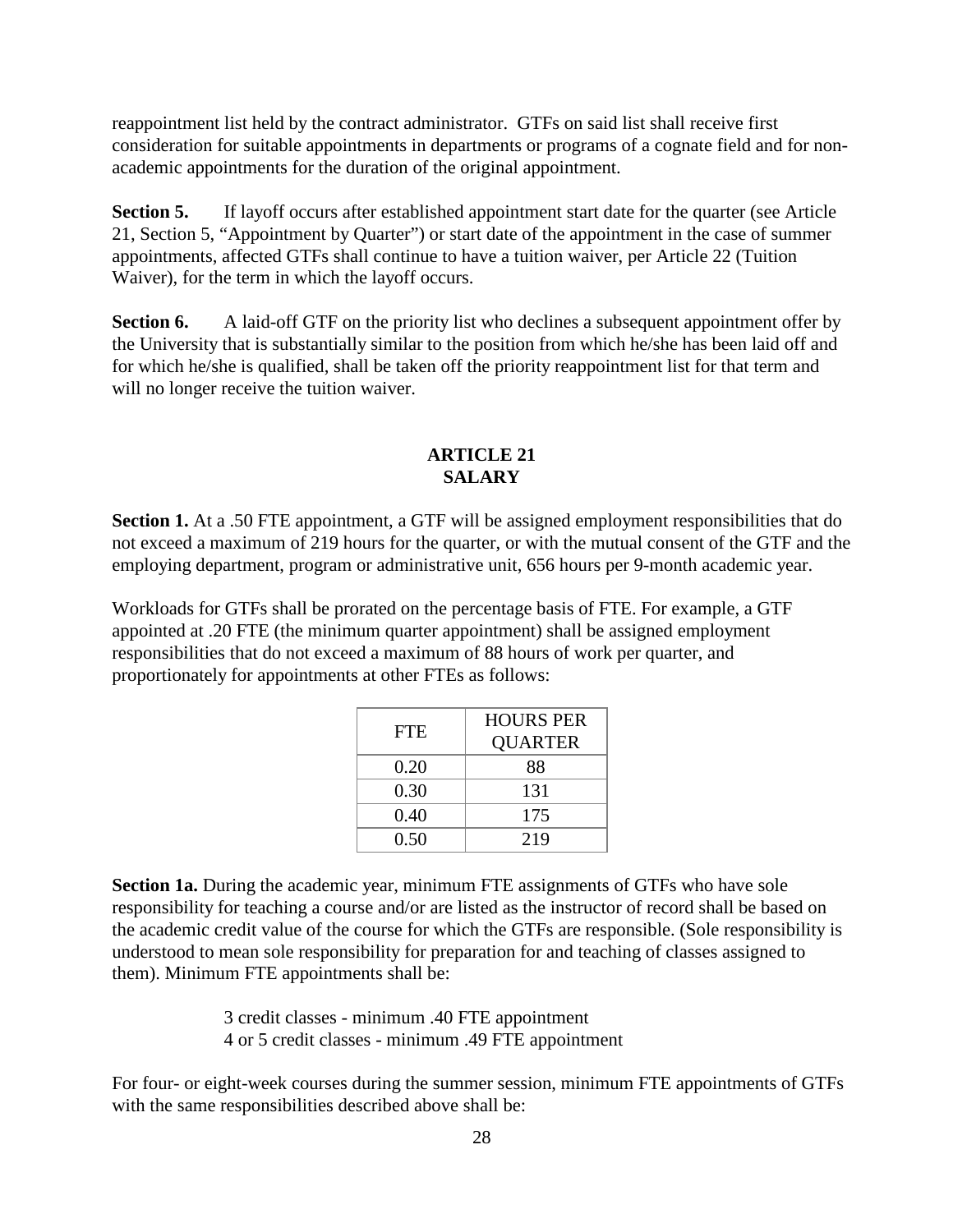3 credit classes - minimum .30 FTE appointment 4 or 5 credit classes - minimum .37 FTE appointment

**Section 1b.** GTFs are encouraged to notify their supervisors at any time during the quarter if their GTF assignments require hours in excess of assigned FTE.

**Section 1c.** GTFs will not be asked to work more than 15% of one quarter's total FTE assignment in any one week, except by mutual agreement of the GTF and the supervisor in advance of such an assignment.

**Section 2.** Effective September 16, 2014, the half-time (.50 FTE) one quarter salary rate on which stipends for GTFs in the bargaining unit are calculated shall be increased by 5% as follows:

|                         | . н.  | $\mathbf{H}$ |
|-------------------------|-------|--------------|
| M <sub>i</sub><br>nimum | 1,JJ/ | QQ<br>ັ      |

Effective September 16, 2015, the half-time (.50 FTE) one quarter salary rate on which stipends for GTFs in the bargaining unit are calculated shall be increased by 5% as follows:

|         | ET E           | GTE II         | <b>GTF III</b> |
|---------|----------------|----------------|----------------|
| Minimum | 576<br>4,J / U | 1 G G<br>J,10J | .458           |

Salaries paid will be prorated according to percentage FTE of the appointment held. The minimum allowable appointment is .20 FTE for a full quarter.

**GTF I** - Regularly enrolled graduate students admitted to a graduate degree program or doctoral students who are not eligible for a GTF II or GTF III appointment.

**GTF II** - Regularly enrolled graduate students who have a) master's degree in the same or cognate field, b) successfully completed a qualifying examination toward a doctoral degree, or c) completed 45 credit hours toward a doctoral degree and have written recommendation of the head of their major department.

**GTF III** - Regularly enrolled doctoral students who have advanced to candidacy.

Graduate students transferring from another institution who meet one of the qualifications of GTF II above at another institution and who the University deems to have equivalent experience shall be appointed at no lower than the GTF II level.

GTFs shall be advanced to the appropriate level of the salary scale at the beginning of the term immediately following that during which the criteria for advancement were met.

**Section 3.** Academic and administrative units reserve the right to pay at a higher level, so long as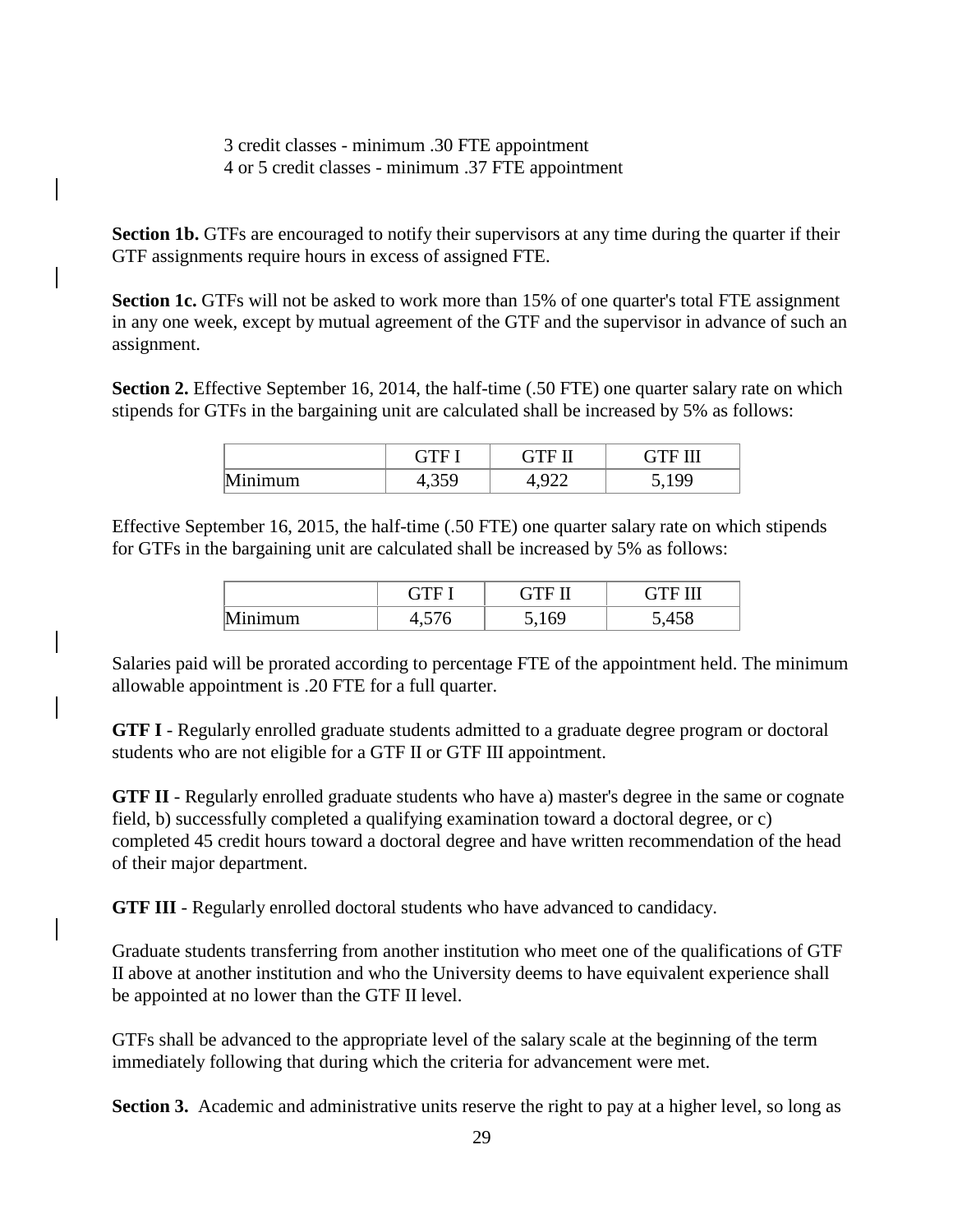salary equity by level of appointment for GTFs is maintained in the department, program or administrative unit.

**Section 4.** Gross pay shall be stated in each individual GTF's notice of appointment. Monthly gross pay for full months shall be paid as stated in each individual GTF's notice of appointment. Monthly gross pay for partial months' pay shall be calculated as a fraction of the stated gross pay for full months prorated according to the ratio of working days worked within the appointment dates and working days of the particular partial month. Each GTF shall be paid in full each payday for the month or fraction thereof which he/she has worked and which is covered by his/her appointment in accordance with the payroll salary distribution schedule described in Section 4 below. In the event that a GTF appointed for more than one academic quarter decides not to work as a GTF in one or more of the quarters for which the GTF has an appointment, overpayment will be returned to the University by the GTF immediately.

**Section 5.** All GTFs shall be paid no later than the last working day of each month they are employed. (See Appendix J). GTF payroll checks shall be made by direct deposit, with the GTF's written consent, or available after 8:00 a.m. on the last working day of each month. Pay for those GTFs who receive late appointments and whose payroll documents are consequently late in reaching the Payroll Department will be processed as soon as possible.

## ACADEMIC YEAR APPOINTMENTS

| $ 12$ month | $7/1 - 6/30$  | $ 12$ payments                                         |
|-------------|---------------|--------------------------------------------------------|
| $ 9$ month  | $9/16 - 6/15$ | Sept and Jun $\frac{1}{2}$ month; Oct - May full month |

## APPOINTMENT BY QUARTER

| Fall   | $ 9/16 - 12/15 $      | Sep and Dec $\frac{1}{2}$ month; Oct - Nov full month |
|--------|-----------------------|-------------------------------------------------------|
| Winter | $12/16 - 3/15$        | Dec and Mar 1/2 month; Jan - Feb full month           |
| Spring | $\frac{3}{16}$ - 6/15 | Mar and Jun $\frac{1}{2}$ month; Apr - May full month |

#### TWO-QUARTER APPOINTMENTS

| Fall/Winter   | $9/16 - 3/15$  | Sep and Mar $\frac{1}{2}$ month; Oct - Feb full month |
|---------------|----------------|-------------------------------------------------------|
| Winter/Spring | $12/16 - 6/15$ | Dec and Jun $\frac{1}{2}$ month; Jan - May full month |

#### SUMMER TERM

| Summer | $6/16 - 9/15$ | June and Sep $\frac{1}{2}$ month; July - Aug full month |
|--------|---------------|---------------------------------------------------------|
|--------|---------------|---------------------------------------------------------|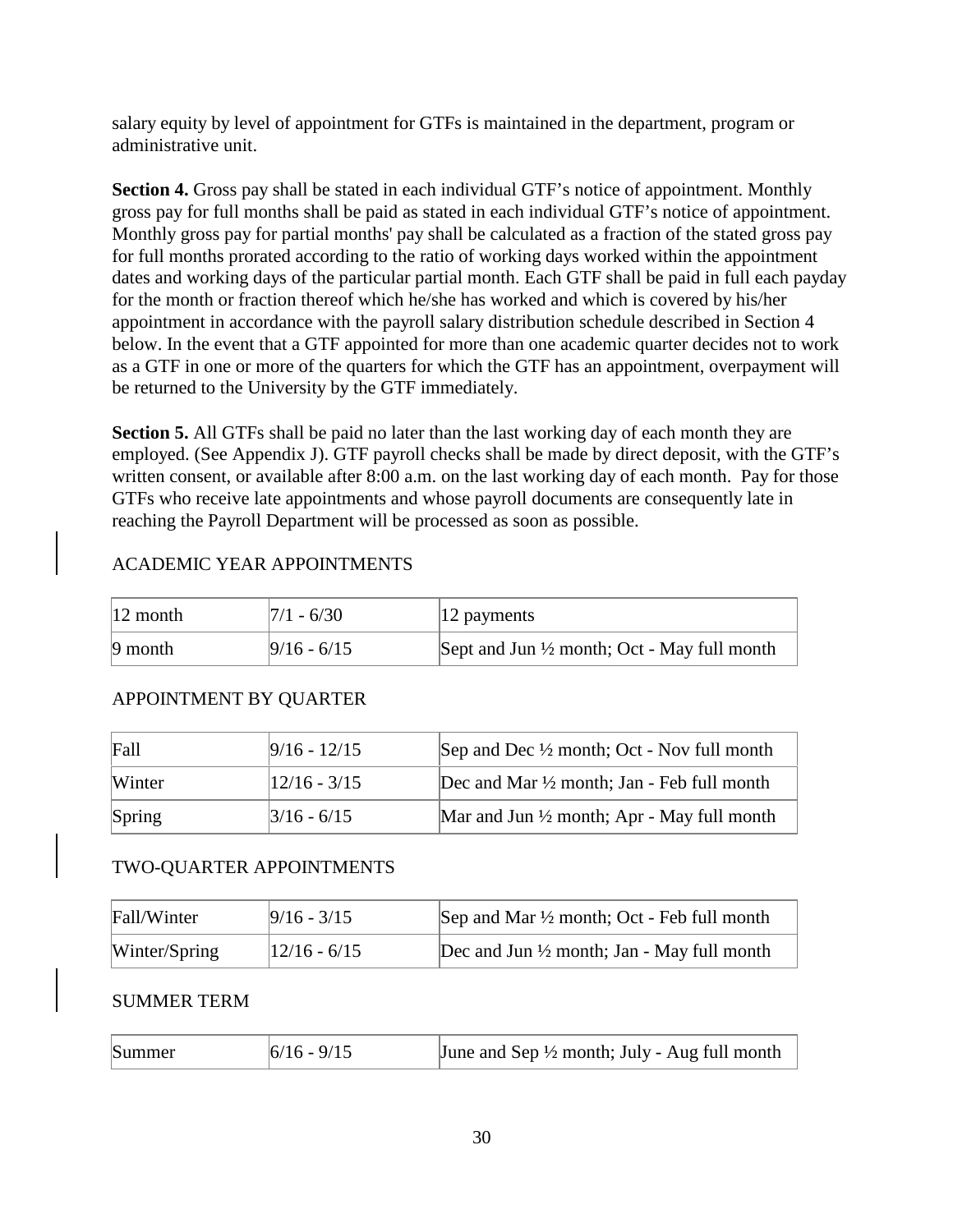## **ARTICLE 22 TUITION WAIVER**

**Section 1.** GTFs appointed at .20 FTE and above are exempt from payment of tuition and of fees for self-support courses that are required for the completion of the degree for up to 16 credit hours taken in any quarter to which the appointment applies. With the permission of the University, a GTF may be permitted to exceed the quarter limitation on credit-hour enrollment. The current overload instruction fee will be assessed for such excess hours as set forth in the Board of Trustees of the University of Oregon Policy on Tuition, Mandatory Enrollment Fees and Other Charges, Fines and Fees. Instructional fee waivers will apply to the summer term under the conditions outlined in Article 18, Section 4.

**Section 2.** For the duration of this contract, university-wide mandatory student body fees for GTFs appointed at .20 FTE and above will be paid as follows:

| University Responsibility | University-wide mandatory fees, including but not limited to building<br>fee, health service fee, Recreation Center fee, Recreation Center<br>bond, EMU bond, and all but \$61 of the incidental fee each term; the<br>matriculation fee for those GTFs whose first term as GTFs is the term<br>in which they matriculate; any individual college/school resource fee,<br>and course fees not described in the University fee book (see also<br>"GTF Responsibility"). |
|---------------------------|------------------------------------------------------------------------------------------------------------------------------------------------------------------------------------------------------------------------------------------------------------------------------------------------------------------------------------------------------------------------------------------------------------------------------------------------------------------------|
| <b>GTF Responsibility</b> | \$61 of the incidental fee and approved laboratory or course fees as<br>described in the University fee book (i.e., "fees related to equipment,<br>materials or ancillary services consumed by the student as part of<br>course instruction where the equipment or material is not readily<br>available for purchase through the bookstore or other external<br>source.") and governed by university policy.                                                           |

The University will notify the GTFF four (4) weeks in advance of public hearings regarding changes to fees, including course fees, to facilitate GTFF input to this process.

**Section 3.** With the exception of fees for self-support courses that are not required for the completion of the degree, GTFs will be exempt from payment of tuition (and self-support course fees) for classes offered at times when regularly scheduled classes during the academic year are not in session. Credit hours earned during such classes will not apply toward either the 16-credit maximum (Section 1) or the nine-credit minimum (Section 4).

**Section 4.** In the administration of the above policy, GTFs shall be required, as a term or condition of employment, to enroll for and maintain a minimum of nine (9) graduate credit hours toward the degree throughout the term but shall not be required to exceed that minimum. Nothing in this contract will preclude an academic advisor from recommending additional hours as appropriate for the student's academic program.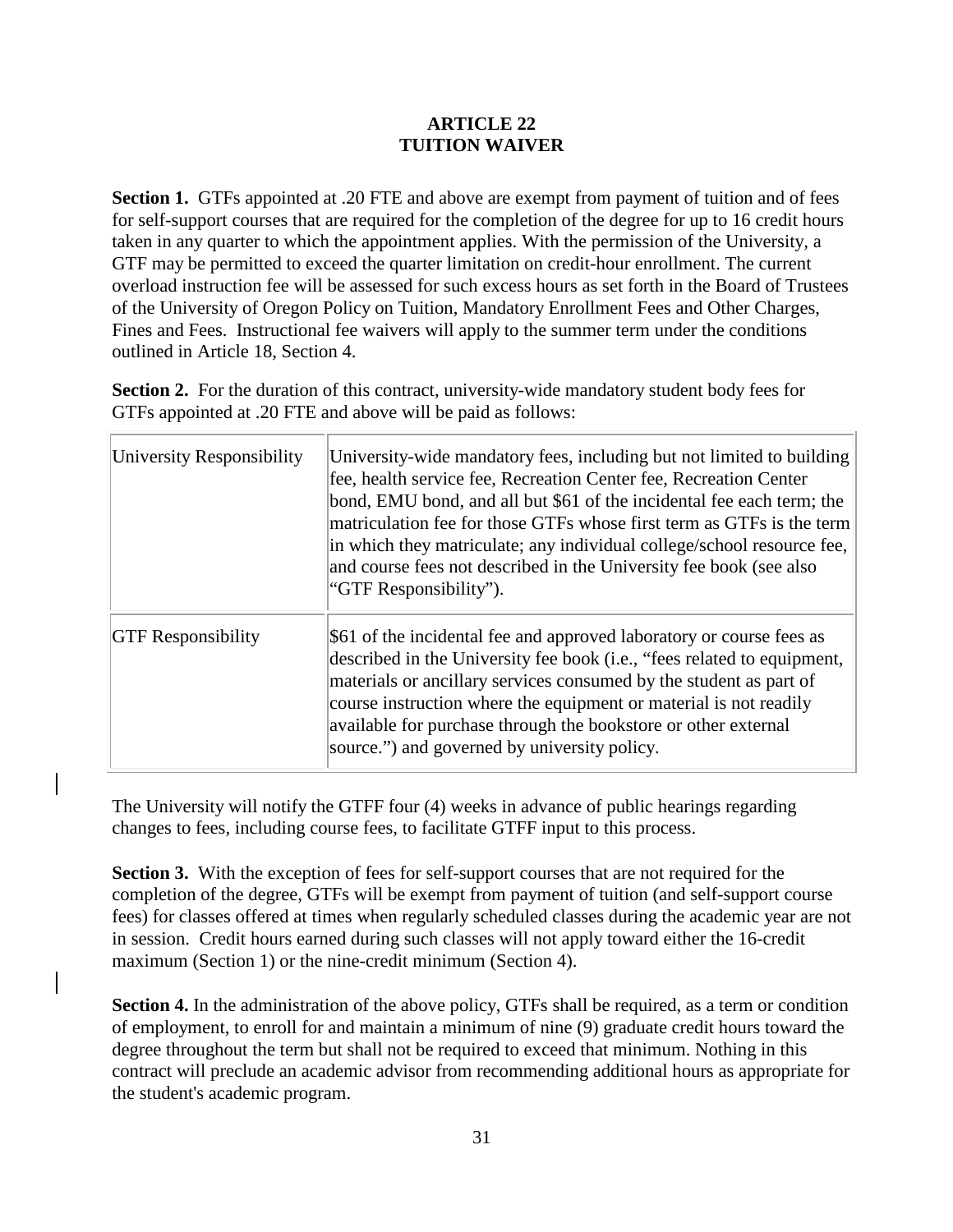**Section 4a.** Graduate students who do not require academic credit to satisfy program or degree requirements, or who find that the needed or required courses are not offered in summer session, may be appointed to summer GTF positions. Those who receive such appointments are exempt from the graduate credit enrollment requirement.

**Section 5.** Nothing in this Article shall be interpreted to restrict the Board of Trustees of the University of Oregon in any manner in the exercise of the Board's authority to establish instructional fees.

**Section 6.** For those GTFs who pay a SEVIS fee to attend their current graduate program at the University of Oregon and who are employed as GTFs in the term in which they matriculate in their current graduate program, the SEVIS fee paid by the GTF will be reimbursed upon request and proof of payment unless that fee has already been paid or reimbursed by another source. Instructions on how to obtain a reimbursement will be posted on the Graduate School website. GTF hiring units will provide a link to this information to all international GTFs.

## **ARTICLE 23 HEALTH INSURANCE**

**Section 1a.** All GTFs employed at .20 FTE and above are eligible for health insurance premiums outlined in this article. In addition, all GTFs employed Spring Quarter who are continuing in their graduate program and who pay their portion of the premium by the end of the grace period for summer payment are also eligible for summer health insurance as outlined in this article. GTF and University contributions are outlined in the schedule found in Appendix F.

**Section 1b.** The University will make lump sum health insurance premium payments (excluding administrative costs as described in Section 5) to the GTFF Health and Welfare Trust (hereinafter referred to as the GTFF Trust) for the purchase of health insurance by the GTFF Trust.

Each lump sum payment will be paid to the GTFF Trust within 30 days of receiving the list of all eligible GTFs enrolled in the health insurance plan from the GTFF Benefits Administrator.

During Fall, Winter, Spring and Summer terms, for those with GTF appointments, the University will contribute 95% of their health insurance premium costs. GTFs in each enrollment category (as detailed in Appendix F) will contribute 5% of the quarterly premium for their selected coverage. During the term of this agreement, the University shall be responsible for 95% of premium increases only to maintain the current level of benefits. The University shall not be responsible for premium increases associated with non-negotiated expansion of current benefit levels.

Both the GTFF and the University will encourage the GTFF Trust to revise benefits to keep total premium increases below 10% whenever feasible.

The GTFF and the University will instruct the Trustees of the GTFF Trust that any return of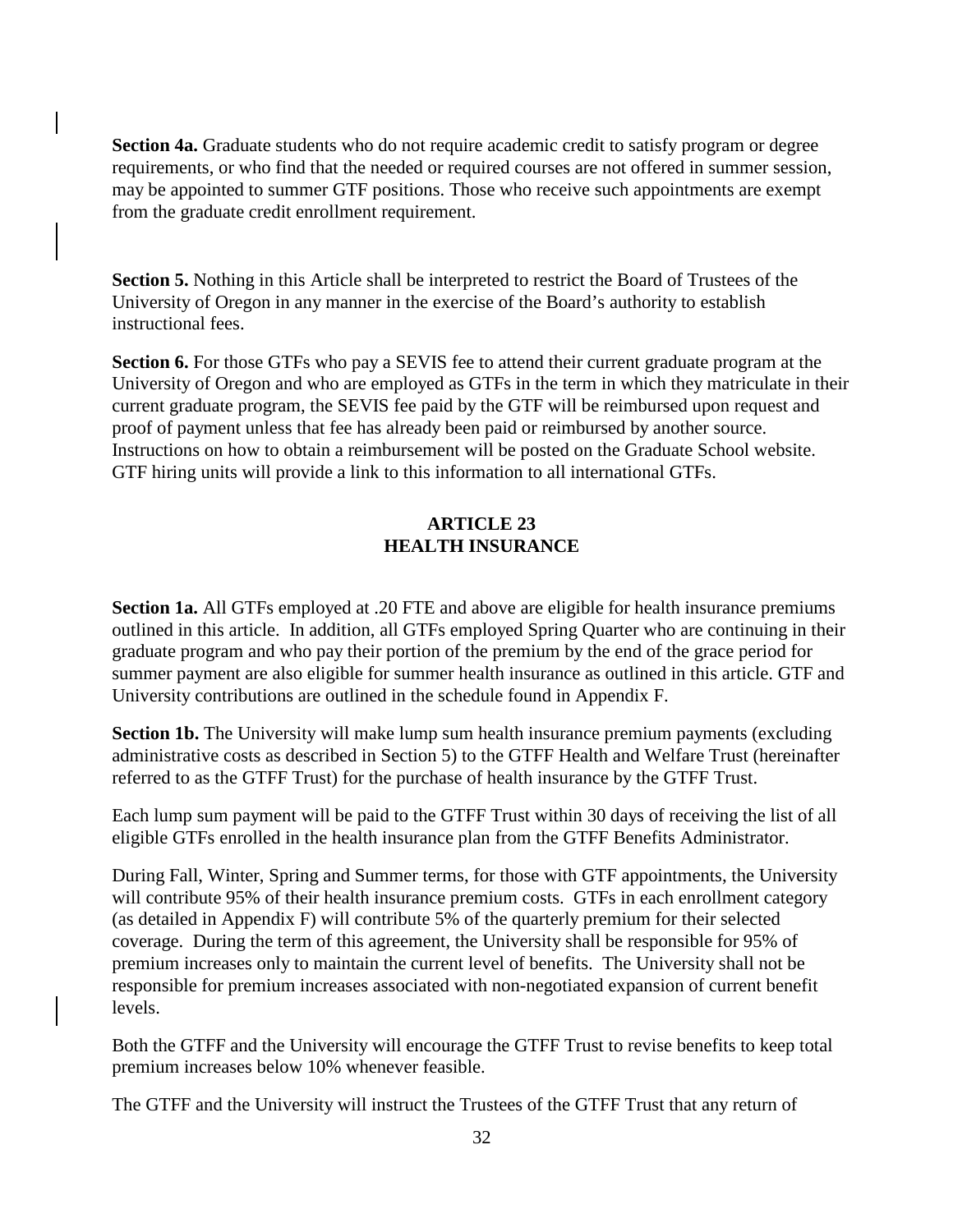premium overpayments and any premium credits received from or credited to the GTFF Trust by an insurer shall be applied in accordance with the Health and Welfare Trust Agreement.

For students without summer GTF appointments who are eligible for insurance outlined in Section 1a above, the University will contribute 80% of premiums. Students in each enrollment category (as established in Appendix F) will contribute 20% of the quarterly premium for their selected coverage.

**Section 2.** LOAN FUND and PAYROLL DEDUCTION. The University will allow GTFs the ability to borrow the difference between GTFF Health Plan insurance premium costs and the University's health insurance contribution for each year to pay for the remainder of each GTFs premium cost needs. All GTFs will be eligible for this loan, which will be repaid to the University by means of payroll deduction. If no payroll deduction is available, GTFs will be billed for repayment of outstanding loan balances. Failure to repay loans in a timely manner may result in termination of appointment, blocking of registration and/or disenrollment, late payment fees, and interest. GTFs must reapply for the health insurance loan at the beginning of a term in order to receive insurance coverage using the insurance loan fund and payroll deduction. A GTF must have an appointment in the term in which he/she applies for the loan. All insurance premium amounts loaned by the University to GTFs who have enrolled in the GTFF Health Plan will be included in the University's Fall term lump sum payment to the GTFF Trust.

**Section 3.** The GTFF Trust is solely responsible for the administration of any health care plan it offers. The GTFF will recommend to the Trust that the GTFF Trust Board of Trustees give voting rights to the member appointed by the University administration.

**Section 4.** The University will contribute ninety two thousand, five hundred dollars (\$92,500) to cover the costs of health insurance administrative services incurred by the GTFF Trust, including students receiving coverage through COBRA and training grants, for each fiscal year through 2015-16. This fee will be paid on September 16 or the closest business day.

**Section 5.** GTFs on nine-month appointments who were employed during the Spring term and who have accepted an appointment for the following Fall term shall, upon payment of the appropriate fee, retain access to the services of the Student Health Center during the Summer term.

**Section 6.** The parties agree to form a joint committee, comprised of four Union representatives and four University representatives, to explore the Trust Agreement and health insurance options for GTFs in light of expected health care mandates and possible changes within the University of Oregon, and to consider future health care options for all graduate students. The joint committee will aim to meet at least quarterly during the contract term and to report on its work periodically to both the University and GTFF.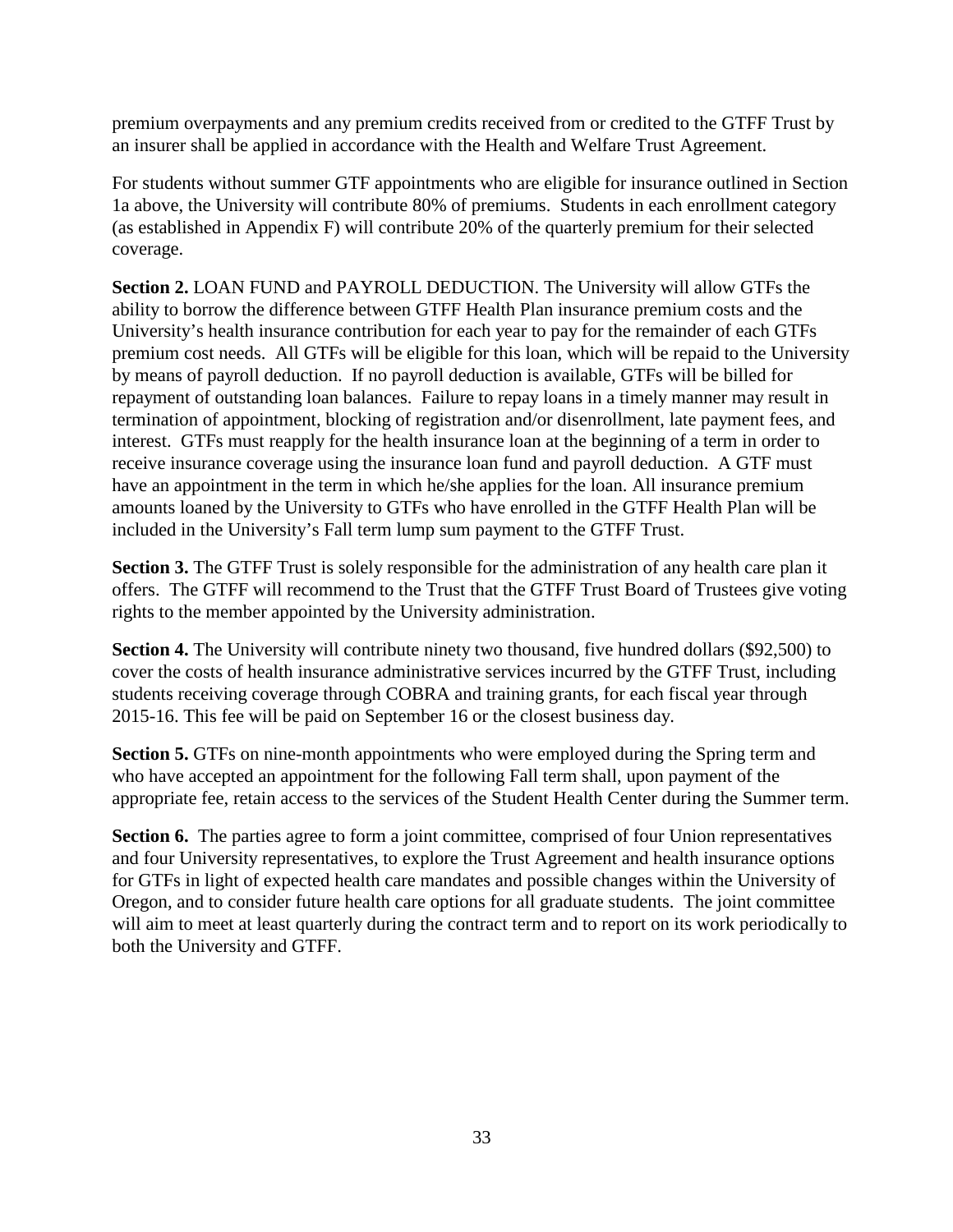## **ARTICLE 24 FAMILY ISSUES GTF POSITION**

**Section 1.** The University agrees to fund one 0.4 FTE GTF position to work on family issues. The GTFF and the University will determine the job description and the duties for this GTF position. To gather information on GTFF needs and available child care subsidies, the person in this position will represent the GTFF on the University's Child Care and Family Support Committee. The person in this position will report quarterly to the President of the GTFF and the Dean of the Graduate School.

## **ARTICLE 25 COURSES AS A CONDITION OF EMPLOYMENT**

No GTF shall be prevented from enrolling in courses outside the GTF's department as condition of employment. Such enrollment, however, shall not interfere with the academic progress toward a degree.

## **ARTICLE 26 LIBRARY PRIVILEGES**

For the term of this agreement all GTFs shall have the same library borrowing privileges as doctoral candidates. Doctoral students will continue to have priority in the assignment of library carrels.

## **ARTICLE 27 JURY DUTY, ELECTION DAYS AND IMMIGRATION PROCEEDINGS**

**Section 1.** Jury Duty

When actual jury duty service interferes with the work assignment of a GTF, that GTF shall be entitled to leave with pay for such time, and may keep any money paid by the court for such service if the GTF has applied to be excused or for a postponement until a time when the GTF has no working obligation and such request has been denied. Upon receipt of a summons to jury duty, the GTF will inform his or her supervisor of the date(s) for which he or she has been summoned to jury duty and will provide the supervisor with a copy of the summons.

Provided the GTF abides by the provisions of this section, no reduction in FTE or loss of pay will result.

## **Section 2.** Election Days

On recognized Federal, State, County and City election days, the work shall be arranged to allow GTFs the opportunity to vote.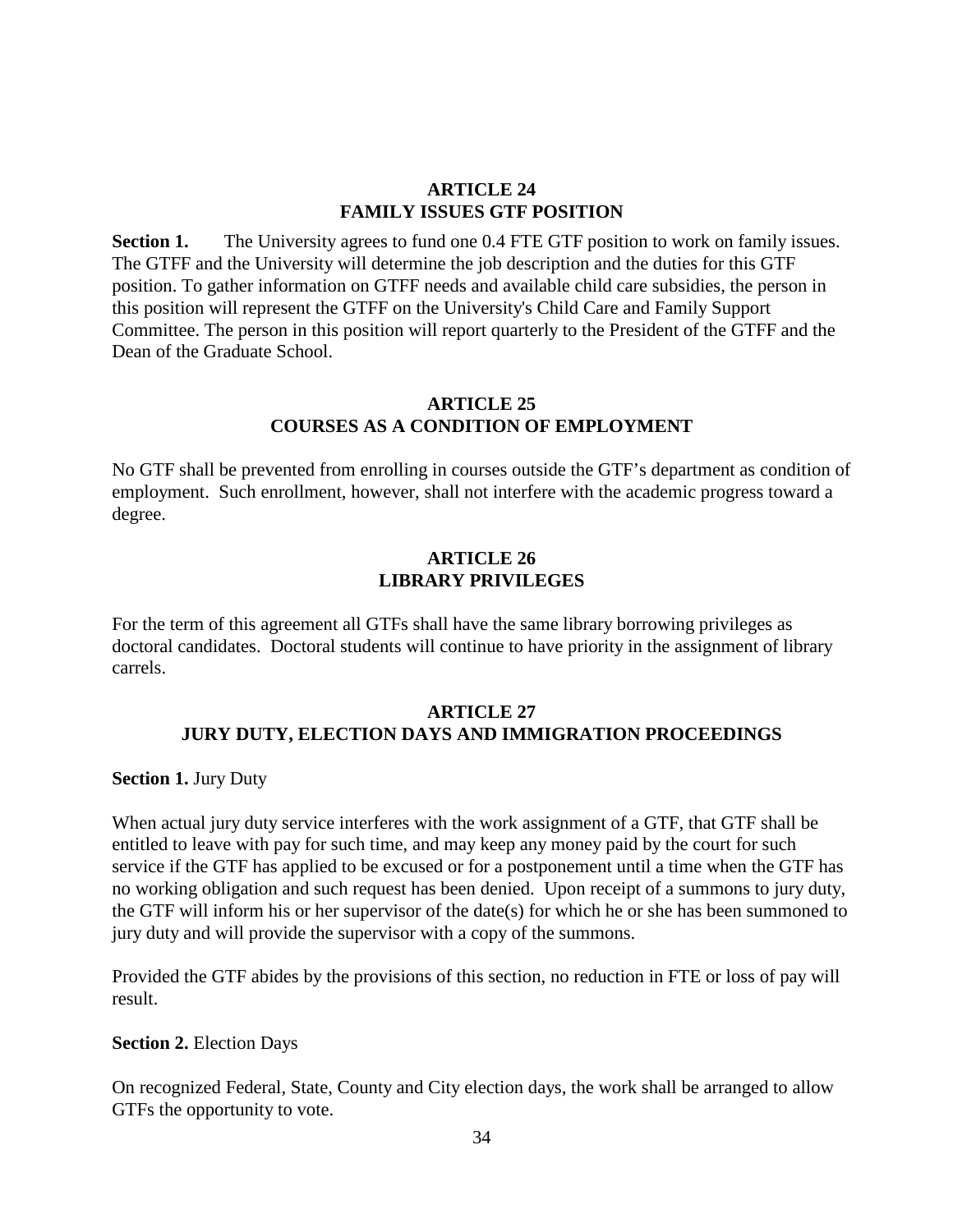Foreign GTFs who wish and/or are required to vote in their national elections and can only do so at the consular agency, must provide the employing department with both reasonable advance notice and documentation. The employing department will arrange the work to allow the GTF adequate travel time to the nearest consular agency where the GTF may vote.

Provided the GTF abides by the provisions of this section and the absence is not greater than five (5) total working days (one week), no reduction in FTE or loss of pay will result.

**Section 3. Immigration Proceedings** 

In the event a GTF is compelled during work hours to participate in immigration proceedings on behalf of him/herself or on behalf of a family member or partner, the GTF shall provide his or her supervisor with written verification from the involved government agency including time and dates relevant to the absence.

Provided the GTF abides by the provisions of this section and the absence is not greater than five (5) total working days (one week), no reduction in FTE or loss of pay will result.

## **ARTICLE 28 ABSENCES**

This article addresses short and long term absences due to personal illness, injury, medical appointment or procedure, or other disabling medical condition; the illness, injury, medical appointment or procedure, or other disabling condition of a child, spouse/partner, or parent; or bereavement. This article also applies to the birth or adoption of a new child, and to both parents if both parents are GTFs.

#### **Section 1.** Notification

Except as provided for in Sections 6 and 7, it is the GTF's responsibility to complete the duties assigned to him/her in a given term. If it is impossible to report for work to complete assigned duties or meet a class as scheduled, the GTF should notify his/her supervisor or other designated department faculty/staff member (e.g., department head) as early as possible and before the first assigned duty on the day to be missed.

#### **Section 2.** Missed Class

In the case that the GTF will miss a class, the department may ask that the GTF attempt to find a substitute. The designated department faculty/staff member will also try to find a substitute. Whenever possible, the GTF or his/her designee will provide the department faculty/staff member with information about the class to be covered (e.g., where he/she left off in the previous class).

In no instance shall a GTF be required to pay for a substitute.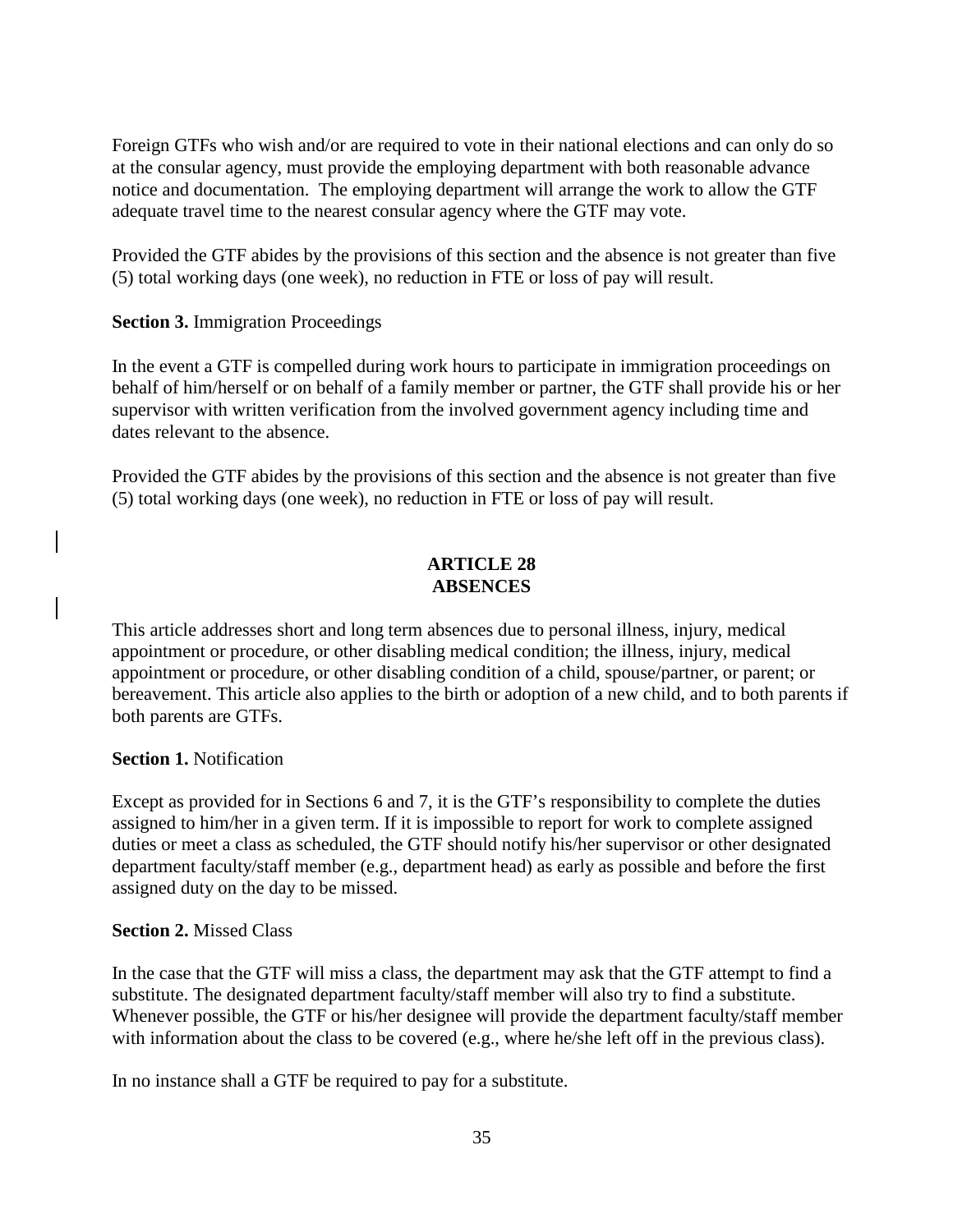If no substitute is found, the department may elect to cancel the class.

#### **Section 3.** Missed Duties

Except as provided for in Sections 6 and 7, for duties missed not related to a class meeting, the designated department faculty/staff member or supervisor will work with the GTF to determine when and how the work will be made up.

#### **Section 4.** Departmental Policy

Departments/employing units are required to have a GTF absence procedure documented in the GDRS. It may also be cited in the GTF/graduate student handbook, or on its website. The designated department faculty/staff member will be clearly identified in the documented procedure.

#### **Section 5.** Coverage for Absent GTFs

When coverage is necessary, the employing unit will notify the Graduate School and the Graduate School will advise the employing unit regarding coverage for an absent GTF.

If a GTF is assigned to cover the responsibilities of an absent GTF and those duties exceed the replacement GTF's current FTE workload allowance, the covering GTF's FTE will be adjusted accordingly. Except in addressing coverage needs resulting from absences pursuant to Section 7, no adjustments will be made that would cause a GTF's appointment to exceed .49 FTE per term.

#### **Section 6.** Graduate School Consultation

If a GTF is going to miss more than one work week, the GTF or his/her designee must contact the Graduate School. The Graduate School will coordinate with the GTF and employing unit on any adjustment due to the GTF's absence. Prior to adjusting a GTF's FTE, the following factors will be considered: (1) the duration of the absence, (2) the timing of the absence; (3) the GTF's assignment; (4) the ability of the GTF to perform assigned duties; and (5) whether or not it is feasible to  $\alpha$ -adjust the assignment of duties within the current term; (6) in the case of an absence pursuant to Section 7, whether or not it is feasible to adjust the assignment of duties over the course of the GTF's full appointment period; and (7) the absence's impact on academic progress. Where feasible and taking into consideration the aforementioned factors, adjustments to FTE will be applied equitably across all employing units.

If there is no adjustment of FTE under this section, the Graduate School will assist the employing unit and the GTF in determining duty and workload allocation.

#### **Section 7.** Family and Medical Leave

When a GTF will be absent for a period of greater than five (5) consecutive working days (one week) he/she may be entitled to the Family and Medical Leave as described in this section.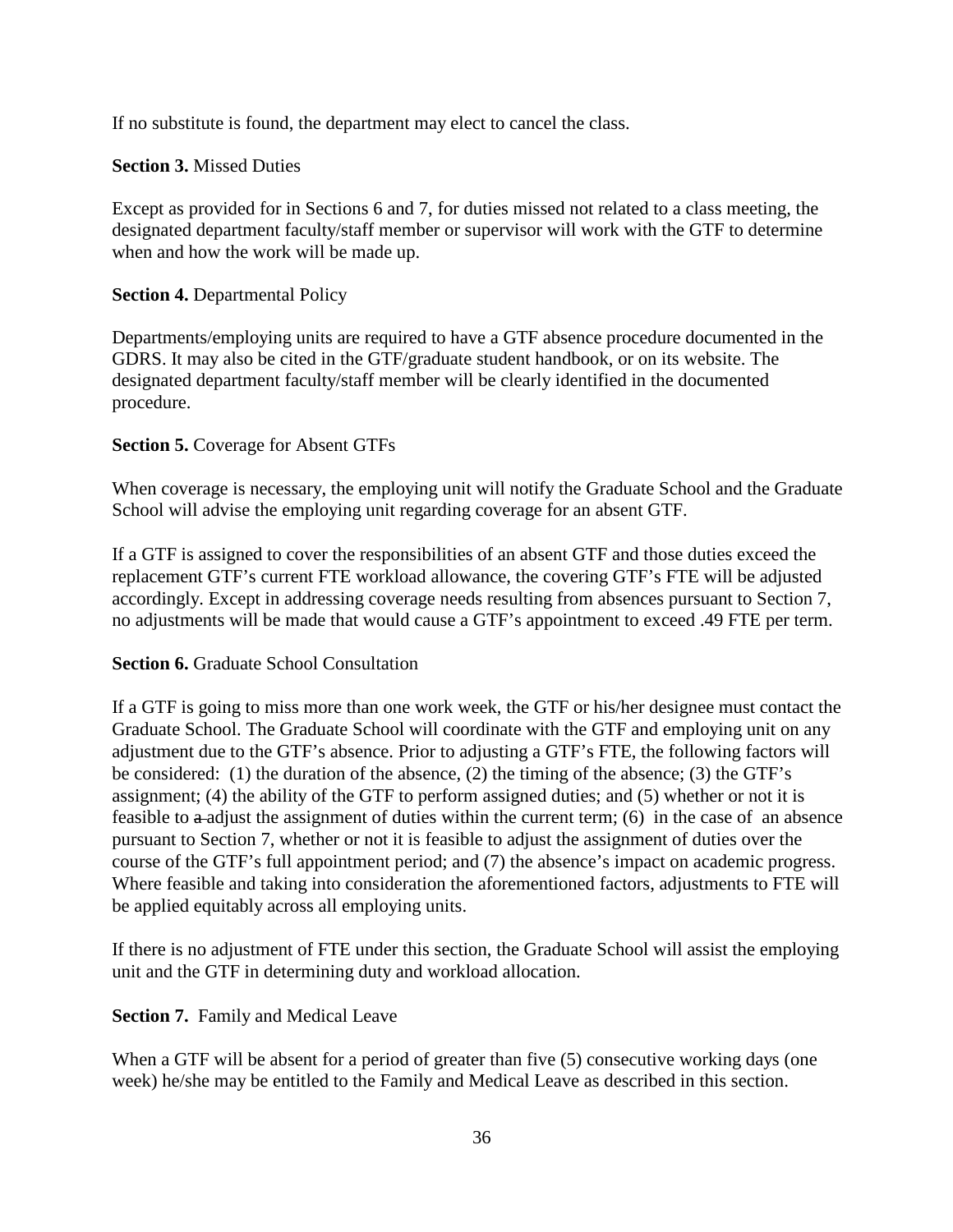#### a) Eligibility

Any GTF who has been an employee of the University, as a GTF, for at least one term preceding the term in which the leave is requested is eligible for leave according to the terms set forth in this section.

#### **b)** Provision

The GTF shall be entitled to a total of twelve (12) work weeks of unpaid leave during any twelve-month period for one or more of the following reasons: (1) the birth of a child and in order to care for such child; (2) placement of child with GTF for adoption or foster care; (3) the care of a spouse (or equivalent in accordance with Oregon state law), child, or parent of the GTF if a serious health condition exists; (4) a serious health condition of the GTF which makes the GTF unable to perform his or her duties. In cases where such leave is five (5) weeks or longer in a single term, such leave may be taken in conjunction with an academic leave of absence.

A GTF who takes leave for one of these reasons has the right to shift duties and workload in a manner that allows the GTF to take at least two weeks off over the course of the GTF's full appointment period. If a GTF exercises this right, duty and workload allocation will be determined under Section 6 of this Article. The foregoing two sentences do not affect a GTF's right under Section 6 to request additional adjustments to his or her duties and/or workload.

#### **c)** Notice Requirement

The GTF shall provide his or her employer with written notice not less than thirty (30) days prior to the date of requested leave, if practicable. In the case of an emergency or unforeseen circumstance, the GTF must give a verbal notice to his or her employer within twenty-four (24) hours of taking leave. In the case of a serious health condition, the University may request medical verification from a healthcare provider and the GTF must provide such verification within fifteen (15) days of the request.

#### d) Benefits Retention

GTFs appointed at .27 FTE or less shall retain their tuition waiver and the University shall continue to pay health care premiums during the duration of the GTF's leave if the GTF remains enrolled and has or will have performed works representing a minimum of .14 FTE during the term in which family and medical leave is taken. Salary will be adjusted to reflect changes in FTE.

All other GTFs will retain their tuition waiver and health care benefits if they have or will perform work representing a minimum of .16 FTE during the term in which family and medical leave is taken. Salary will be adjusted to reflect changes in FTE.

#### **e)** Job Protection

After returning to work after taking leave under these provisions, a GTF is entitled to be restored to the position of employment held by the GTF when the leave commenced, or an alternative position if the position held no longer exists. This provision will not be applicable in the case where the GTF returns in a term under which he or she did not have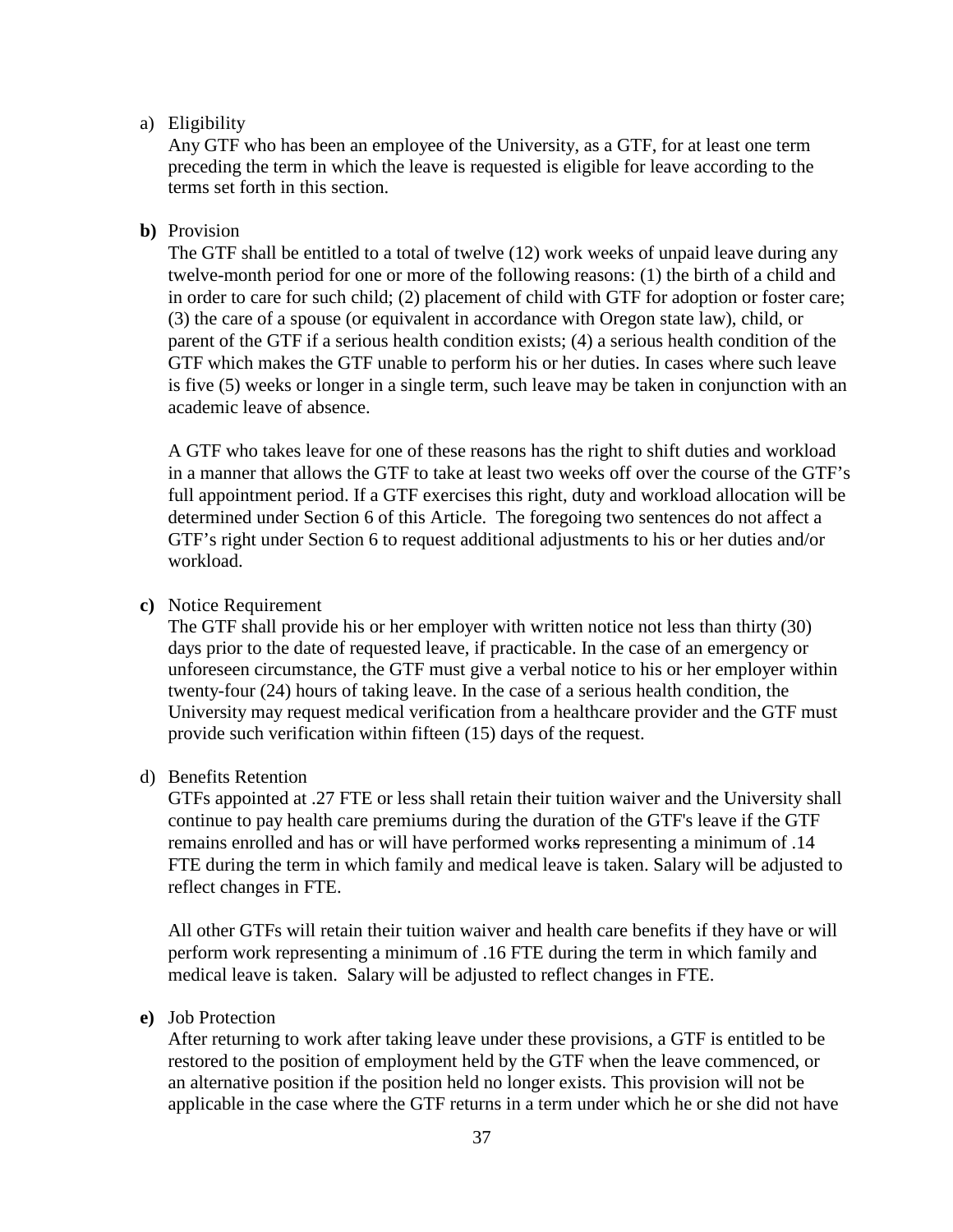an appointment or an expectation of such appointment with the University.

f) Academic Leave of Absence If a GTF takes an academic leave of absence after the normal filing date for declaring onleave status, the GTF shall contact the Graduate School for assistance in obtaining a complete withdrawal for the term. A GTF who takes an academic leave of absence will lose his or her tuition waiver. A GTF who takes an academic leave of absence can maintain health benefits by paying COBRA premiums.

#### **Section 8.** Graduate Student Assistance Fund

- a) On January 1, 2015 a "Graduate Student Assistance Fund" (the "Fund") will be established for the purpose of assisting graduate students, including GTFs, facing financial hardship relating to a Qualifying Event. The UO will place an amount equal to \$50 per admitted and enrolled UO master's and doctoral student (the "Annual Amount") into the Fund to be used for awards to eligible UO graduate students between January 1, 2015 and September 14, 2015 and annually thereafter, beginning on September 15, 2015. On September 15, 2015 and each September  $15<sup>th</sup>$  thereafter, UO will replenish the Fund with the Annual Amount and will carry-forward amounts remaining in the Fund from the previous year up to onethird of the previous year's Annual Amount (this process shall be referred to as the "Annual Accounting"). For purposes of determining the Annual Amount on any September 15<sup>th</sup>, the number of admitted and enrolled master's and doctoral students will be the number that were enrolled as cited in the Fall Fourth Week Data Report from the previous Fall.
- b) For purposes of this section, a Qualifying Event is defined as follows: (1) the birth, adoption or foster care placement of a child; (2) pregnancy disability or prenatal care; or (3) to care for a spouse (or equivalent under Oregon law), child or parent who is experiencing a serious medical condition or the student's own serious health condition.
- c) The GTFF shall appoint two representatives to the Fund Committee.
- d) Grievances under Article 13 related to the Graduate Student Assistance Fund are limited to those disputes over the process used to review the application and may be filed directly at Step 3. All other Fund disputes, including substantive determinations, shall be resolved through the Fund's appeal procedures.

#### **ARTICLE 29 TOTALITY OF AGREEMENT**

The parties acknowledge that during the negotiations which resulted in this Agreement, the Union and the University had the unlimited right and opportunity, consistent with previously adopted ground rules, to present demands and proposals with respect to any and all matters lawfully subject to collective bargaining, and that all the understandings and agreements arrived at thereby are set forth in the Agreement, and that it shall constitute the entire and sole Agreement between the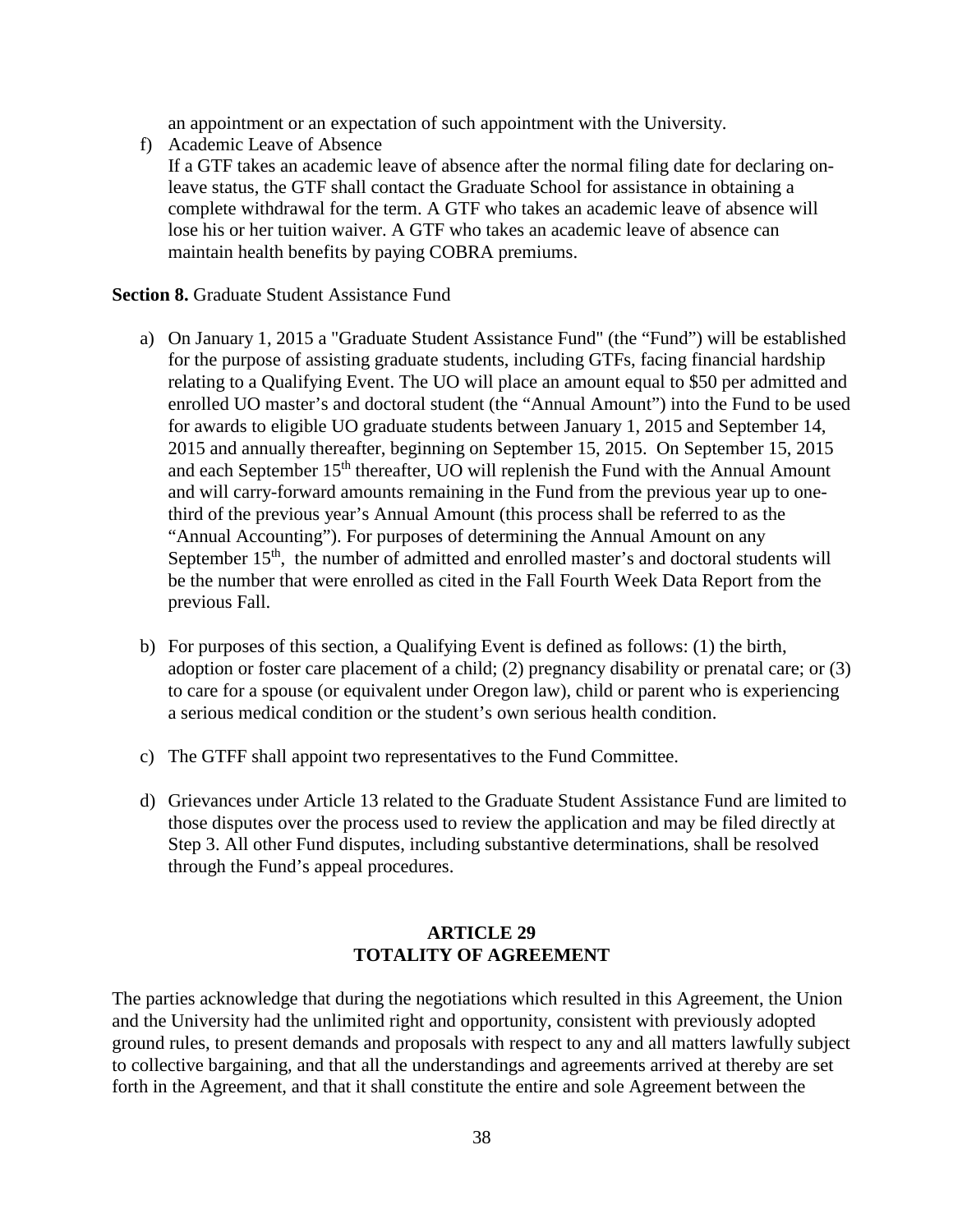parties for its duration. The parties further assert that all obligations and benefits contained in this contract are the result of mutual agreement and compromise.

The University and the Union during the term of this Agreement agree that neither party shall be obligated to bargain collectively with respect to any subject or matter, whether or not referred to or covered by this Agreement, even though such subject or matter may not have been within the knowledge or contemplation of the parties at the time they negotiated or signed this Agreement.

However, this Agreement may be altered, amended, supplemented, enlarged, modified, or provisions of it deleted with the mutual written consent of both parties.

#### **ARTICLE 30 SEVERABILITY**

Notwithstanding the provisions of ORS 243.702, Section 1, it is the expressed intent of the parties that in the event any provision of this Agreement shall at any time be declared invalid by any court of competent jurisdiction or rendered invalid through Federal or State regulation or decree, such decision shall not invalidate any remaining provisions of this Agreement. All other provisions not declared invalid shall remain in full force and effect unless mutually altered in writing. Upon the request of either party, both parties shall enter into negotiations for the purpose of attempting to arrive at a mutually satisfactory replacement for such invalidated provision.

#### **ARTICLE 31 NEGOTIATION OF SUCCESSOR AGREEMENT**

For the purpose of negotiating a successor agreement, GTFF will send written notice to the University by October 1, 2015, specifying those subjects or sections of the Agreement it proposes to reopen and new subjects for negotiation. The University shall send written notice to the Union by October 1, 2015, specifying those subjects or sections of this Agreement it proposes to reopen as well as new subjects for discussion. New issues may be proposed by either party at the first meeting or later by mutual agreement. Those sections of this Agreement not reopened by said notices or by subsequent mutual agreement shall automatically become a part of any successor agreement. Negotiation of the successor agreement shall begin no later than October 15, 2015, or such date thereafter as may be mutually agreed upon by the parties.

The Graduate Teaching Fellows Federation agrees to schedule a ratification vote by the membership within two (2) weeks, excluding finals week and/or summer session, of the date of signing a tentative agreement with the University on a successor Agreement. The University of Oregon Board of Trustees or its designee will ratify the Agreement at its next regularly scheduled meeting.

Under these circumstances, the terms and conditions of the current Agreement will remain in effect until a successor Agreement is reached.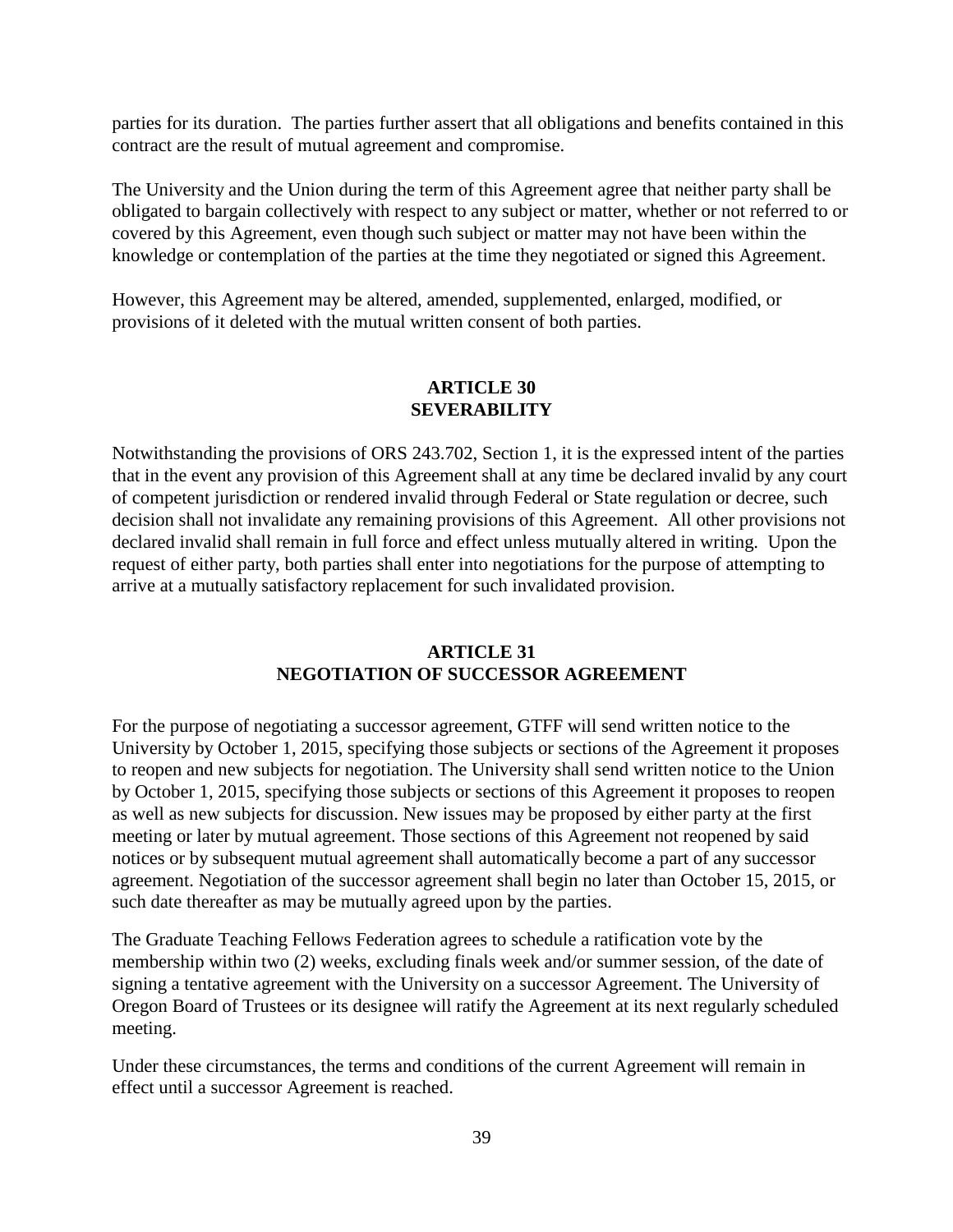#### **ARTICLE 32 PRINTING AND DISTRIBUTION OF THE CONTRACT**

Within thirty (30) days of the signing of the Collective Bargaining Agreement, the University agrees to print, at its own expense, 75 copies of the Agreement for the Union's use. In addition, the University agrees to post the Agreement on the Graduate School and Human Resources websites and to email its location to the GTFF. The University agrees to provide notice of this website to all GTF employees in their contract letters with an offer to furnish a hard copy upon request.

#### **ARTICLE 33 NOTICES AND COMMUNICATIONS**

Customary or required notices or communications, unless otherwise provided herein, shall be sent as follows:

For The Union:

President Graduate Teaching Fellows Federation 870 East 13<sup>th</sup> Avenue Eugene, OR 97401

For The University:

President University of Oregon Eugene, Oregon 97403

Dean of the Graduate School University of Oregon Eugene, Oregon 97403

Chair of the UO Board of Trustees  $1098 \text{ E } 13^{\text{th}} \text{ St.}$ 6227 University of Oregon Eugene, Oregon 97403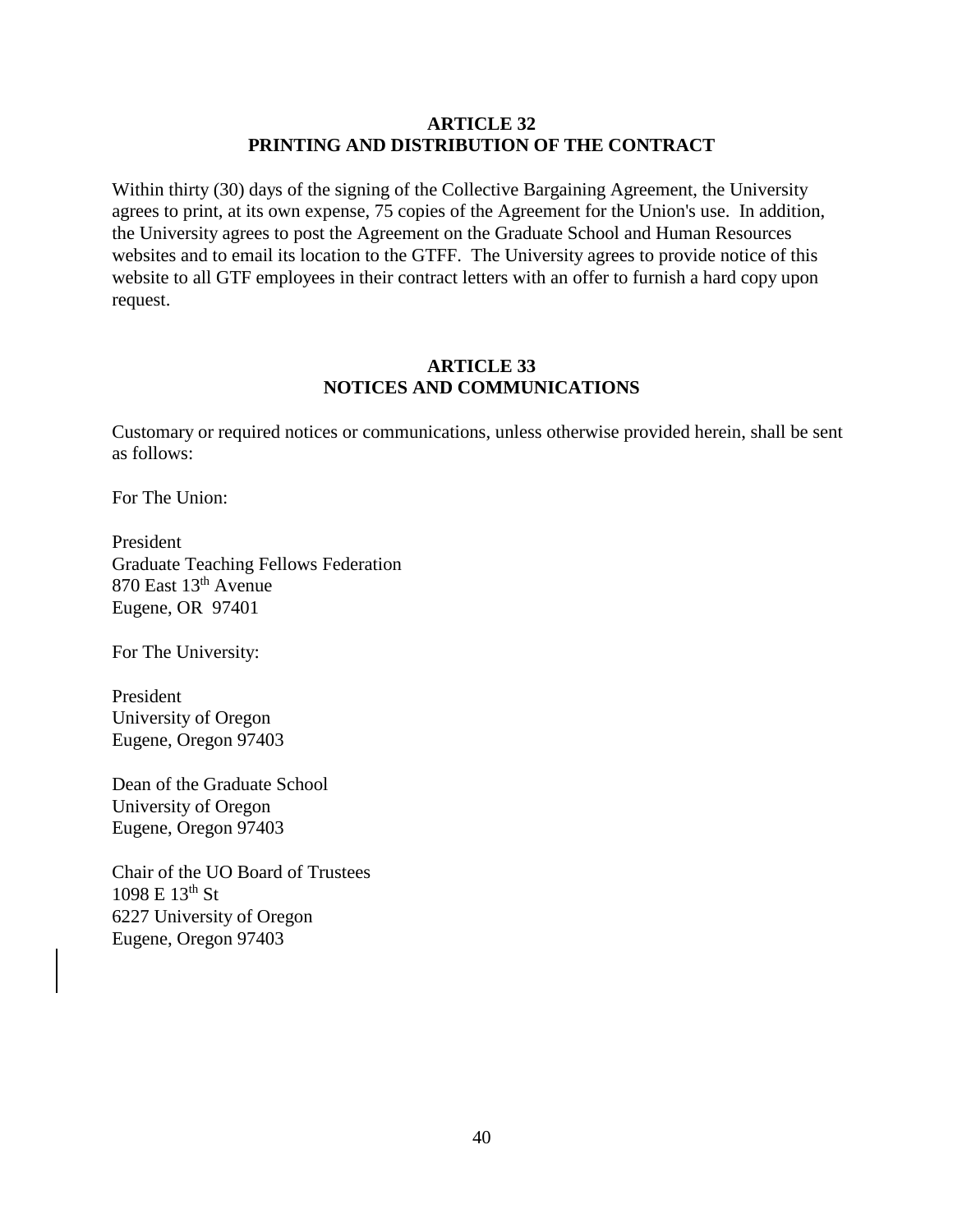## **ARTICLE 34 NO STRIKES, LOCKOUTS**

**Section 1.** Neither the University nor the Union nor any GTF shall cause, engage in or sanction any lockout, strike, slowdown, walkout or refusal to work during the term of this Agreement.

**Section 2.** In the event of a strike by other employees of the University, no GTF will be required to perform work which was previously performed by a striking employee.

**Section 3.** The University shall have the right to any remedy to which by law or equity it is entitled for violations of this Article, including damage action and disciplinary action such as loss of pay, or discharge.

## **ARTICLE 35 CRIMINAL RECORDS CHECKS**

**Section 1.** The University may require a state or nationwide criminal records check for any GTF when required by a federal or state law regulation or when the GTF:

a. Has direct access to persons under 18 years of age or to student residence facilities because the person's work duties require the person to be present in the residence facility;

b. Is providing information technology services and has control over, or access to, information technology systems that would allow the person to harm the information technology systems or the information contained in the systems;

c. Has access to information, the disclosure of which is prohibited by state or federal laws, rules or regulations or information that is defined as confidential under state or federal laws, rules or regulations;

d. Has direct access to hazardous chemicals and materials and other substances controlled by state or federal laws or regulations;

e. Has access to laboratories, nuclear facilities or utility plans to which access is restricted in order to protect the health or safety of the public;

f. Has fiscal responsibilities as one of the person's primary responsibilities; or

g. Has access to personal information about employees or members of the public including Social Security numbers, dates of birth, driver license numbers, medical information, personal financial information or criminal background information.

**Section 2.** For the purpose of requesting a state or nationwide criminal records check, the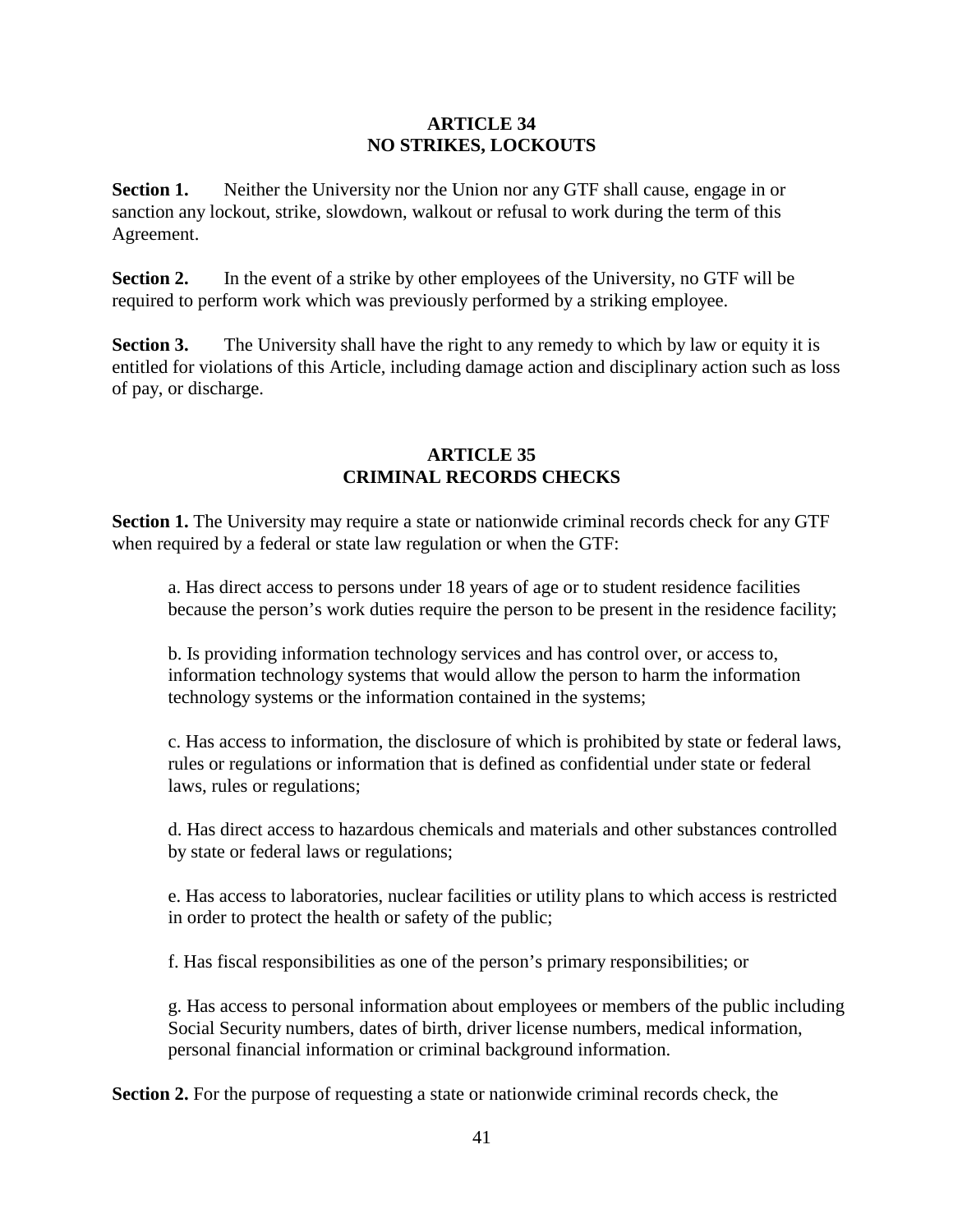University may require the fingerprints of a GTF.

**Section 3.** A GTF will cooperate with the University in the conduct of a criminal records check. Failure to cooperate may result in disciplinary action pursuant to Article 16 of this Agreement.

**Section 4.** The University will pay for criminal records checks requested by the University.

**Section 5.** A GTF may be subject to discipline based on the results of a criminal records check pursuant to Article 16 of this Agreement.

## **ARTICLE 36 DRUG AND ALCOHOL TESTING**

**Section 1.** The University may conduct drug or alcohol testing of a GTF when the University has an articulable basis for believing that the GTF's work performance is or has been recently affected to a noticeable degree by consumption of alcohol or a controlled substance while performing job duties or responsibilities. Testing may only be initiated by a GTF supervisor, department or unit head, dean, vice provost or vice president. Tests may include both the initial test and confirmation of a single specimen. The University will pay for such testing. If a GTF wants additional tests conducted, the GTF will pay for the additional tests.

**Section 2.** When the University receives notice of a GTF's positive test, the University may take one or more of the following actions, where appropriate:

- a. Limit the GTF's employment-based access to all or certain University buildings or other property.
- b. Refer the GTF to health, counseling and testing services, as covered by the GTFF Health and Welfare Trust plans and services and the University Counseling and Testing Center to receive confidential assessment, counseling and referral for assistance with their identified drug and/or alcohol problem.
- c. Limit the GTF's employment-based access to University owned or controlled property.
- d. Take disciplinary action pursuant to Article 16 of this Agreement.

**Section 3.** A GTF who refuses a test, or delays providing, adulterates or otherwise compromises a test sample may be subject to discipline pursuant to Article 16 of this Agreement.

**Section 4.** Nothing in this Article shall supersede provisions of the Americans with Disabilities Act or any other applicable statute or regulation.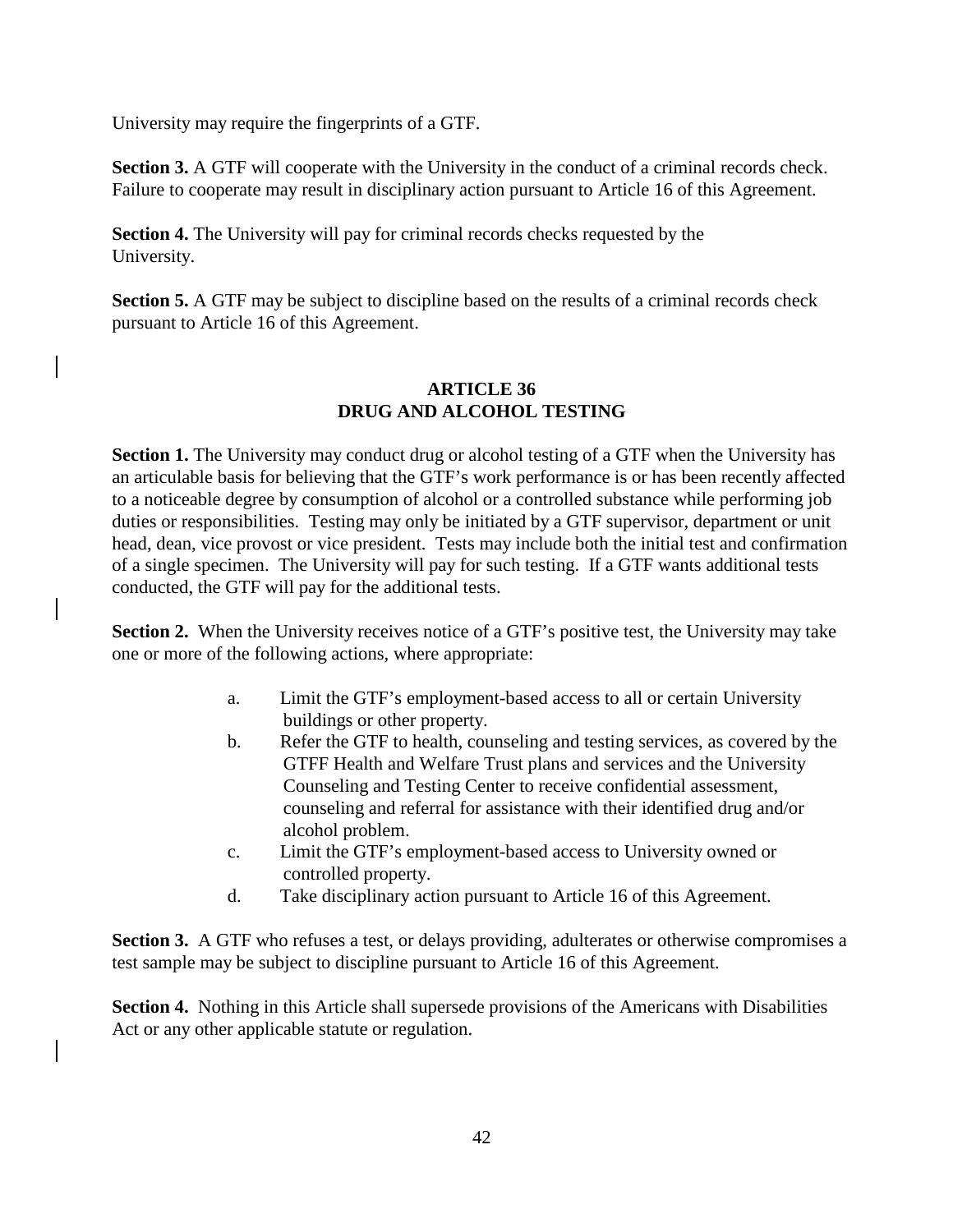## **ARTICLE 37 DEFINITIONS**

As used in this Agreement and except as its context may otherwise require:

"Agreement" means all the definitions, provisions, and terms set forth in this contract consisting of 34 articles; but excluding titles of articles, headings and appendices, which are inserted solely for convenience of reference and shall not be deemed to limit or affect the meaning, construction or effect of any provision of this Agreement.

"Board" means the University of Oregon Board of Trustees.

"Calendar day" means any day within the 365-day year.

"Contract Administrator" means the Dean of the Graduate School or his/her designee.

"COPE Fund" or "COPE" means the GTFF "Committee on Political Education Fund" and

"Committee on Political Education," respectively.

"Day", "business day", "work day", or "working day" means a day when university classes or examinations are scheduled in accordance with the official academic quarter calendar of the University, or in accordance with the official academic semester calendar of any schools and colleges that are not on the quarter system.

"Department" means an academic department or other employing unit (such as Erb Memorial Union) which employs GTFs.

"Document" means written communication on paper or printed copy of an electronic message.

"Familial Status" means the relationship between one or more individuals at least one of whom has not attained 18 years of age and who is domiciled with (a) a parent or another person having legal custody of the individual; or (b) the designee of the parent or other person having such custody, with the written permission of the parent of the other person. "Familial status" includes any individual, regardless of age or domicile, who is pregnant or is in the process of securing legal custody of an individual who has not attained 18 years of age.

"GTF" or "Graduate Teaching Fellow" means a graduate student appointed at .20 FTE or greater to provide teaching-related duties, research, or administrative duties.

"GTFF" or "Union" means the Graduate Teaching Fellows Federation at the University of Oregon, American Federation of Teachers, Local #3544, AFL/CIO.

"Member" means a public employee who is included in the bargaining unit as defined in Article 1 (Definition of Bargaining Unit).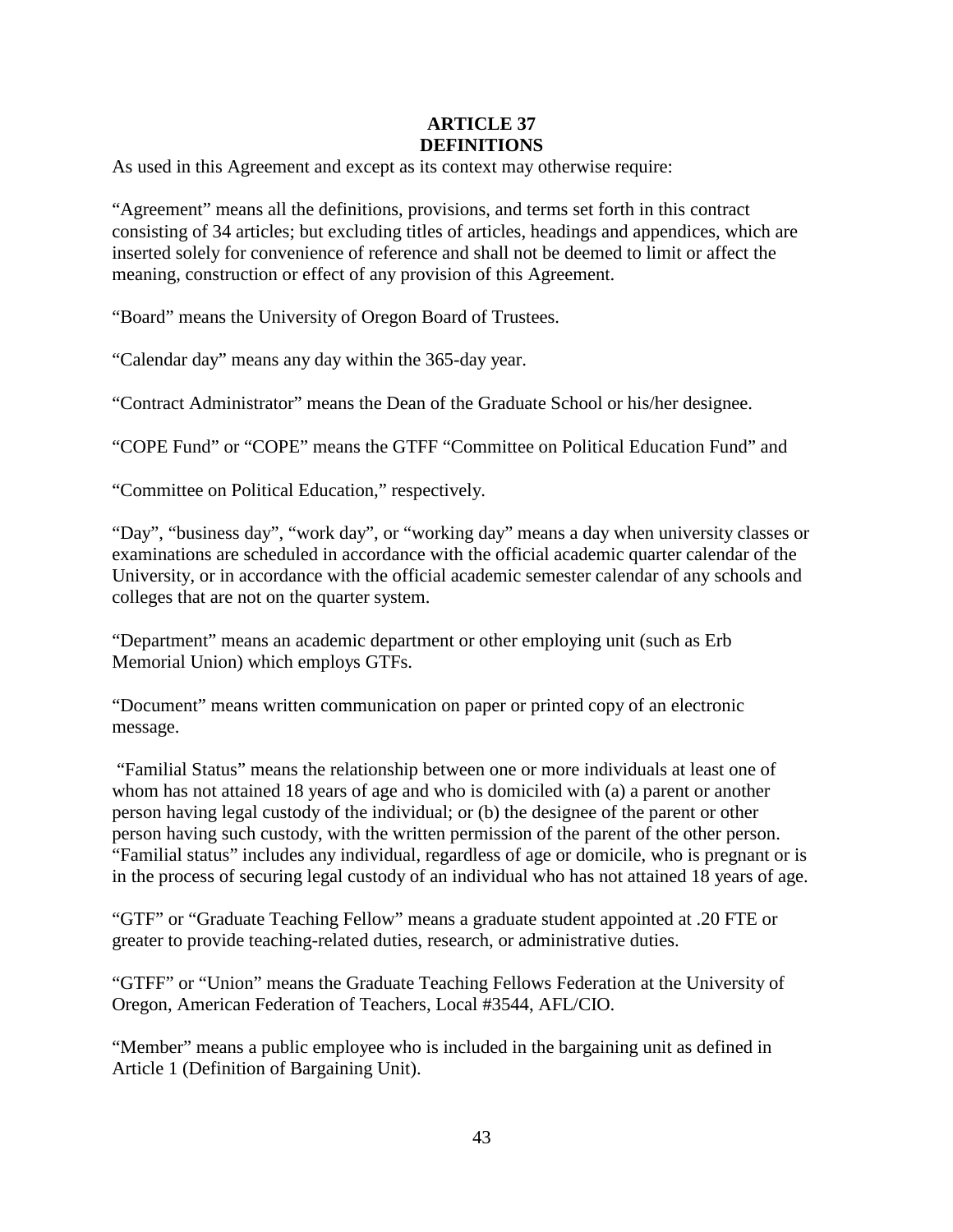"Parties" means the GTFF and the University.

"Summer sandwich" means instructional fee waiver applied to summer term.

"University" means the University of Oregon, its administration, or the University of Oregon Board of Trustees, as the context may require.

"Written" or "in writing" may mean either information conveyed electronically or on paper.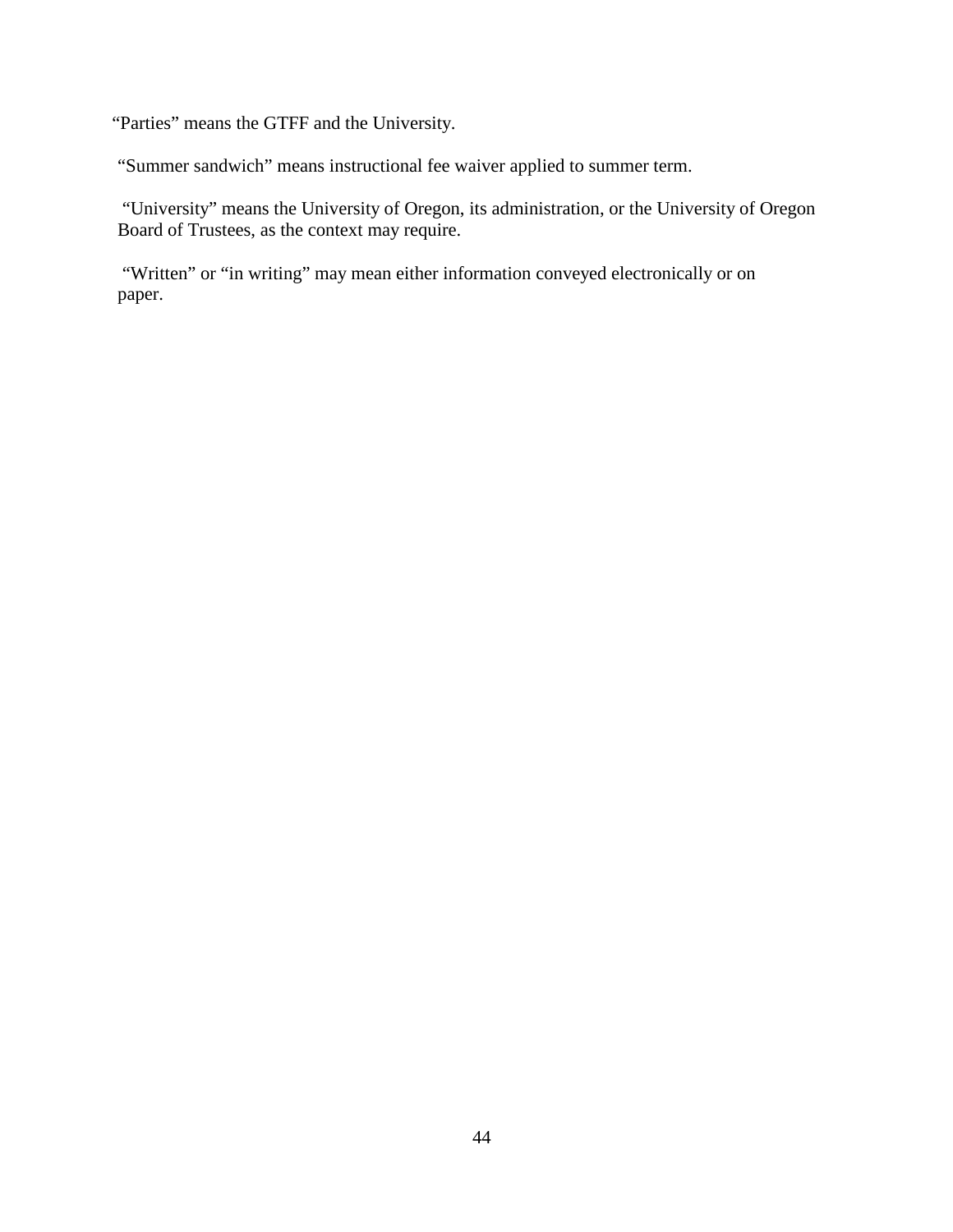#### **ARTICLE 38 TERM OF AGREEMENT**

This Agreement shall be effective from December 19, 2014, the date of ratification by the parties below, through March 31, 2016.

FOR THE UNIVERSITY OF OREGON:

Scott Coltrane, Interim President

Frances Bronet, Acting Provost and Senior Vice President

1. Andrew Berglund, Interim Dean of the

Graduate School

William Brady, Senior Director of Employee and Labor Relations

Assistant-Dean of the Graduate Kaśsy  $\sim$ choó

Gordon Taylor, Associate Dean for Finance and Administration, College of Arts and Sciences

Mark Lonergan, Professor of Chemistry

Melissa Matella, Assistant General Counsel

FOR THE GRADUATE TEACHING FELLOWS FEDERATION:

 $\overrightarrow{\text{esident}}$ Bargaining Chair Joe H

Amber Cooper, Lead Negotiator

Shawna Meechan, Bargaining Team Member

Dave Grych, Bargaining Team Member

Steve McAllister, Bargaining Team Member

Jon LaRochelle, Bargaining Team Member

Bargaining Team Richard

Member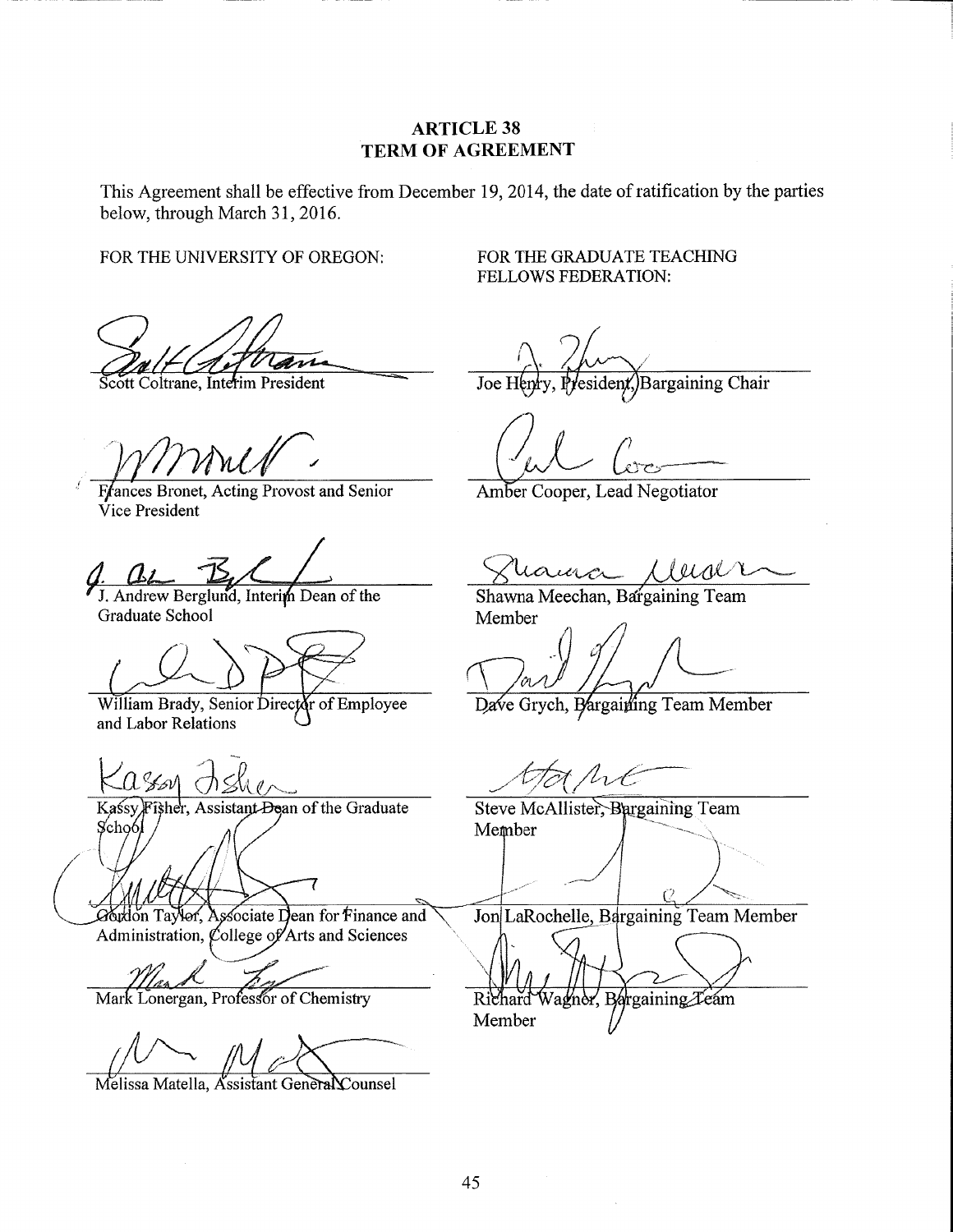#### **APPENDIX A LETTER OF AGREEMENT DATA NETWORK IMPROVEMENTS**

The University recognizes that internet access is a priority for all members of our community: students as well as faculty and staff. The University agrees that, as part of the process to undertake improvement to the university's wired network and wireless internet access, GTFs will be engaged as a specific stakeholder/user group.

This letter of agreement expires March 31, 2016.

#### **APPENDIX B**

#### I. DATA DELIVERY

A. GTF Data Lists The University will provide a GTF Data (GTFD) list that incorporates all of the following elements:

Name UO ID Number Email Address Mailing Address Telephone Number Class Level (Masters, Doctoral) Major First Term of Attendance Hire Department **FTE** GTF Level (I, II, III) Term(s) of Appointment (fall, winter or spring during the academic year or summer only) Monthly Pay US Citizenship Status Differences from previous GTFD list

The University will provide the Dues/Fair Share list that incorporates all of the following elements:

Name Bargaining Unit Status (Fair Share or Full Member) Funds Collected UO ID Number

B. Schedule of Data Delivery

The Dues/Fair Share lists will be provided to the GTFF monthly.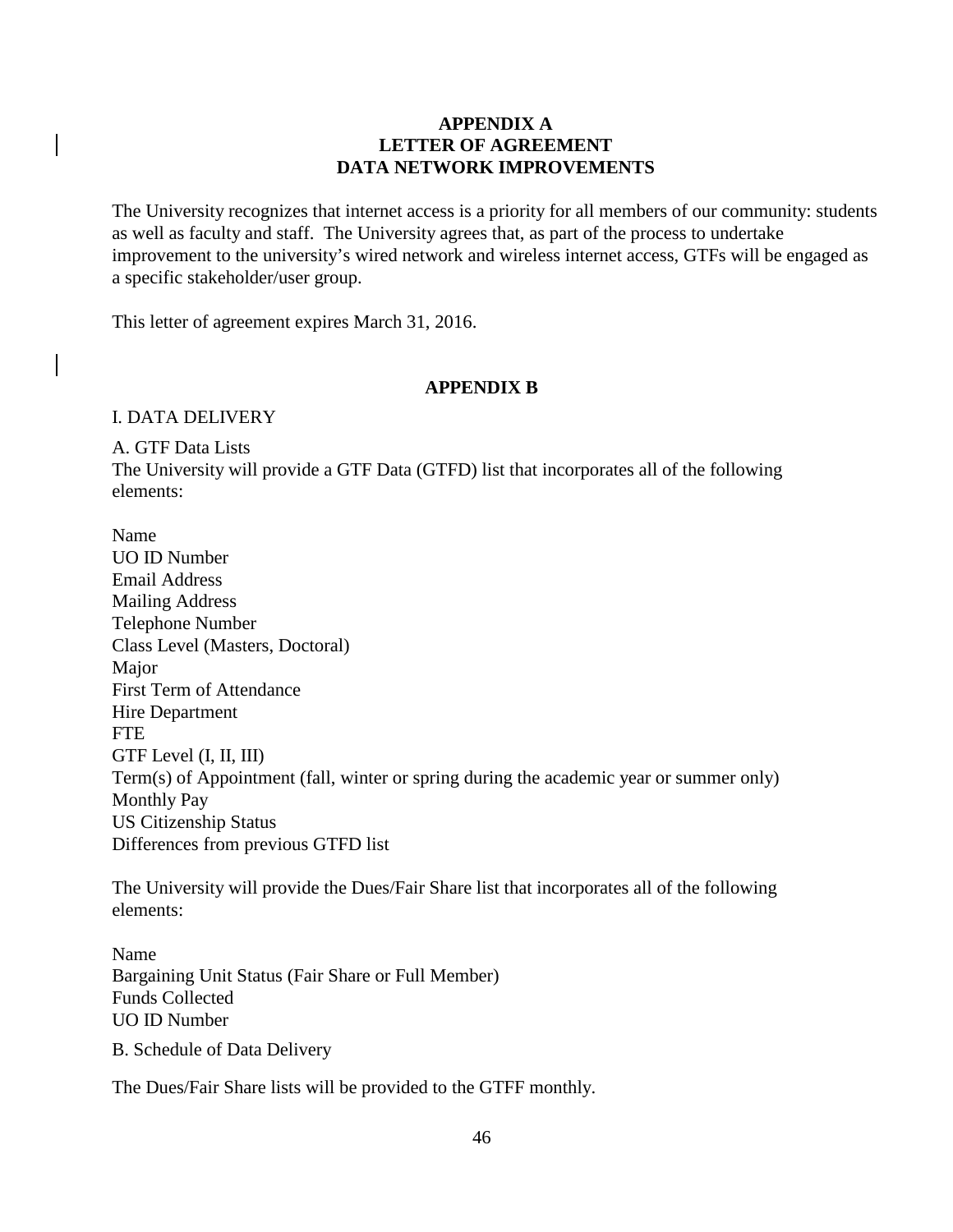Academic year: GTFD lists will be prepared for pick-up every Monday between September 1 and October 18, and on the  $1<sup>st</sup>$  and  $15<sup>th</sup>$  in all other months during the academic year.

Summer: GTFD lists will be prepared for pick-up on the  $1<sup>st</sup>$  and  $15<sup>th</sup>$  of the month, from June 15 through October 1.

C. The GTFF will provide to the University lists of GTFs who are enrolled in the Health Insurance program on a schedule that is to be determined by mutual agreement between the GTFF Benefits' Administrator and the GTF Payroll Specialist in the University's Graduate School.

D. Modifications to the format of the GTFD list can be made with the agreement of the GTFF Benefits' Administrator and the GTF Payroll Specialist in the Graduate School.

## II. FAMILY EDUCATIONAL RIGHTS AND PRIVACY ACT WAIVER

The following text will be included on all GTF employment contracts:

## Acceptance and Consent

If you accept the position by signing below, you will be (1) accepting this GTF assignment under the conditions stated herein, and (2) providing the University with consent to disclose information about you to the Graduate Teaching Fellows Federation (GTFF) for the purpose of administering their internal business practices. The information disclosed will include: name, email, mailing address, telephone number, class level (Masters, Doctoral) and academic major, first term of attendance at the University of Oregon, and teaching assignment, which means hire department, FTE, term(s) of appointment (F,W,S), and level (GTF I, II, or III).

I accept: \_\_\_\_\_\_\_\_\_\_\_\_\_\_\_\_\_\_\_\_\_\_\_\_\_ Date: \_\_\_\_\_\_\_\_\_\_\_\_\_\_\_\_\_\_\_

I do not accept:\_\_\_\_\_\_\_\_\_\_\_\_\_\_\_\_\_\_\_\_\_\_\_\_\_\_\_\_ Date: \_\_\_\_\_\_\_\_\_\_\_\_\_\_\_\_\_\_\_

Release of Additional Information to the GTFF

By signing below, I authorize the University of Oregon to release the following additional information to the GTFF and, when necessary to administer insurance, the GTFF Health and Welfare Trust: my UO ID Number, monthly pay, bargaining unit status (i.e., fair share or full member), US citizenship status, funds collected in relation to bargaining unit status and my rank in the applicant pool for this appointment. The GTFF needs this information to verify access to health insurance benefits and for matters related to payroll deduction and other union business practices. My authorization to release this information to the GTFF will remain in effect for the duration of this contract.

| Signature | $-1$<br>vale |
|-----------|--------------|
|           |              |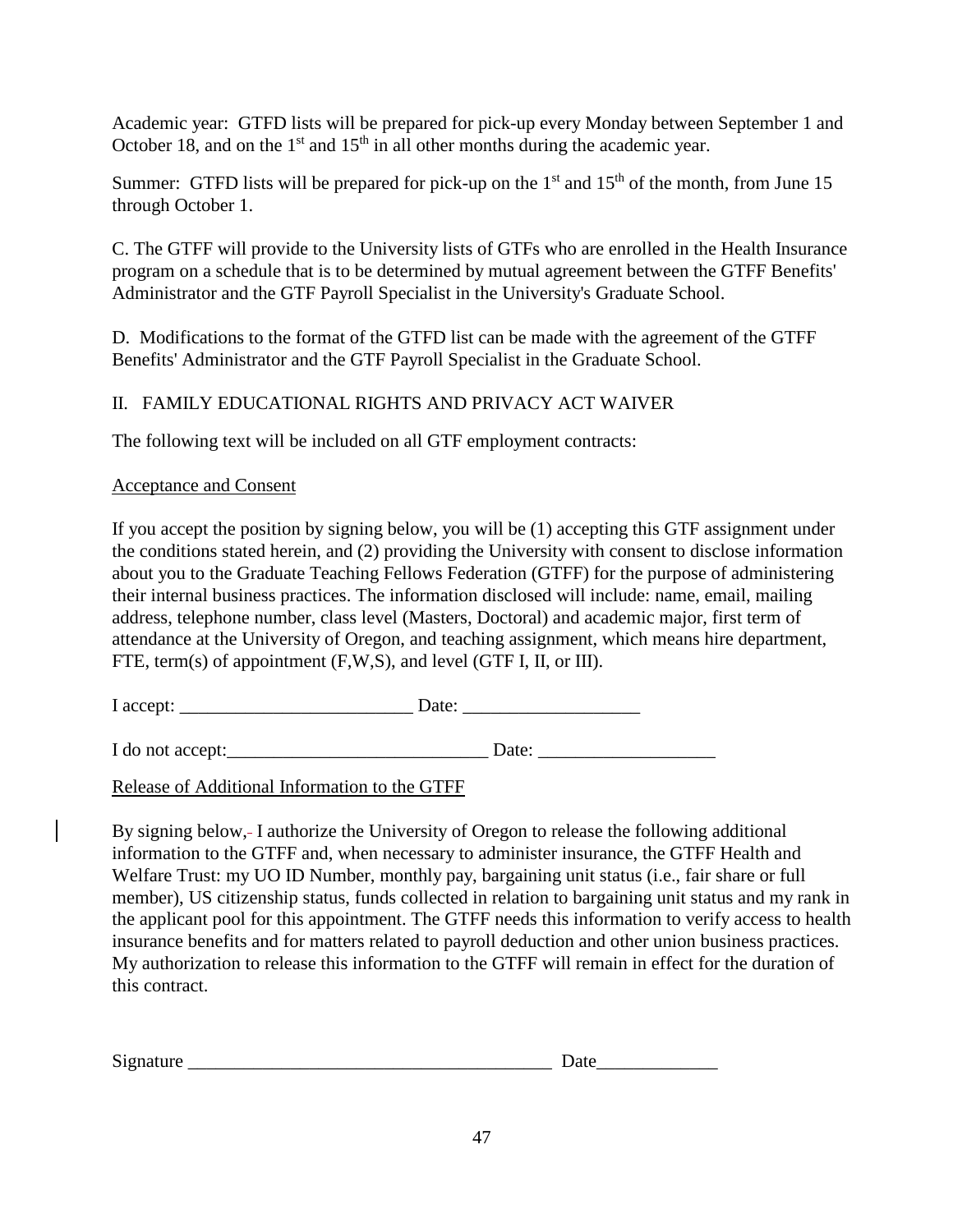#### **APPENDIX C LETTER OF AGREEMENT**

The University agrees to waive the fee for the SPEAK test which is required for the assignment of all non-native English speaking Graduate Teaching Fellows.

#### **APPENDIX D LETTER OF AGREEMENT**

In the event that the implementation of HRIS requires a change in pay cycles, the Union agrees to reopen Article 21, Section 4, at the request of the University, to negotiate the necessary changes.

#### **APPENDIX E LETTER OF AGREEMENT**

In carrying out the duties and responsibilities of a GTF appointment, situations may arise in which a GTF feels that she/he has been exposed to inappropriate behavior or actions on the part of students, staff, or faculty advisors/supervisors. Such behavior or actions may not fall within the applicable articles of the Collective Bargaining Agreement but may need some form of intervention to resolve the conflict. In some cases, especially when a GTF experiences disruptive, threatening or violent actions, special forms of intervention may be required. Suggested forms of interventions include the following:

- a) When dealing with perceived inappropriate behavior or actions by a faculty advisor/supervisor, the GTF should contact the appropriate Department or Unit Head to define a suitable course of action. The Assistant Dean of Graduate Student Affairs within the Graduate School can be contacted for additional assistance in working with the Department or Unit involved.
- b) When unable to resolve concerns about disruptive behaviors by students, the GTF should bring such issues forward to Student Judicial Affairs.
- c) When confronted with threats or acts of physical violence, the GTF should immediately contact the University's Department of Public Safety.

## **APPENDIX F LETTER OF AGREEMENT HEALTH INSURANCE CONTRIBUTION RATES**

#### **Health Insurance Contribution Rates**

The University and the Union agree that it is important and useful to list the rates that both the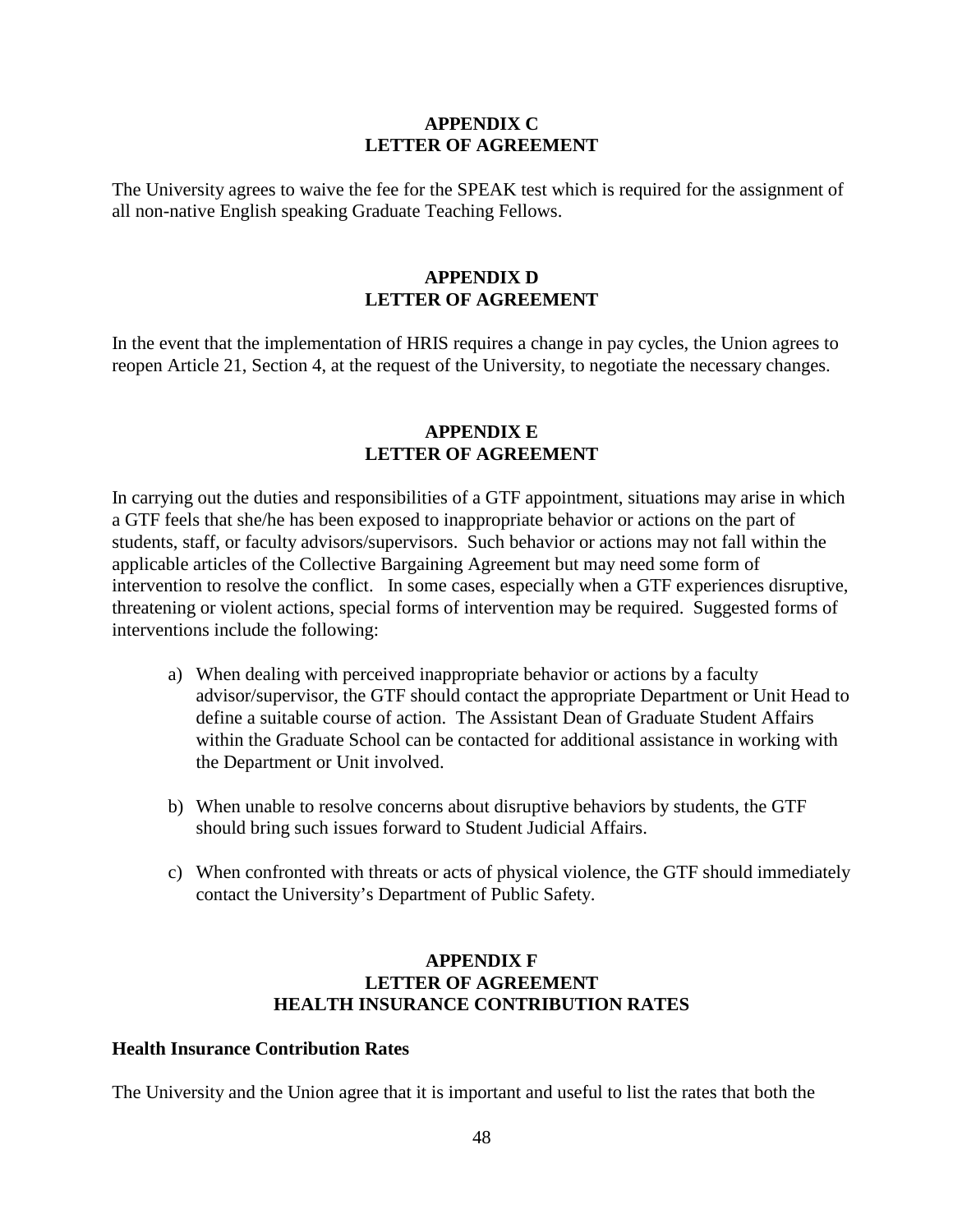University and individual GTFs contribute to the health insurance plan (see Article 23). Both parties acknowledge, however, that listing one static rate for a multi-year plan is not useful, as the amount that each party contributes toward the total cost of the health insurance plan will change over the life of this agreement. As such, both parties agree that the electronic version of this document shall change from year-to-year to reflect the most up-to-date information about the contributions to the health insurance plan.

| <b>Fall, Winter, Spring</b> | <b>Total Cost</b> | <b>UO Contribution</b> | <b>GTF Contribution</b> |
|-----------------------------|-------------------|------------------------|-------------------------|
| and Summer Quarters         |                   | (95%)                  | $(5\%)$                 |
| Individual GTF              | \$1,139.13        | \$1,082.17             | 56.96                   |
| GTF w/Children              | \$2,016.33        | \$1,915.51             | 100.82                  |
| GTF w/Partner               | \$2,392.05        | \$2,272.45             | 119.60                  |
| GTF w/Family                | \$3,269.31        | \$3,105.84             | 163.47                  |

The rates for 2014-15 are:

| <b>Summer Quarter for</b><br><b>Students Eligible Based</b><br>on Previous Spring<br>Appointment* | <b>Total Cost</b> | <b>UO Contribution</b><br>(80%) | <b>GTF Contribution</b><br>(20%) |
|---------------------------------------------------------------------------------------------------|-------------------|---------------------------------|----------------------------------|
| <b>Individual GTF</b>                                                                             | \$1,139.13        | 911.30                          | 227.83<br>\$                     |
| GTF w/Children                                                                                    | \$2,016.33        | \$1,613.06                      | 403.27                           |
| GTF w/Partner                                                                                     | \$2,392.05        | \$1,913.64                      | 478.41<br>S                      |
| GTF w/Family                                                                                      | \$3,269.31        | \$2,615.45                      | 653.86                           |

The rates for 2015-16 are:

| <b>Fall, Winter, Spring</b> | <b>Total Cost</b> | <b>UO Contribution</b> | <b>GTF Contribution</b> |
|-----------------------------|-------------------|------------------------|-------------------------|
| and Summer Quarters         |                   | (95%)                  | (5%)                    |
| Individual GTF              |                   |                        |                         |
| GTF w/Children              |                   |                        |                         |
| <b>GTF</b> w/Partner        |                   |                        |                         |
| <b>GTF</b> w/Family         |                   |                        |                         |

| <b>Summer Quarter for</b>      | <b>Total Cost</b> | <b>UO</b> Contribution | <b>GTF Contribution</b> |
|--------------------------------|-------------------|------------------------|-------------------------|
| <b>Students Eligible Based</b> |                   | $(80\%)$               | (20%)                   |
| on Previous Spring             |                   |                        |                         |
| Appointment*                   |                   |                        |                         |
| <b>Individual GTF</b>          |                   |                        |                         |
| GTF w/Children                 |                   |                        |                         |
| GTF w/Partner                  |                   |                        |                         |
| GTF w/Family                   |                   |                        |                         |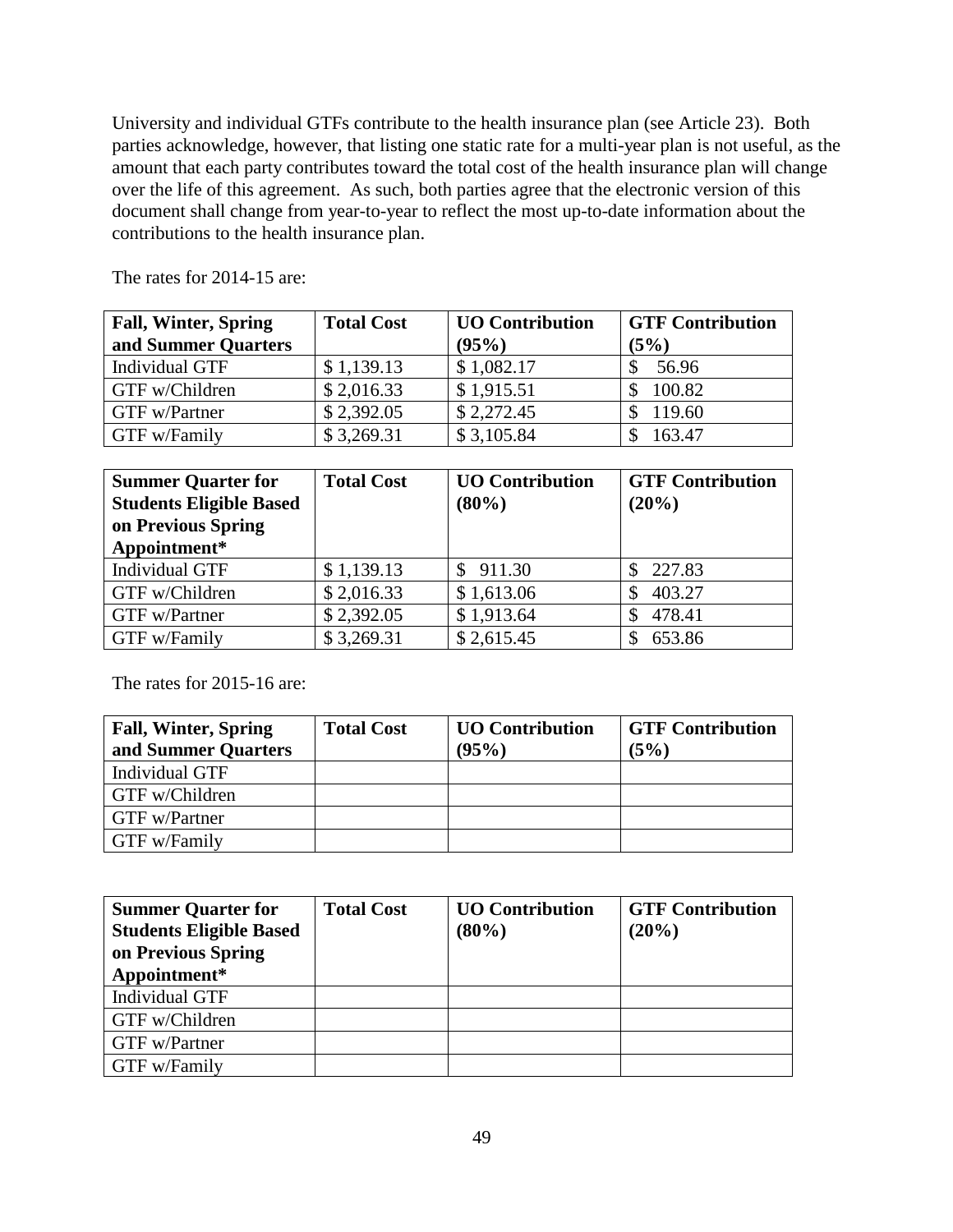\*From Article 23, Section 1a. All GTFs employed Spring Quarter who are continuing in their graduate program and who pay their portion of the premium by the end of the grace period for summer payments are also eligible for summer health insurance.

#### **APPENDIX G LETTER OF AGREEMENT ONGOING SYSTEMATIC MONITORING OF COURSE LOAD**

The University will continue to utilize a reporting system that allows the contract administrator to regularly monitor GTF course load both individually and in summary with exception and trend reports. Data for end of term individual and average class enrollment by department and class type for GTF-taught classes will be provided to the GTFF. GTF-taught classes will include classes in which GTFs are instructors of record, lab assistants, or discussion leaders. To the extent possible, the University will also include classes in which GTFs serve as graders.

## **APPENDIX H LETTER OF AGREEMENT LATE PAY**

Effective fall 2014, those GTFs who have completed and submitted their notice of appointment as well as all required paperwork by the first day of the month in which the appointment begins, but whose paycheck is not processed by the last day of the month in which the appointment begins, are eligible for the following remedies:

1. All interest and late fees assessed through the following month associated with monies owed to the University for fall term will be waived;

2. Expedited processing for an application for up to the gross value of the first month's paycheck (not to exceed \$1000) through the Jesse M. Bell Graduate Student Loan fund, which will be clearly labeled on the Graduate School website as "funds for GTFs who anticipate being paid late." These requests will be accompanied by a photocopy of the current term GTF notice of appointment in order to receive priority consideration and, if granted, the loan fee shall be waived.

The Graduate School will maintain on its website a procedure through which the GTFs described above can identify themselves and access the remedies described above.

The University will also continue taking steps to improve the efficiency of the GTF appointment process and to reduce the incidence of GTFs who have completed and submitted their notice of appointment as well as required paperwork by the first of a particular month, but whose paycheck is not processed by the last day of that month. Such steps shall include the following:

a. Each spring, the Graduate School will follow up with heads of departments with affected GTFs in September to identify means of reducing the number of affected GTFs.